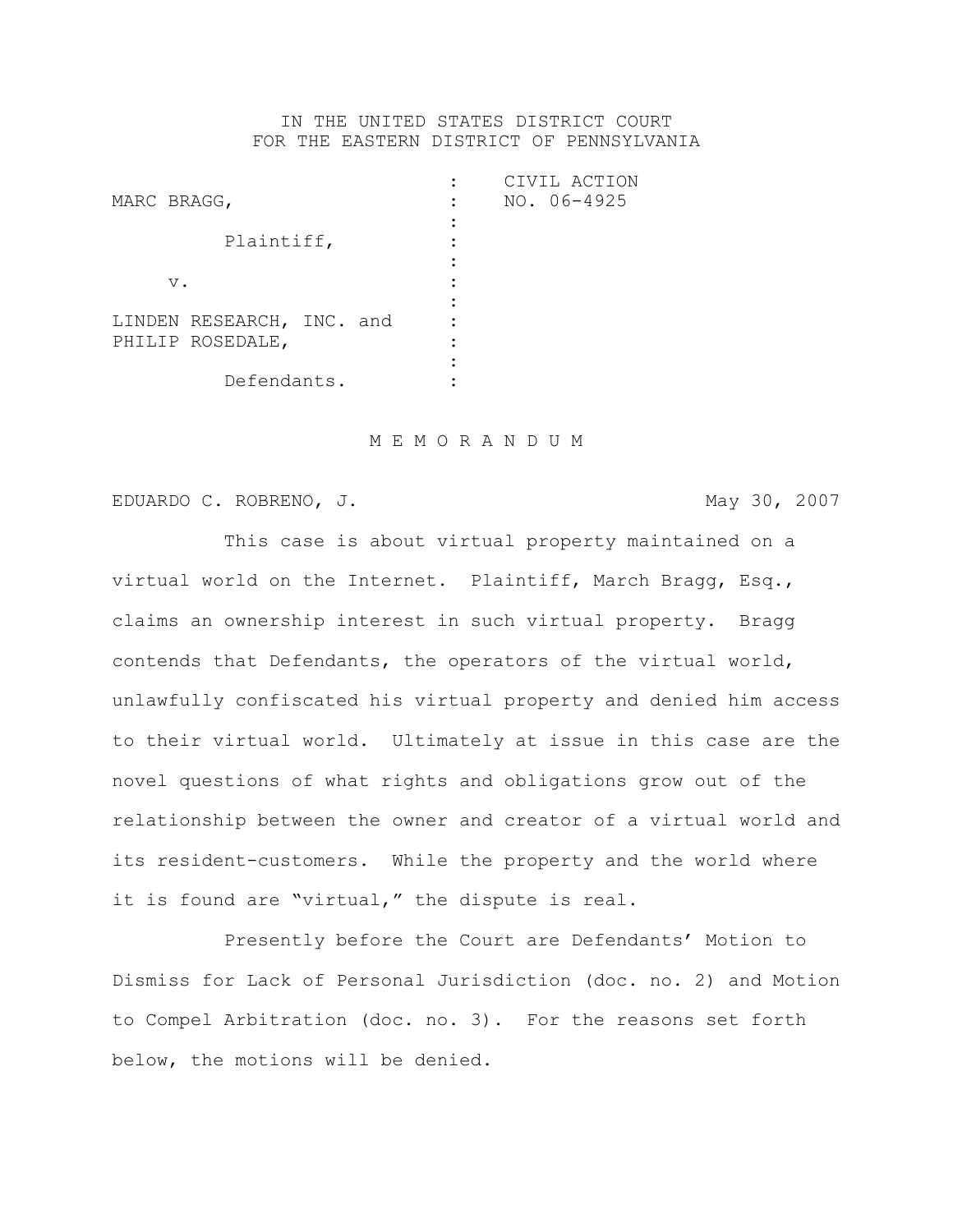### **I. BACKGROUND**

#### A. Second Life

The defendants in this case, Linden Research Inc. ("Linden") and its Chief Executive Officer, Philip Rosedale, operate a multiplayer role-playing game set in the virtual world<sup>1</sup> known as "Second Life."<sup>2</sup> Participants create avatars<sup>3</sup> to represent themselves, and Second Life is populated by hundreds of thousands of avatars, whose interactions with one another are limited only by the human imagination.<sup>4</sup> According to Plaintiff, many people "are now living large portions of their lives,

 $\frac{1}{2}$  Second Life is hosted at http://secondlife.com.

The term "avatar" derives etymologically from the Sanskrit word for crossing down or descent and was used originally to refer to the earthly incarnation of a Hindu deity. Webster's II New Riverside University Dictionary 141 (1998). Since the advent of computers, however, "avatar" is also used to refer to an Internet user's virtual representation of herself in a computer game, in an Internet chat room, or in other Internet fora. See Wikipedia, Definition of Avatar, available at http://en.wikipedia.org.

Judge Richard A. Posner has apparently made an appearance in Second Life as a "balding bespectacled cartoon rendering of himself" where he "addressed a crowd of other animated characters on a range of legal issues, including property rights in virtual reality." Alan Sipress, Where Real Money Meets Virtual Reality, the Jury is Still Out, Washington Post, Dec. 26, 2006, at A1.

 $1$  The virtual world at issue is an interactive computer simulation which lets its participants see, hear, use, and even modify the simulated objects in the computer-generated environment. See Woodrow Barfield, Intellectual Property Rights in Virtual Environments: Considering the Rights of Owners, Programmers and Virtual Avatars, 39 Akron L. Rev. 649, 649 (2006) (defining virtual world).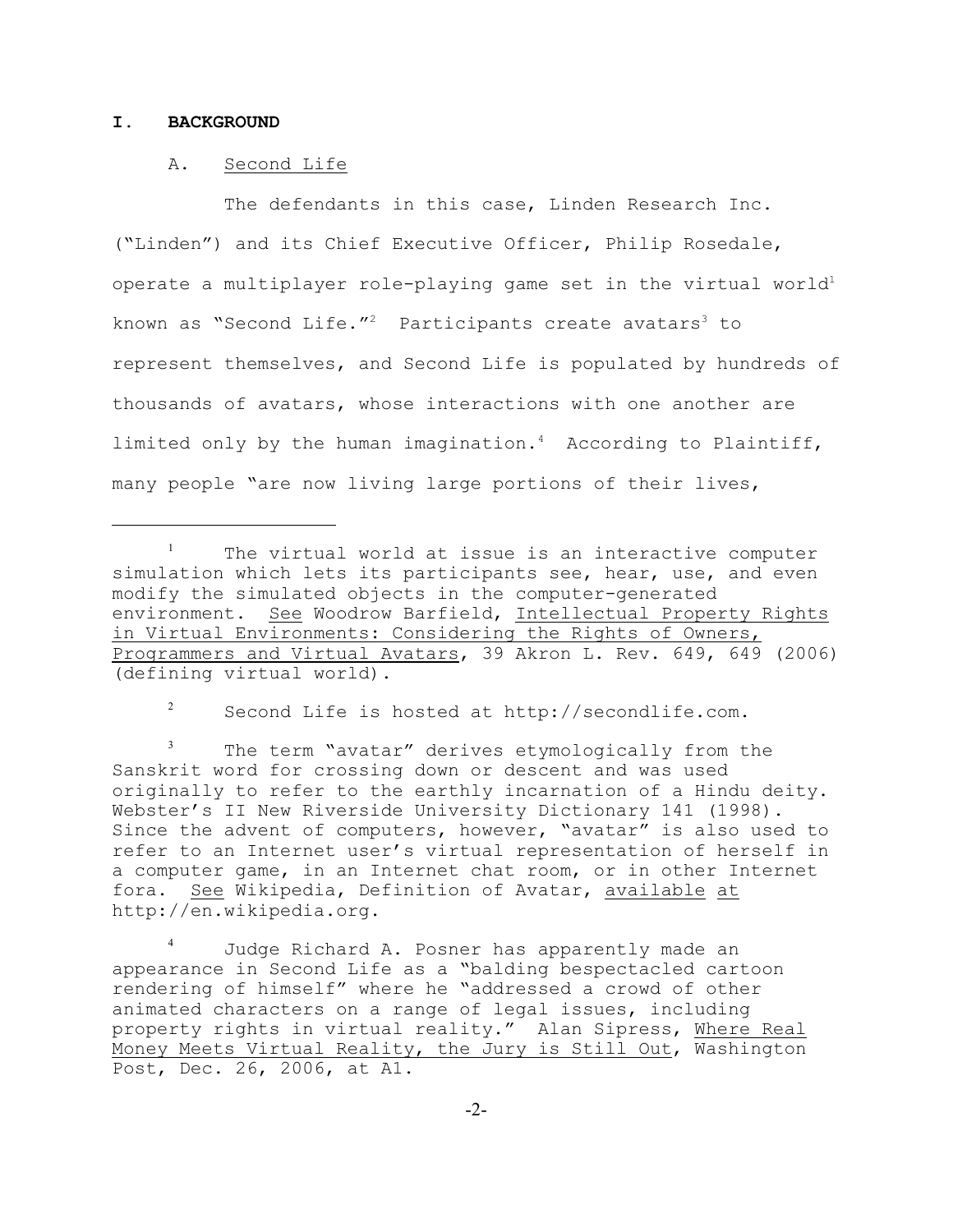forming friendships with others, building and acquiring virtual property, forming contracts, substantial business relationships and forming social organizations" in virtual worlds such as Second Life. Compl. ¶ 13. Owning property in and having access to this virtual world is, moreover, apparently important to the plaintiff in this case.

### B. Recognition of Property Rights

In November 2003, Linden announced that it would recognize participants' full intellectual property protection for the digital content they created or otherwise owned in Second Life. As a result, Second Life avatars may now buy, own, and sell virtual goods ranging "from cars to homes to slot machines." Compl.  $\mathbb{I}$  7.<sup>5</sup> Most significantly for this case, avatars may purchase "virtual land," make improvements to that land, exclude other avatars from entering onto the land, rent the land, or sell the land to other avatars for a profit. Assertedly, by recognizing virtual property rights, Linden would distinguish itself from other virtual worlds available on the Internet and thus increase participation in Second Life.

<sup>&</sup>lt;sup>5</sup> Although participants purchase virtual property using the virtual currency of "lindens," lindens themselves are bought and sold for real U.S. dollars. Linden maintains a currency exchange that sets an exchange rate between lindens and U.S. dollars. Third parties, including ebay.com, also provide additional currency exchanges.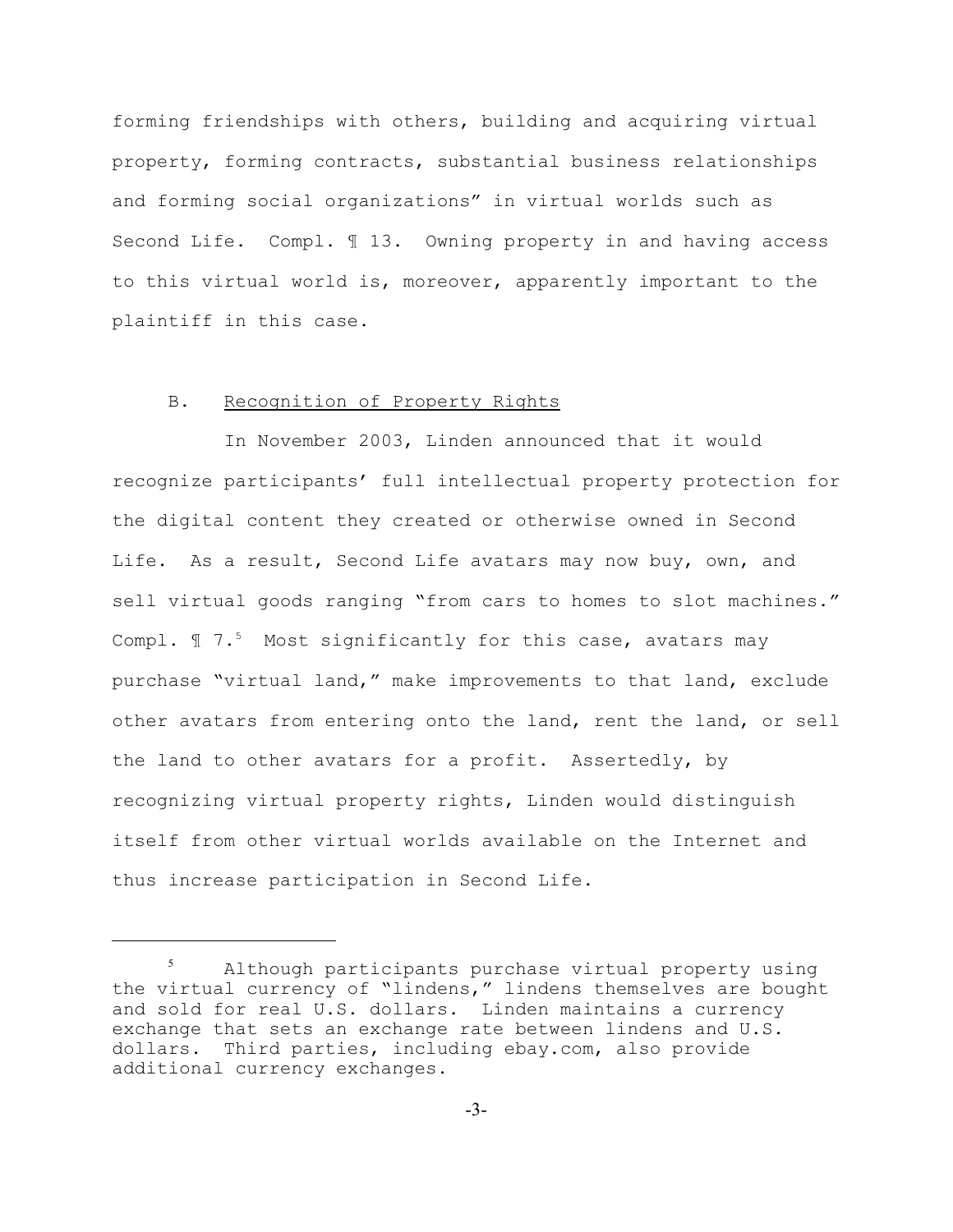Defendant Rosedale personally joined in efforts to publicize Linden's recognition of rights to virtual property. For example, in 2003, Rosedale stated in a press release made available on Second Life's website that:

> Until now, any content created by users for persistent state worlds, such as Everquest® or Star Wars Galaxies<sup>m</sup>, has essentially become the property of the company developing and hosting the world. . . . We believe our new policy recognizes the fact that persistent world users are making significant contributions to building these worlds and should be able to both own the content they create and share in the value that is created. The preservation of users' property rights is a necessary step toward the emergence of genuinely real online worlds.

Press Release, Linden Lab, Linden Lab Preserves Real World Intellectual Property Rights of Users of its Second Life Online Services (Nov. 14, 2003). After this initial announcement, Rosedale continued to personally hype the ownership of virtual property on Second Life. In an interview in 2004, for example, Rosedale stated: "The idea of land ownership and the ease with which you can own land and do something with it  $\ldots$  is intoxicating. . . . Land ownership feels important and tangible. It's a real piece of the future." Michael Learmonth, Virtual Real Estate Boom Draws Real Dollars, USA Today, June 3, 2004. Rosedale recently gave an extended interview for Inc. magazine, where he appeared on the cover stating, "What you have in Second Life is real and it is yours. It doesn't belong to us. You can

-4-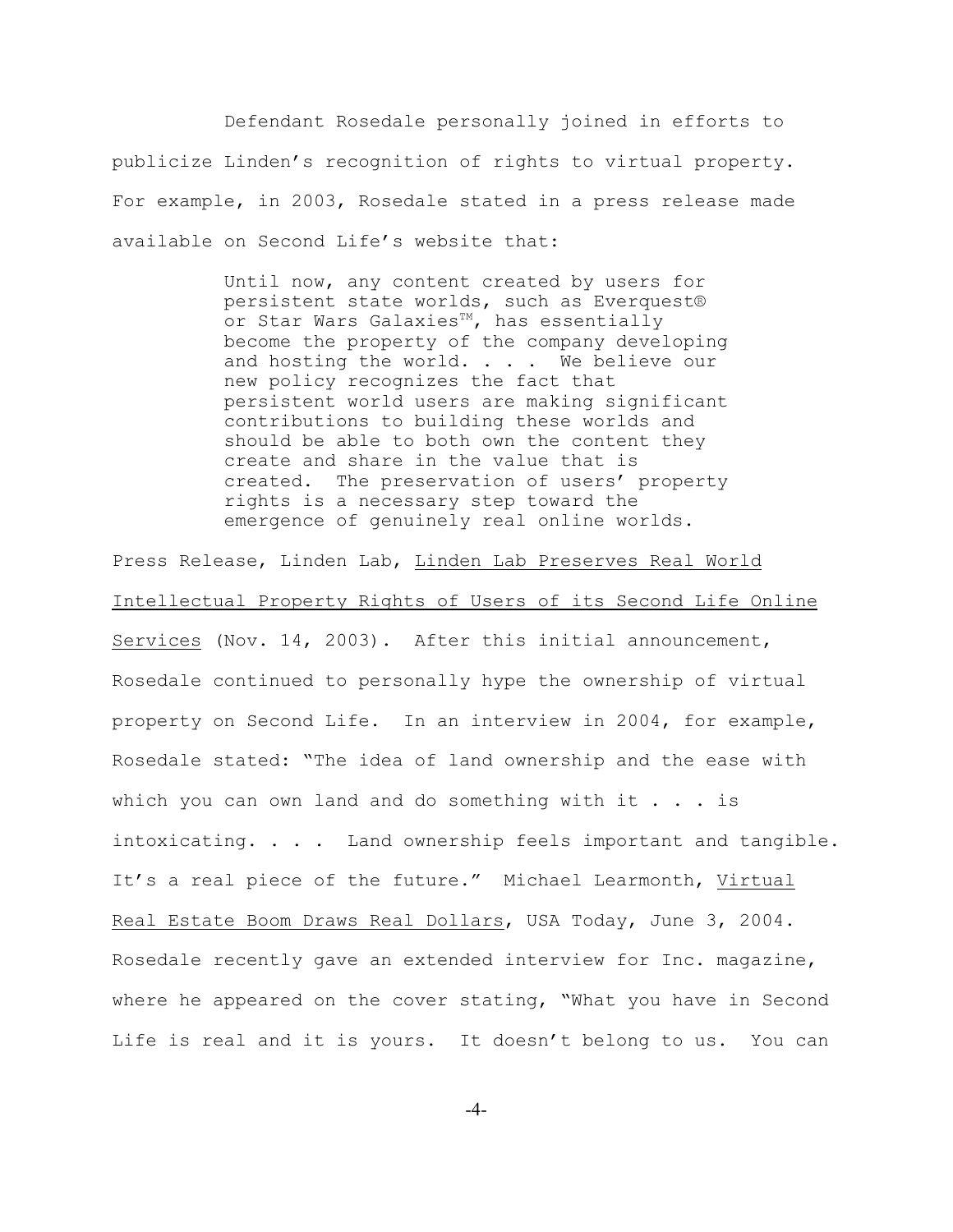make money." Michael Fitzgerald, How Philip Rosedale Created Second Life, Inc., Feb. 2007.<sup>6</sup>

Rosedale even created his own avatar and held virtual town hall meetings on Second Life where he made representations about the purchase of virtual land. Bragg Decl. ¶ 68. Bragg "attended" such meetings and relied on the representations that Rosedale made therein. Id.

#### C. Plaintiffs' Participation in Second Life

In 2005, Plaintiff Marc Bragg, Esq., signed up and paid Linden to participate in Second Life. Bragg claims that he was induced into "investing" in virtual land by representations made by Linden and Rosedale in press releases, interviews, and through the Second Life website. Bragg Decl. ¶¶ 4-10, 65-68. Bragg also paid Linden real money as "tax" on his land.<sup>7</sup> By April 2006,

Linden taxes virtual land. In fact, according to Bragg, by June 2004, Linden reported that its "real estate tax revenue on land sold to the participants exceeded the amount the company was generating in subscriptions." Compl. ¶ 42.

 $6$  Plaintiff has inundated the Court with press releases, newspaper articles, and other media containing representations made by Rosedale regarding the ownership of property on Second Life. Plaintiff states in an affidavit that he reviewed and relied on some of these representations. Bragg Decl. ¶¶ 4-10, 65-68. It is of no moment that Plaintiff did not rely upon every single representation that Rosedale ever made regarding ownership of virtual property on Second Life. The immense quantity of such representations is relevant to showing that these are not isolated statements, but rather, part of a national campaign in which defendant Rosedale individually and actively participated.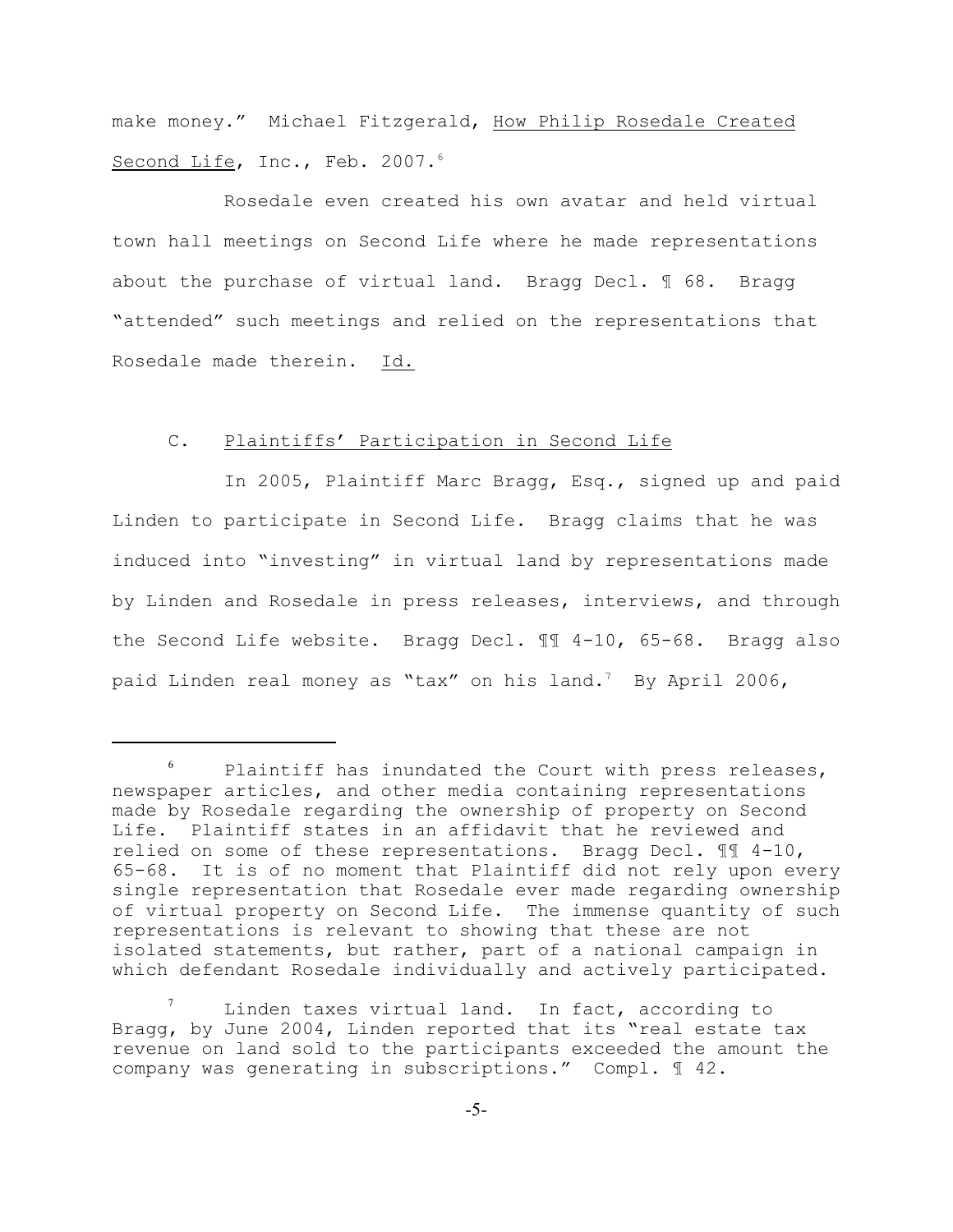Bragg had not only purchased numerous parcels of land in his Second Life, he had also digitally crafted "fireworks" that he was able to sell to other avatars for a profit. Bragg also acquired other virtual items from other avatars.

The dispute ultimately at issue in this case arose on April 30, 2006, when Bragg acquired a parcel of virtual land named "Taessot" for \$300. Linden sent Bragg an email advising him that Taessot had been improperly purchased through an "exploit." Linden took Taesot away. It then froze Bragg's account, effectively confiscating all of the virtual property and currency that he maintained on his account with Second Life.

Bragg brought suit against Linden and Rosedale in the Court of Common Pleas of Chester County, Pennsylvania, on October 3, 2006.<sup>8</sup> Linden and Rosedale removed the case to this Court (doc. no. 1) and then, within a week, moved to compel arbitration (doc. no. 3).

#### **II. MOTION TO DISMISS FOR LACK OF PERSONAL JURISDICTION**

 $8$  Bragg's complaint contains counts under the Pennsylvania Unfair Trade Practices and Consumer Protection Law, 73 P.S. § 201-1, et seq. (Count I), the California Unfair and Deceptive Practices Act, Cal. Bus. & Prof. Code § 17200 (Count II), California Consumer Legal Remedies Act, Ca. Civ. Code § 1750, et seq. (Count III), fraud (Count IV), the California Civil Code § 1812.600, et seq. (Count V), conversion (Count VI), intentional interference with a contractual relations (Count VII), breach of contract (Count VIII), unjust enrichment (Count IX), and tortious breach of the covenant of good faith and fair dealing (Count X).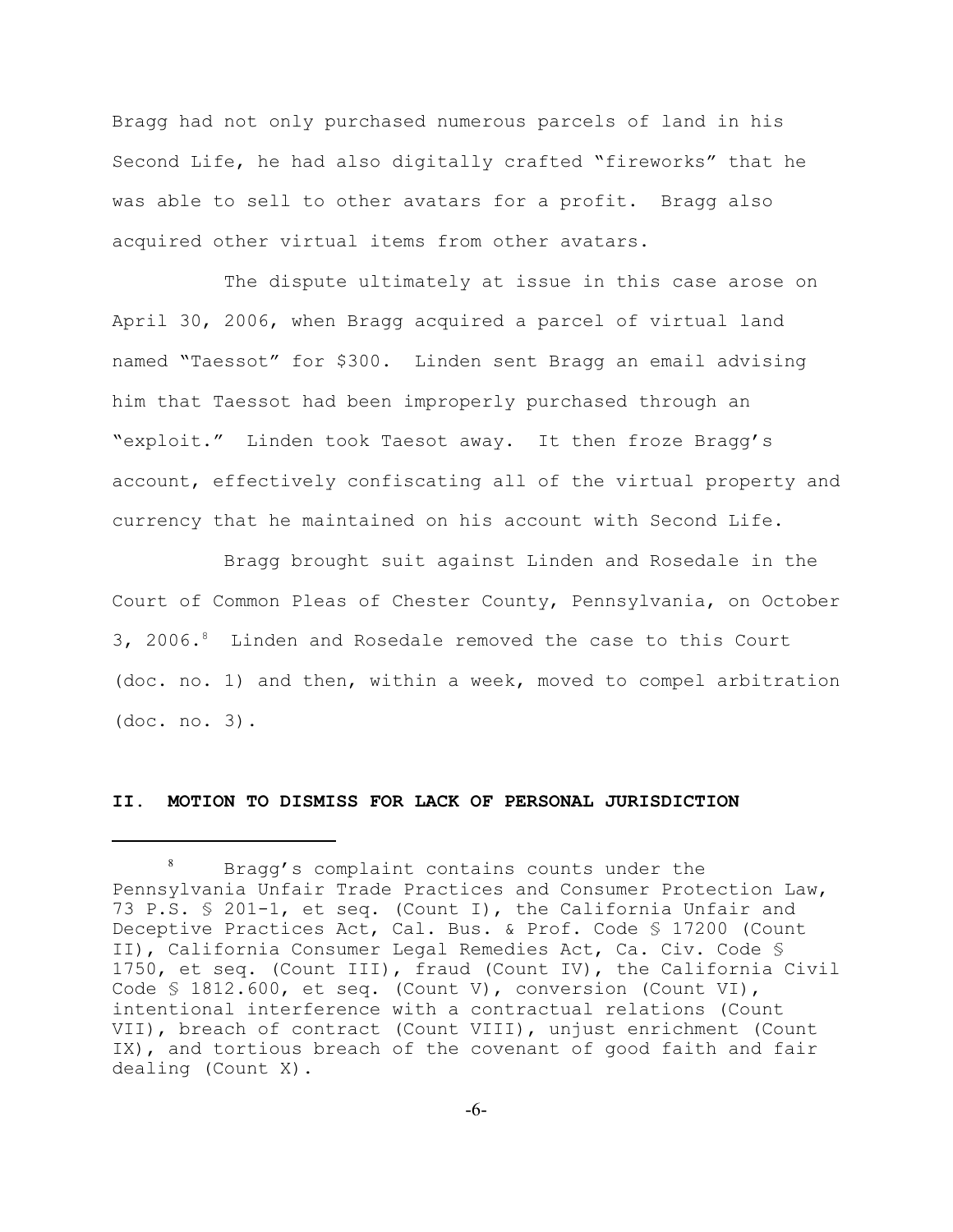Defendant Philip Rosedale moves to dismiss all claims asserted against him for lack of personal jurisdiction.

#### A. Legal Standards

A federal district court may exercise jurisdiction to the same extent as the state in which it sits; a state, in turn, may exercise jurisdiction over a non-resident defendant pursuant to its so-called "long-arm statute." Because the reach of Pennsylvania's long-arm statute "is coextensive with the limits placed on the states by the federal Constitution," the Court looks to federal constitutional doctrine to determine whether personal jurisdiction exists over Rosedale. Vetrotex Certainteed Corp. v. Consol. Fiber Glass Products Co., 75 F.3d 147, 150 (3d Cir. 1996); 42 Pa. C.S.A. § 5322(b).

Personal jurisdiction can be established in two different ways: specific jurisdiction and general jurisdiction. See Helicopteros Nacionales de Colombia v. Hall, 466 U.S. 408, 414-16 (1984). Specific jurisdiction is established when the basis of the "plaintiff's claim is related to or arises out of the defendant's contacts with the forum." Pennzoil Products Co. v. Colelli & Assoc., Inc., 149 F.3d 197, 201 (3d Cir. 1998) (citations omitted). General jurisdiction, on the other hand, does not require the defendant's contacts with the forum state to be related to the underlying cause of action, Helicopteros, 466

-7-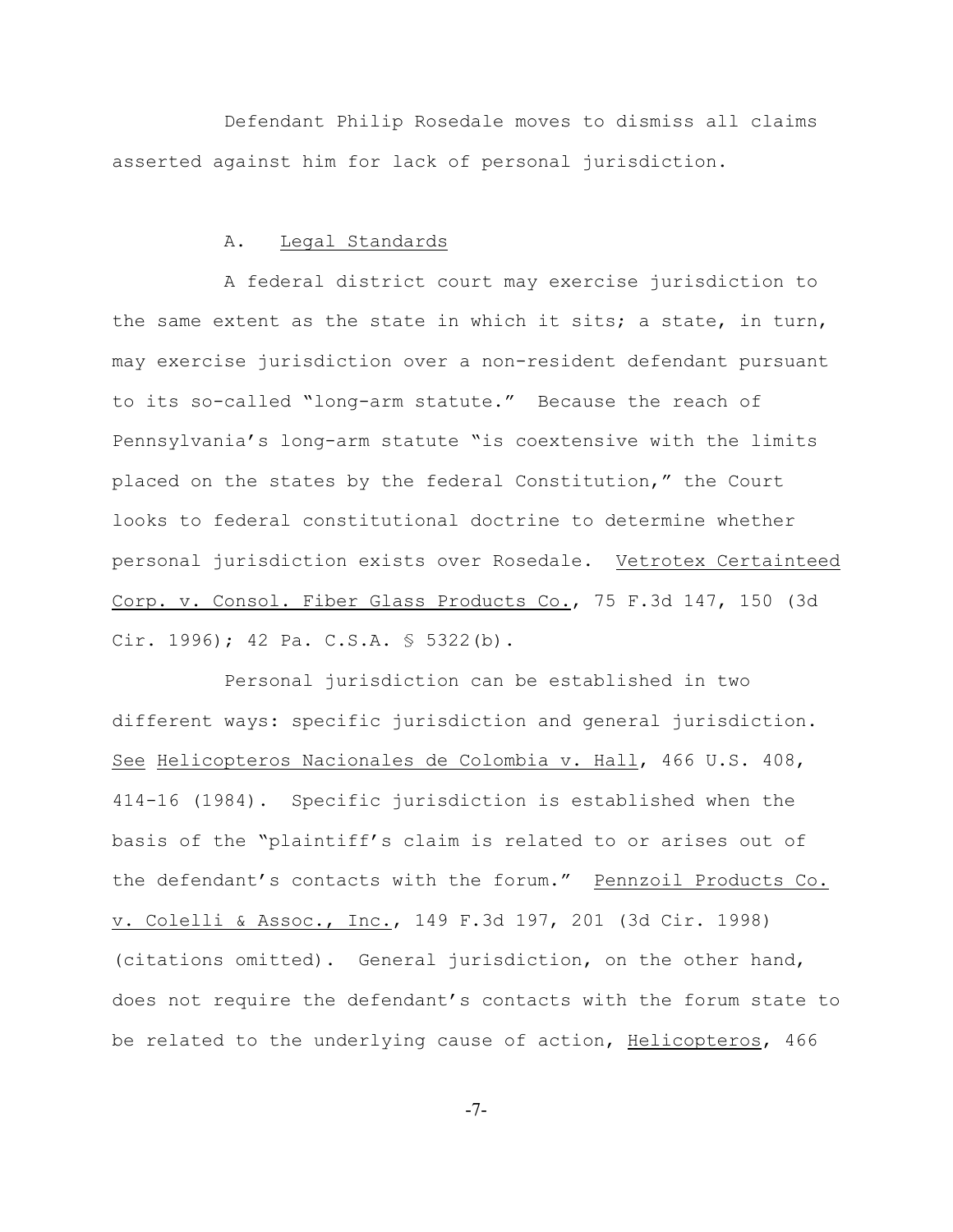U.S. at 414, but the contacts must have been "continuous and systematic." Id. at 416.

Bragg does not contend that general jurisdiction exists over Rosedale. Rather, he maintains that Rosedale's representations support specific personal jurisdiction in this case.<sup>9</sup> The Court therefore need only address whether specific jurisdiction exists.

In deciding whether specific personal jurisdiction is appropriate, a court must first determine whether the defendant has the minimum contacts with the forum necessary to have reasonably anticipated being haled into court there. Pennzoil, 149 F.3d at 201 (citing World-Wide Volkswagen Corp. v. Woodson, 444 U.S. 286 (1980)). Second, once minimum contacts have been established, a court may inquire whether the assertion of personal jurisdiction would comport with traditional conceptions of fair play and substantial justice. Id. at 201 (citing Burger King Corp. v. Rudzewicz, 471 U.S. 462, 476 (1985) and Int'l Shoe Co. v. Washington, 326 U.S. 310, 320 (1945)). The first step is mandatory, but the second step is discretionary. Id.

After a defendant has raised a jurisdictional defense, as Rosedale has in this case, the plaintiff bears the burden of

<sup>&</sup>lt;sup>9</sup> In the conclusion of the argument section of his brief, for example, Bragg argues that Rosedale's "representations and inducements properly form the basis of specific jurisdiction against Defendant Rosedale." Pl.'s Resp. at 14.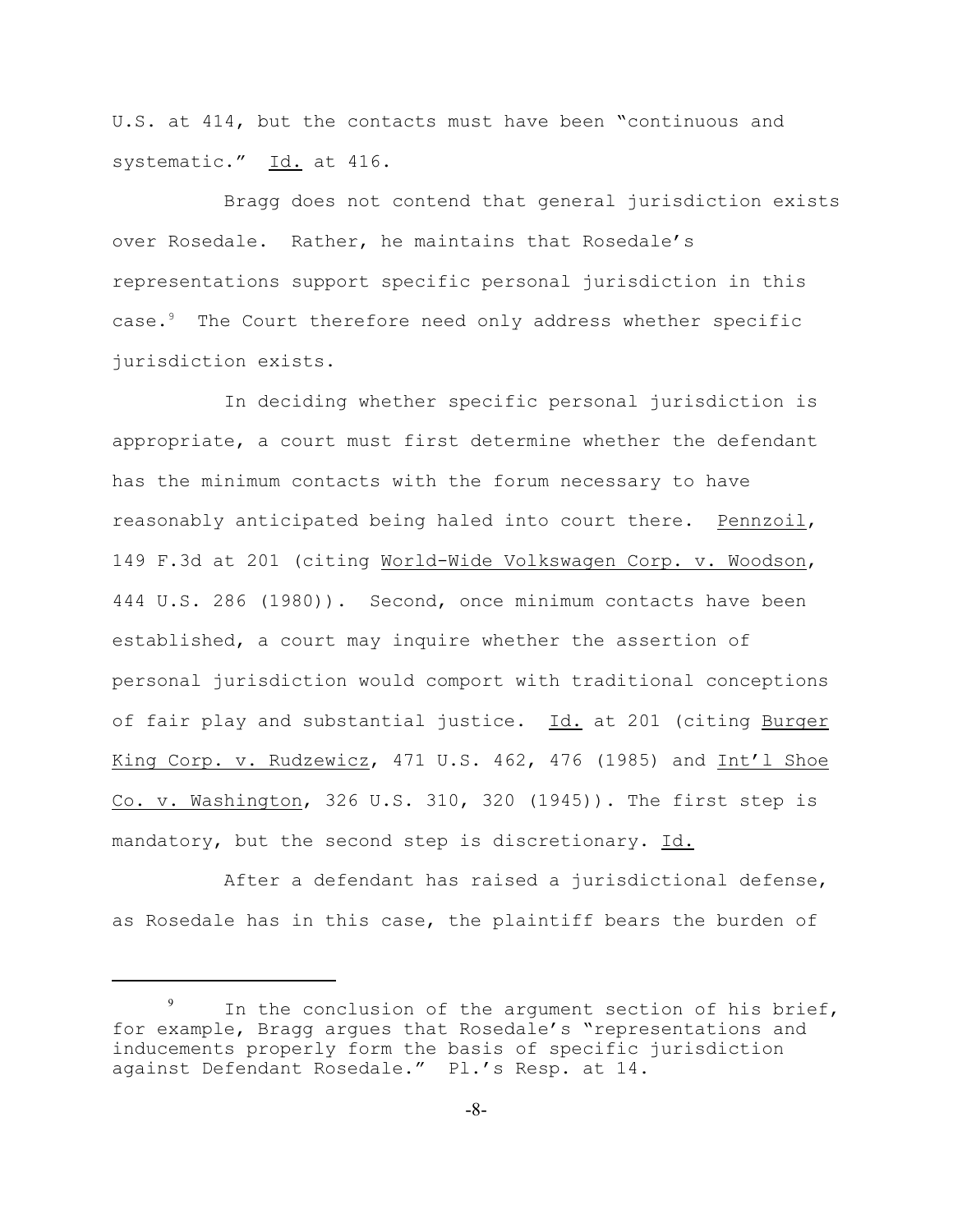coming forward with enough evidence to establish, with reasonable particularity, sufficient contacts between the defendant and the forum. Provident Nat'l Bank v. Cal. Fed. Savings & Loan Assoc., 819 F.2d 434, 437 (3d Cir. 1987). "The plaintiff must sustain its burden of proof in establishing jurisdictional facts through sworn affidavits or other competent evidence.  $\ldots$  . [A]t no point may a plaintiff rely on the bare pleadings alone in order to withstand a defendant's Rule  $12(b)(2)$  motion to dismiss for lack of in personam jurisdiction." Patterson by Patterson v. F.B.I., 893 F.2d 595, 604 (3d Cir. 1990). "Once the motion is made, plaintiff must respond with actual proofs not mere allegations." Id.

# B. Application

In support of the Court's exercising personal jurisdiction over Rosedale, Bragg relies on various representations that Rosedale personally made in the media "to a national audience" regarding ownership of virtual property in Second Life. Bragg maintains that Rosedale made these representations to induce Second Life participants to purchase virtual property and that such representations in fact induced Bragg to do so. Bragg also relies on the fact that he "attended" town hall meetings hosted in Second Life where he listened to Rosedale make statements about the purchase of virtual land.

-9-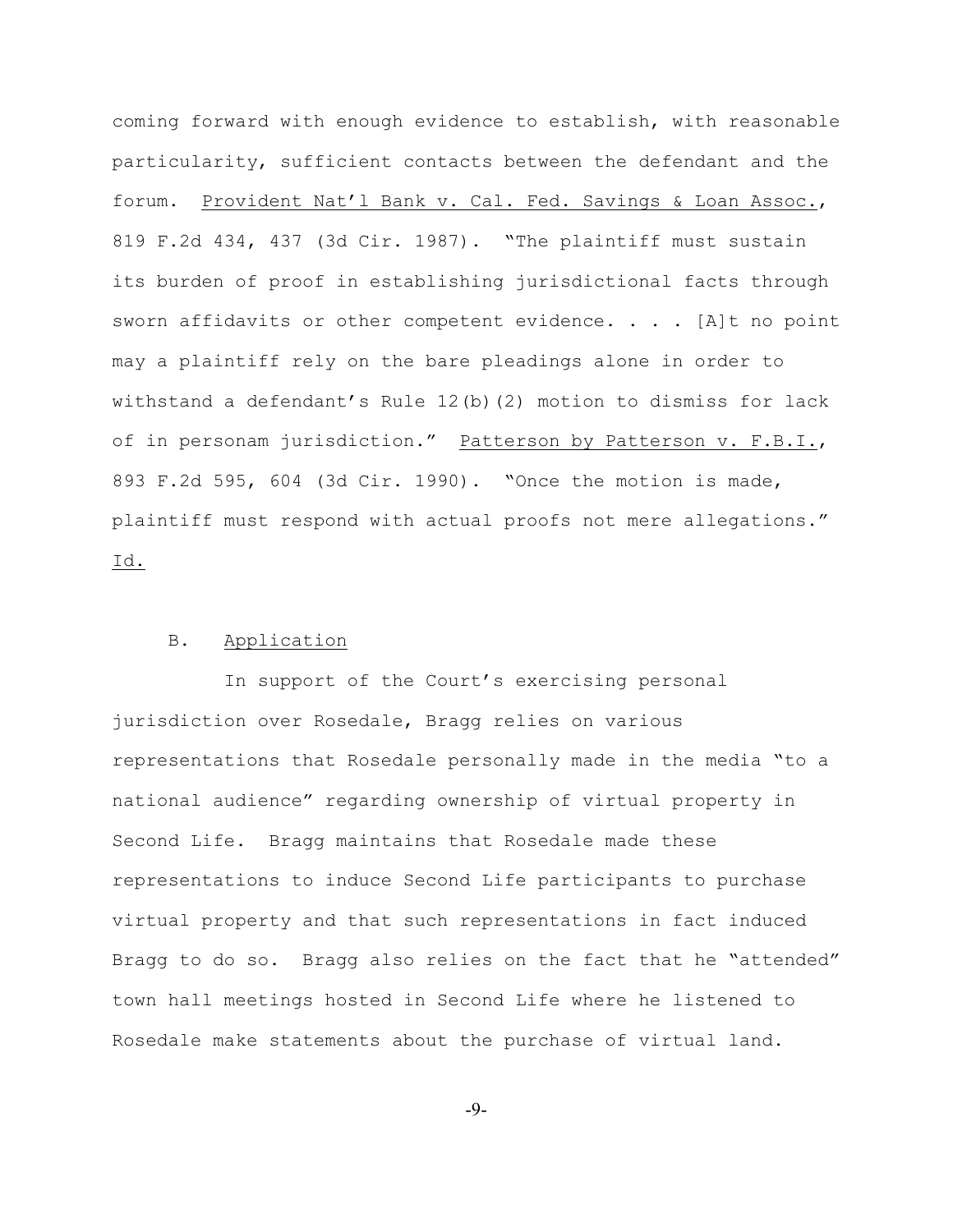### 1. Minimum Contacts

The first question the Court must answer, then, is whether Rosedale has minimum contacts with Pennsylvania sufficient to support specific personal jurisdiction. The Court holds that Rosedale's representations--which were made as part of a national campaign to induce persons, including Bragg, to visit Second Life and purchase virtual property--constitute sufficient contacts to exercise specific personal jurisdiction over Rosedale.

Wellness Publishing v. Barefoot provides useful guidance, albeit in a non-precedential opinion. 128 Fed. App'x 266 (3d Cir. 2005). In that case, the Third Circuit recognized that an advertising campaign of national scope could not, on its own, provide the basis for general jurisdiction in any state where advertisements were aired, but that under the appropriate circumstances, such contacts could provide the basis of exercising specific jurisdiction over a defendant in a particular state where the advertisements were aired. Id.<sup>10</sup>

 $10$  The Supreme Court has also held, under different circumstances, that defamatory statements distributed in the national media may support specific personal jurisdiction where those statements are relevant to a plaintiff's claims. In Calder v. Jones, a Californian plaintiff sued a group of Floridian defendants for placing a defamatory article about her in a nationally circulated publication. 465 U.S. 783, 788-89 (1984). The plaintiff claimed that the defendants should be subject to jurisdiction in her home state of California. Id. The Supreme Court held that, because the defendant's intentional and allegedly illegal actions were expressly aimed at California and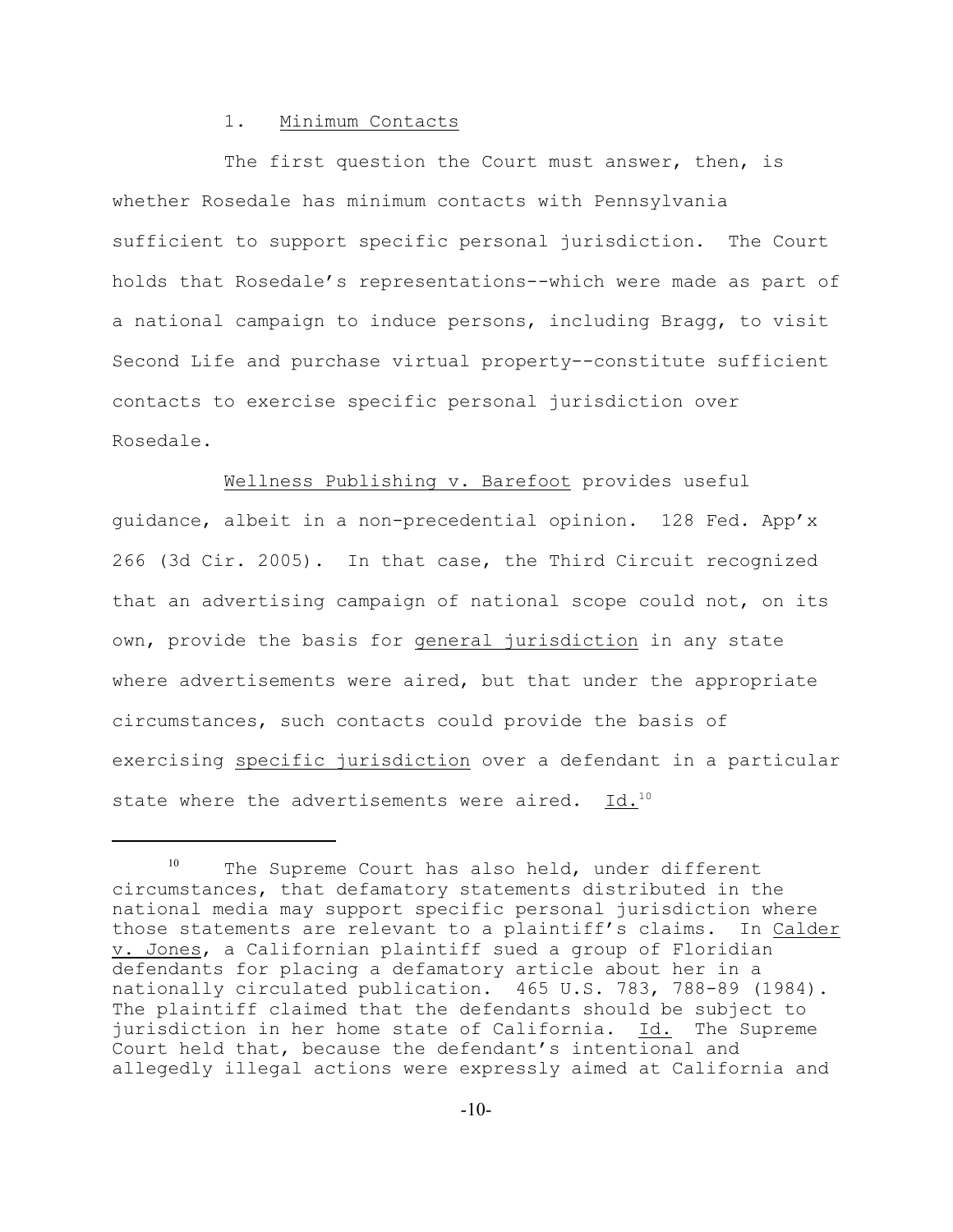In Barefoot, a group of defendants produced infomercials for calcium supplements and related products that ran nationally, including in New Jersey. Id. at 269. The defendants also processed telephone orders for products promoted in the infomercials. Id. The District Court dismissed the plaintiff's case for lack of personal jurisdiction in New Jersey. Id. at 270. On appeal, however, the Third Circuit reversed, holding that specific personal jurisdiction existed over the defendants that ran the infomercials in New Jersey. Id. In doing so, it analogized the defendants' promotional activities to the maintenance of a website. Id. (citing Toys "R" Us, Inc. v. Step Two, S.A., 318 F.3d 446, 452 (3d Cir. 2003)).

Under the Third Circuit's jurisdictional analysis of websites, if a defendant website operator intentionally targets the site to the forum state and/or knowingly conducts business with forum state residents via the site, then the "purposeful availment" requirement is satisfied. Toys "R" Us, 318 F.3d at 452. In addition, a court may consider the level of interactivity of the website and the defendant's related non-Internet activities as part of the "purposeful availment"

caused harm there, jurisdiction over the defendants was "proper in California based on the 'effects' of their Florida conduct in California." Id. at 789. Here, as in Calder, Rosedale's alleged misrepresentations are relevant to Bragg's claims of fraud and deceptive practices, but Bragg has not argued that jurisdiction is proper based on Calder's effects-based jurisprudence.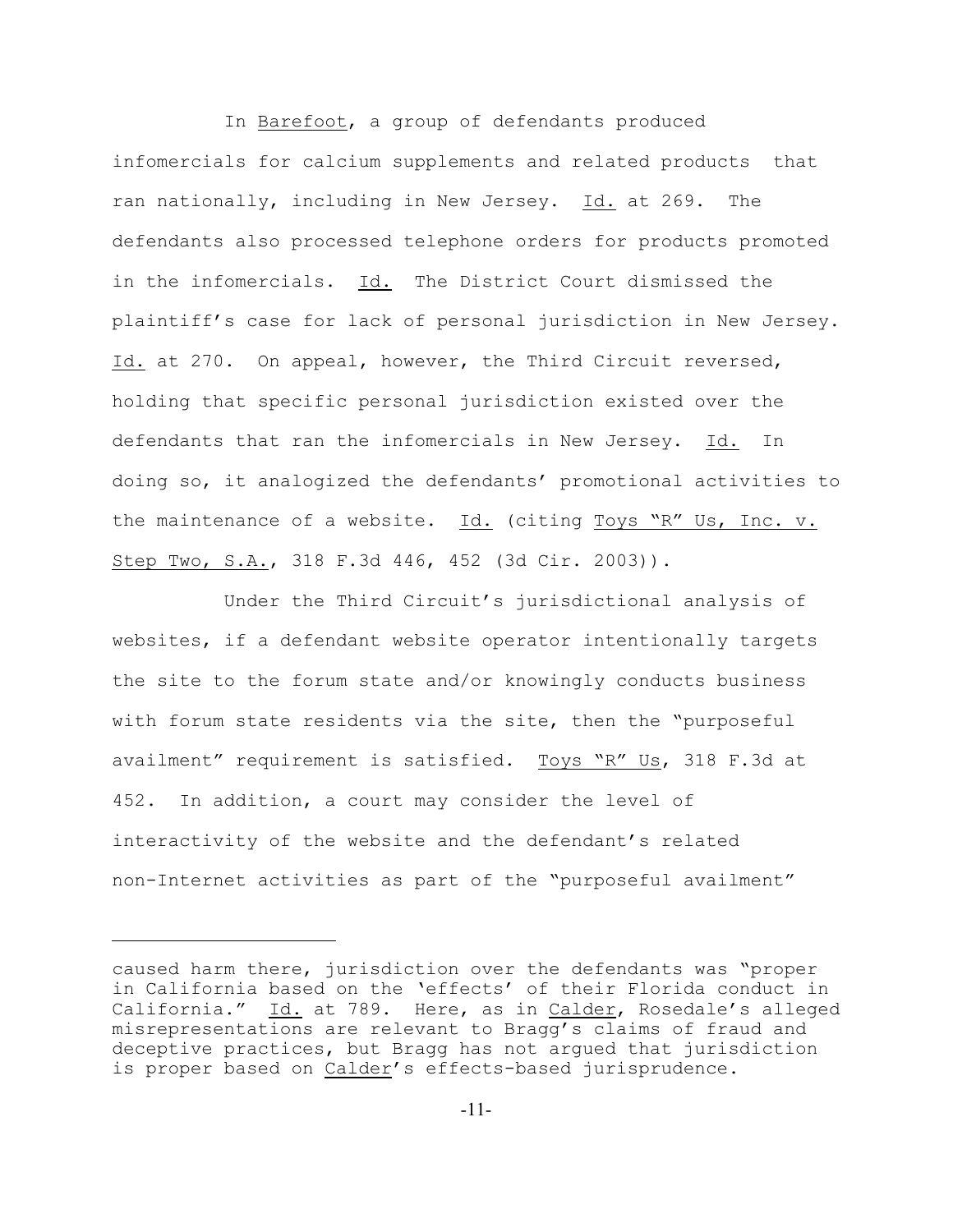calculus. Id. at 453.

The Third Circuit applied this same jurisdictional analysis in Barefoot to hold that the defendants who ran the infomercials in New Jersey could be subject to personal jurisdiction in that state. 128 Fed. App'x at 270. First, it reasoned that, as with the mere operation of a website, "an advertising campaign with national scope does not by itself give rise to general jurisdiction in a state where it is broadcast." Id. That principle was inapplicable, however, because it involved precedents where the plaintiff's injuries were unrelated to the broad case of the advertisement in the forum state, which were therefore inapplicable to a specific-jurisdiction inquiry. Id. (citing Gehling v. St. George's Sch. of Med., Ltd., 773 F.2d 539 (3d Cir. 1985); Giangola v. Walt Disney World Co., 753 F. Supp. 148 (D.N.J. 1990)). Second, and most important for this case, the Third Circuit reasoned:

> [T]he advertisement in this case induced viewers to establish direct contact with [the defendant] by calling its toll-free phone number to place orders. This inducement destroys any semblance of the passive advertising addressed in Giangola, 753 F. Supp. at 155-56, which expressly distinguished advertisements in the form of direct mail solicitations. For purposes of jurisdictional analysis, an infomercial broadcast that generates telephone customers is the equivalent of an interactive web-site through which a defendant purposefully directs its commercial efforts towards residents of a forum state.

> > -12-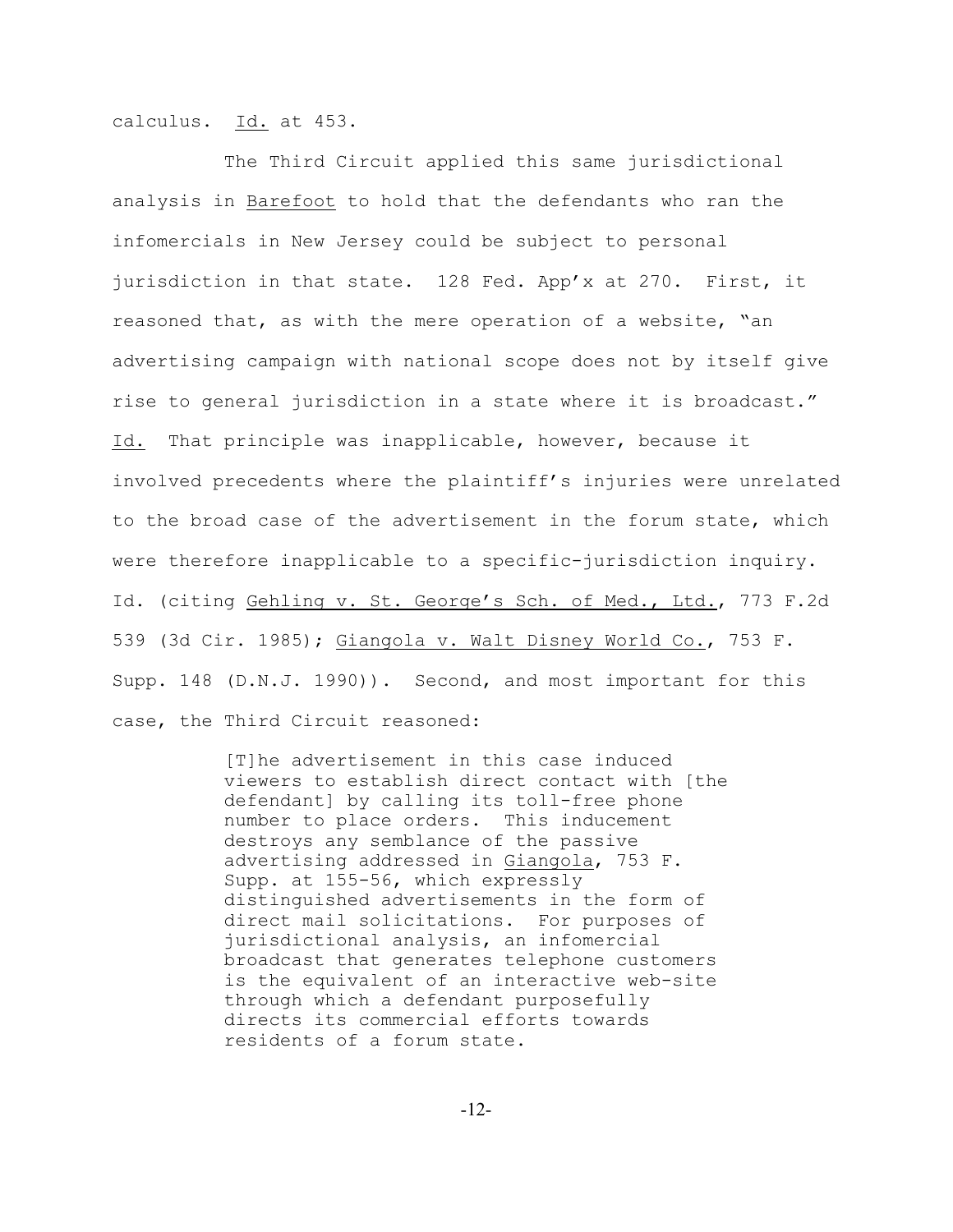Id. at 270 (some internal citations omitted).

Barefoot's analysis applies to the facts of this case. First, Bragg has provided evidence that Rosedale helped orchestrate a campaign at the national level to induce persons, including Bragg, to purchase virtual land and property on Second Life. As part of the national campaign, Bragg made representations that were distributed nationally, including in Pennsylvania. Moreover, this case does not involve "injuries unrelated to the broadcast of the advertisement in the forum state," as was the case in Gehling or Giangola. $^{11}$  Cf. Barefoot, 128 Fed. App'x at 270. Rather, Rosedale's representations constitute part of the alleged fraudulent and deceptive conduct at the heart of Bragg's claims in this case.

Second, like the role of the infomericals in Barefoot,

 $11$  The Third Circuit has consistently held that advertising in national publications does not subject a defendant to general jurisdiction in every state. See, e.g., Gehling, 773 F.2d 539 at 542; Giangola, 753 F. Supp. at 156 ("In an age of modern advertising and national media publications and markets, plaintiffs' argument that such conduct would make a defendant amenable to suit wherever the advertisements were aired would substantially undermine the law of personal jurisdiction."). In Giangola, for example, a district court held that plaintiffs' viewing of advertisements displaying Walt Disney World "as a must visit" on plaintiffs' vacation agenda, and which in fact induced plaintiffs to visit Disney World, did not constitute "minimum contacts" sufficient to justify personal jurisdiction in the plaintiffs' subsequent personal injury action, because the advertisements were not in any way related to the plaintiffs' personal injury action. 753 F. Supp. at 155. Moreover, as the Third Circuit noted in Barefoot, the advertisements were passive in nature and did not involve any interactivity with the plaintiffs. Id.; Barefoot, 128 Fed. App'x at 270.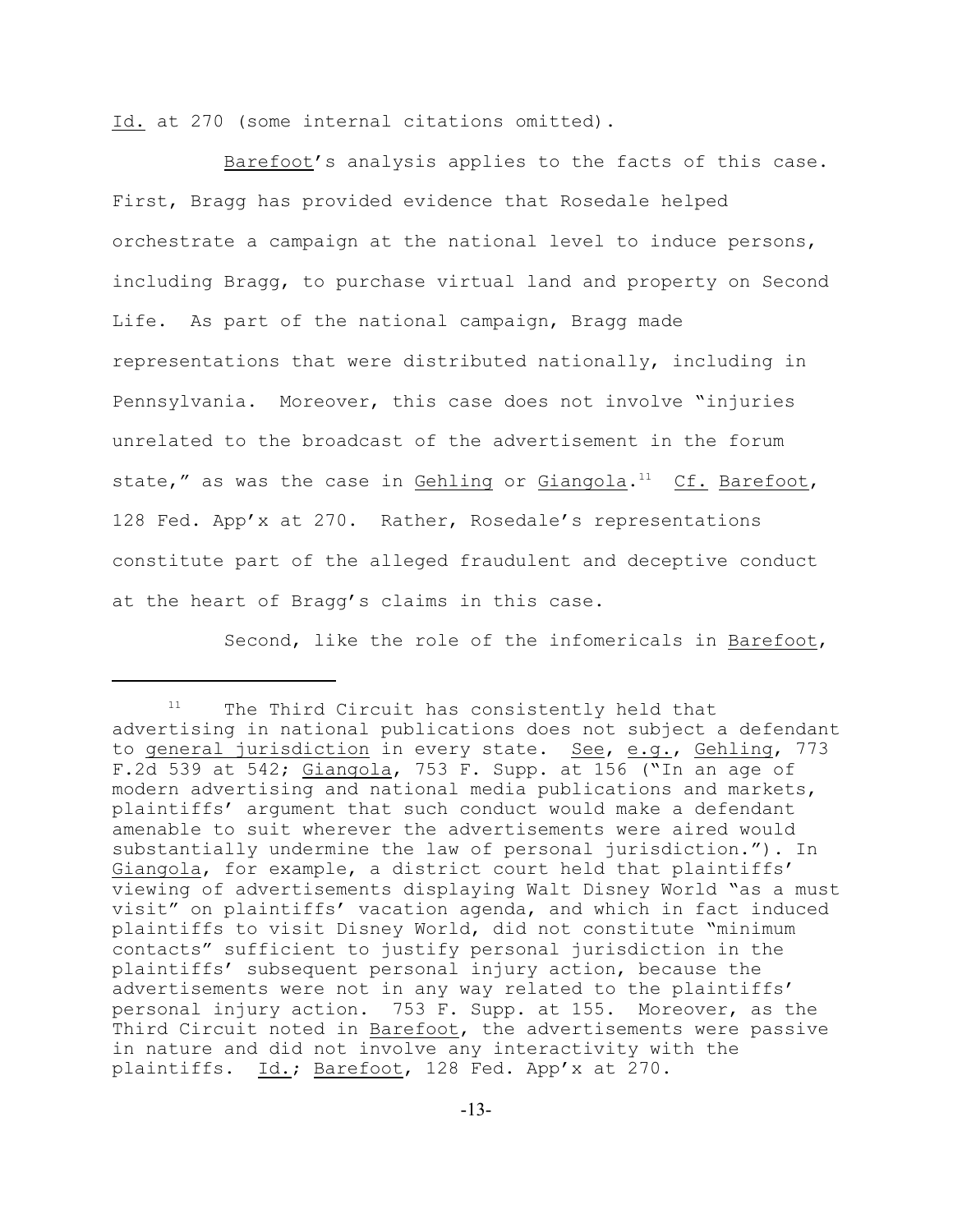Rosedale's personal role was to "bait the hook" for potential customers to make more interactive contact with Linden by visiting Second Life's website. Rosedale's activity was designed to generate additional traffic inside Second Life. He was the hawker sitting outside Second Life's circus tent, singing the marvels of what was contained inside to entice customers to enter. Once inside Second Life, participants could view virtual property, read additional materials about purchasing virtual property, interact with other avatars who owned virtual property, and, ultimately, purchase virtual property themselves. Significantly, participants could even interact with Rosedale's avatar on Second Life during town hall meetings that he held on the topic of virtual property.

Viewed in context, Rosedale's marketing efforts in this case are more "interactive" rather than "passive." C.f. Barefoot, 128 Fed. App'x at 270 (emphasizing that "interactive" contacts are more significant for jurisdictional purposes than "passive" contacts). Thus, they provide more than just "tangential" support for specific personal jurisdiction. See Mesalic v. Fiberfloat Corp., 897 F.2d 696, 700 n.10 (3d Cir. 1990) (noting that a defendant's marketing strategy, including advertising in national publications distributed in the forum, provided only

-14-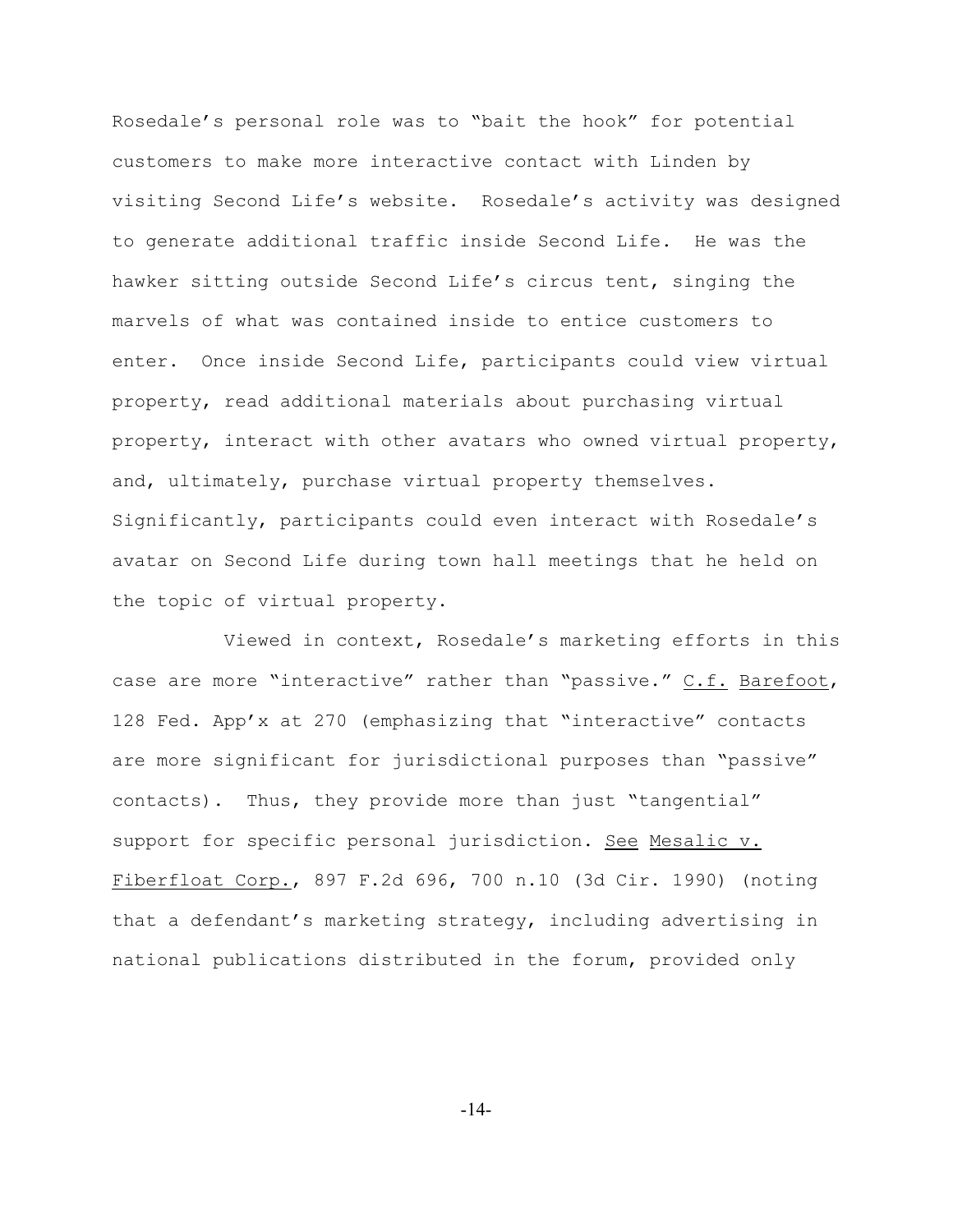"tangential" support for specific personal jurisdiction).<sup>12</sup>

The Court's decision is also consistent with the decisions of courts in other jurisdictions which have extended specific jurisdiction over defendants who have made representations in national media when the dispute arose directly from those representations. See, e.g., Indianapolis Colts, Inc. v. Metro. Baltimore Football Club Ltd. P'ship, 34 F.3d 410, 412 (7th Cir. 1994) (holding that national television broadcast into the forum state was sufficient for personal jurisdiction); Caddy Prods., Inc. v. Greystone Int'l., Inc., No. 05-301, 2005 U.S. Dist. LEXIS 34467, \*4-5 (D. Minn. 2005) (holding that the defendant had sufficient contacts to support the exercise of specific personal jurisdiction, which included the defendant's marketing efforts, such as attending a national trade show and advertising in a national trade publication, coupled with defendant's shipment of the product into the forum state); Hollar v. Philip Morris Inc., 43 F. Supp. 2d 794, 802-03 (N.D. Ohio 1998) (holding specific personal jurisdiction existed over tobacco company that made false representations regarding smoking to a national audience, which induced plaintiffs to continue

 $B$  Because the Court bases its holding on the interactive nature of the marketing scheme, the its holding does not "mean that there would be nationwide (indeed, worldwide) jurisdiction over anyone and everyone who establishes an Internet website" or made representations posted on a website accessible throughout the world. Weber v. Jolly Hotels, 977 F. Supp. 327, 333 (D.N.J. 1997).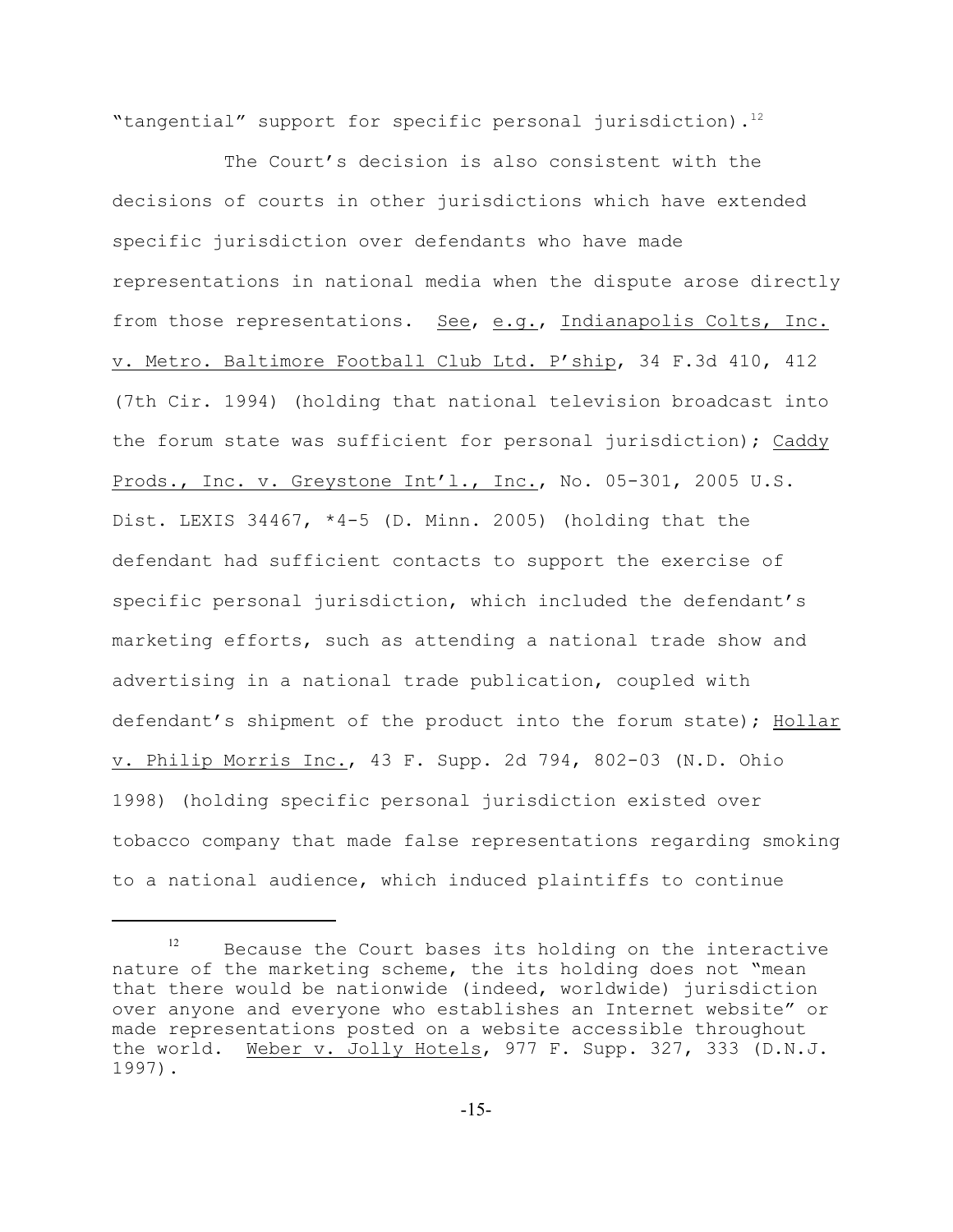smoking; it is "axiomatic that what is distributed and broadcast nationwide will be seen and heard in all states.") (internal quotation omitted); Thomas Jackson Publ'g Inc. v. Buckner, 625 F. Supp. 1044, 1046 (D. Neb. 1985) (holding that performance of songs and interviews on national television supported finding of specific personal jurisdiction over a defendant whose songs infringed the plaintiff's copyright).

Rosedale relies heavily on cases from other jurisdictions for the proposition that his statements do not subject him to personal jurisdiction in Pennsylvania because none of the statements were targeted directly at Pennsylvania as opposed to the nation at large. See Dfts.' Reply at 3. Rosedale's first cited case, however, involves representations specifically targeted at one state, as opposed to a national audience, that merely could be accessed worldwide because they were available on the Internet. See Young v. New Haven Advocate, 315 F.3d 256, 263 (4th Cir. 2002) ("[T]he fact that the newspapers' websites could be accessed anywhere, including Virginia, does not by itself demonstrate that the newspapers were intentionally directing their website content to a Virginia audience. Something more than posting and accessibility is needed to indicate that the newspapers purposefully (albeit electronically) directed their activity in a substantial way to the forum state. . ."). Rosedale did not target his

-16-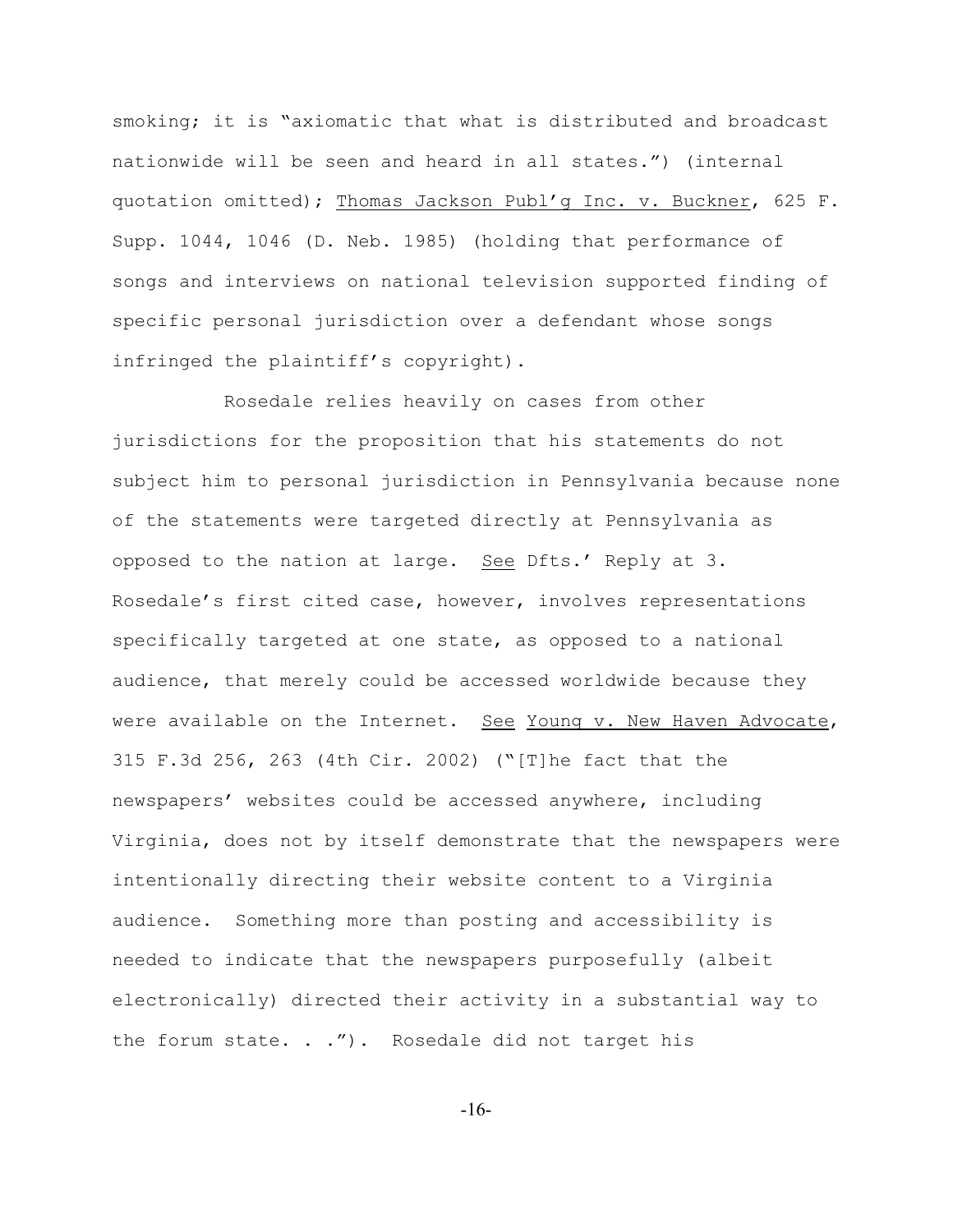representations at any particular state, but rather to the nation at large. The other two cases cited by Rosedale are also distinguishable, because they involved isolated statements that were not, as is the case here, an integral part of a larger publicity campaign of national scope. See Revel v. Lidov, 317 F.3d 467, 475 (5th Cir. 2002) (finding that the court lacked personal jurisdiction over author of an Internet bulletin board posting "because the post to the bulletin board was presumably directed at the entire world" and was not "directed specifically at Texas"); Griffis v. Luban, 646 N.W. 2d 527, 536 (Minn. 2002) ("The mere fact that [the defendant], who posted allegedly defamatory statements about the plaintiff on the Internet, knew that [the plaintiff] resided and worked in Alabama is not sufficient to extend personal jurisdiction over [the defendant] in Alabama, because that knowledge does not demonstrate targeting of Alabama as the focal point of the . . . statements."). See also Growden v. Ed Bowlin & Assoc., Inc., 733 F.2d 1149, 1151-52 & n.4 (5th Cir. 1984) (holding no personal jurisdiction existed based on ads in two national publications for the sale of an airplane, the crash of which was the subject of the litigation).

Accordingly, the Court finds that Rosedale has minimum contacts with Pennsylvania sufficient to support specific personal jurisdiction.

-17-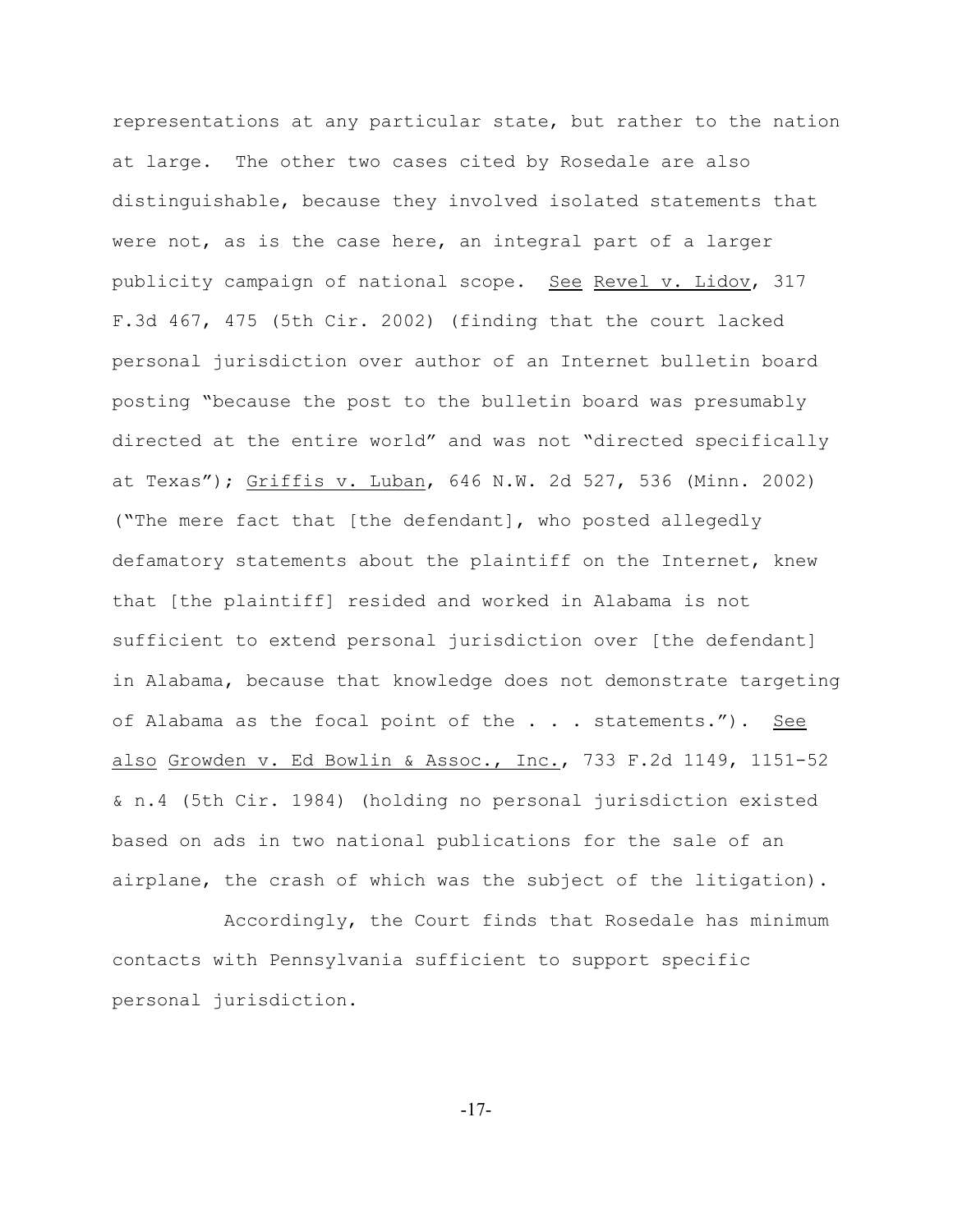#### 2. Fair Play and Substantial Justice

The Court also finds that the exercise of personal jurisdiction in this case would not offend due process. See Lehigh Coal, 56 F. Supp. 2d at 569 (citing Burger King, 471 U.S. at 477). The factors to be considered in making this fairness determination are: (1) the burden on the defendant, (2) the forum State's interest in adjudicating the dispute, (3) the plaintiff's interest in obtaining convenient and effective relief, (4) the interstate judicial system's interest in obtaining the most efficient resolution of controversies and (5) the shared interest of the several states in furthering fundamental substantive social policies. Id.

Nothing on the record counsels strongly against jurisdiction based on considerations of any undue burden to Rosedale. Rosedale has not claimed that he does not have the financial ability or that he would otherwise be irreparably prejudiced by litigating this case here in Pennsylvania. The Court also notes that Rosedale has able counsel on both coasts, i.e., in both his home state of California and here in Pennsylvania. Additionally, Pennsylvania has a substantial interest in protecting its residents from allegedly misleading representations that induce them to purchase virtual property. Pennsylvania also has an interest, more particularly, in vindicating Bragg's individual rights. Finally, Bragg may obtain

-18-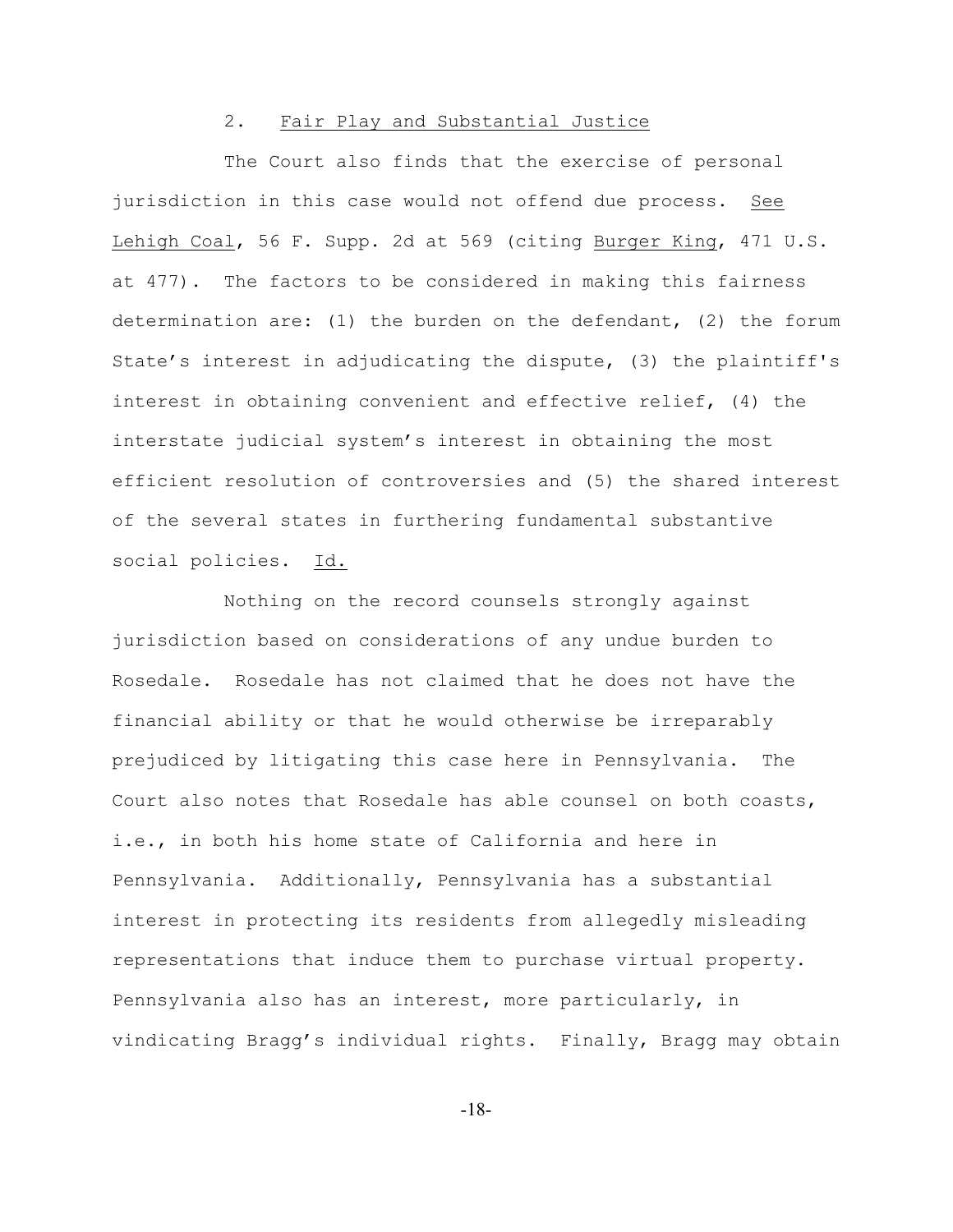convenient and effective relief in Pennsylvania, the state in which he initiated this action.

# C. Fiduciary Shield Doctrine

The Court must also address Rosedale's argument that, because Rosedale made the alleged representations in his corporate capacity as Chief Executive Officer of Linden, he cannot be subject to personal jurisdiction based on those representations.

The applicability of this so called "fiduciary shield" doctrine is in dispute. Although it has not definitively spoken on the issue, the Supreme Court appears to have rejected the proposition that this doctrine is a requirement of federal due process. See Calder v. Jones, 465 U.S. 783, 790 (1984) ("[Defendants'] status as employees does not somehow shield them from jurisdiction. Each defendant's contacts with the forum state must be assessed individually."); Keeton v. Hustler, 465 U.S. 770, 781 n.13 (1984) ("We today reject the suggestion that employees who act in their official capacity are somehow shielded from suit in their individual capacity."). Moreover, neither the Pennsylvania Supreme Court nor the Third Circuit has squarely addressed the applicability of the fiduciary shield doctrine. See, e.g., Irons v. Transcor Am., 2002 WL 32348317, at \*5 (E.D. Pa. 2002).

-19-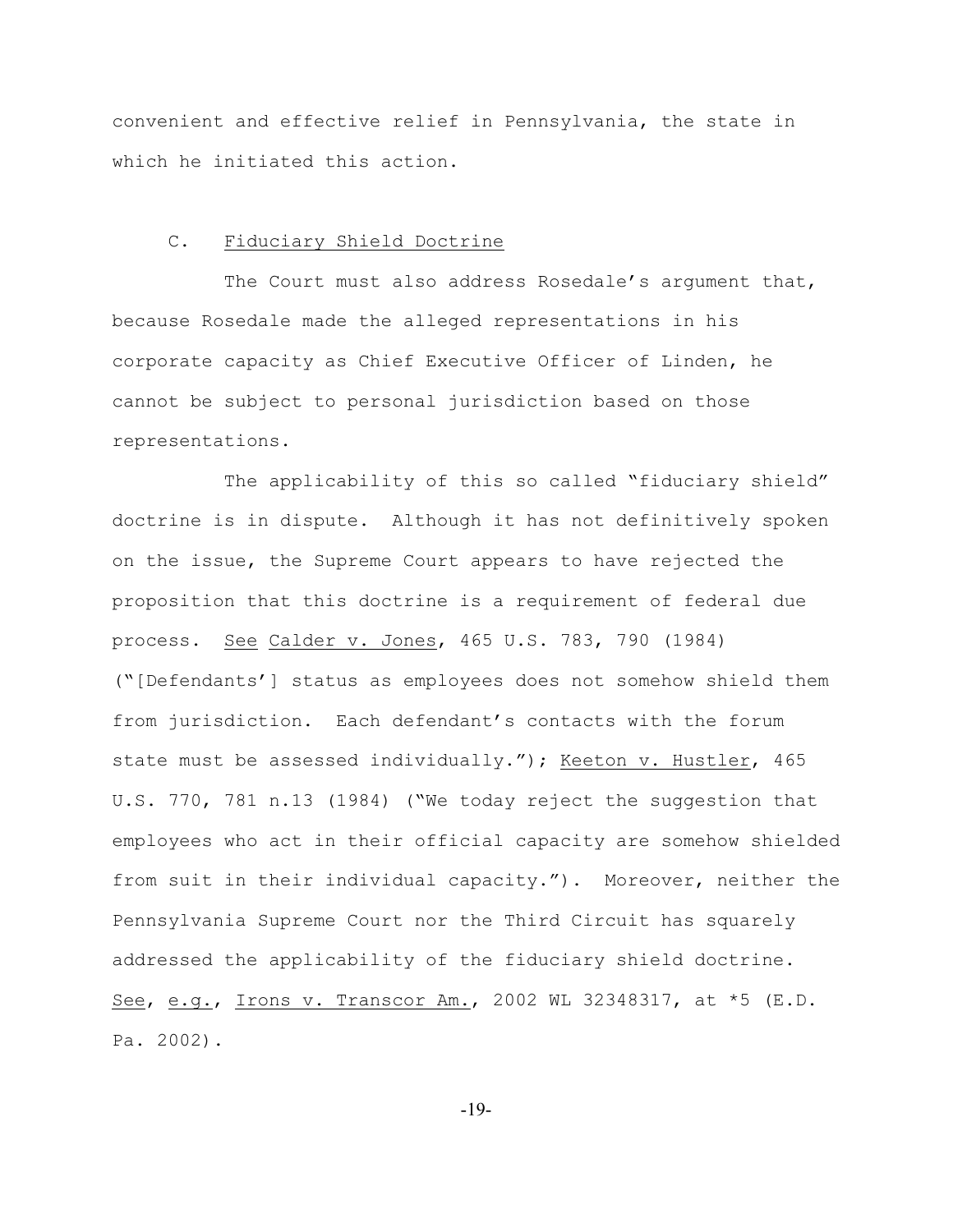Fortunately, it is not necessary to untangle the confused knot of caselaw surrounding the fiduciary shield's status within the Third Circuit.<sup>13</sup> The Court will, in Gordian fashion, cut directly through the knot, because even if the doctrine did apply, the fiduciary shield would not protect Rosedale under these circumstances.

When corporate agents invoke the fiduciary shield as a protection, courts "have held that in order to hold such a defendant subject to personal jurisdiction, it must be shown that [1] the defendant had a major role in the corporate structure,

Numerous recent cases within this district have applied the fiduciary shield doctrine in one form or another. E.g. Schiller-Pfeiffer, Inc. v. Country Home Prods., Inc., 2004 WL 2755585 (E.D. Pa. 2004) ("[A] defendant is not individually subject to personal jurisdiction merely based on his actions in a corporate capacity.") (citing TJS Brokerage & Co. v. Mahoney, 940 F. Supp. 784, 789 (E.D. Pa. 1996); D&S Screen Fund II v. Ferrari, 174 F. Supp. 2d 343, 347 (E.D. Pa. 2001) ("As a general rule, individuals performing acts in their corporate capacity are not subject to the personal jurisdiction of the courts of that state for those acts.").

 $13$  Some Third Circuit precedent suggests that, where the alleged contacts involve a corporate agent's personal involvement, the "corporate shield" doctrine is obviated. See Al-Khazraji v. St. Francis College, 784 F.2d 505, 518 (3d Cir. 1986) ("An individual, including a director, officer, or agent of a corporation, may be liable for injuries suffered by third parties because of his torts, regardless of whether he acted on his own account or on behalf of the corporation."). On other occasions, however, after finding personal jurisdiction has existed over a corporation, the Third Circuit has remanded to address the question of whether the individual corporate agents were not subject to personal jurisdiction because their relevant contacts were established in their roles as corporate officers. See Barefoot, 128 Fed. App'x at 269.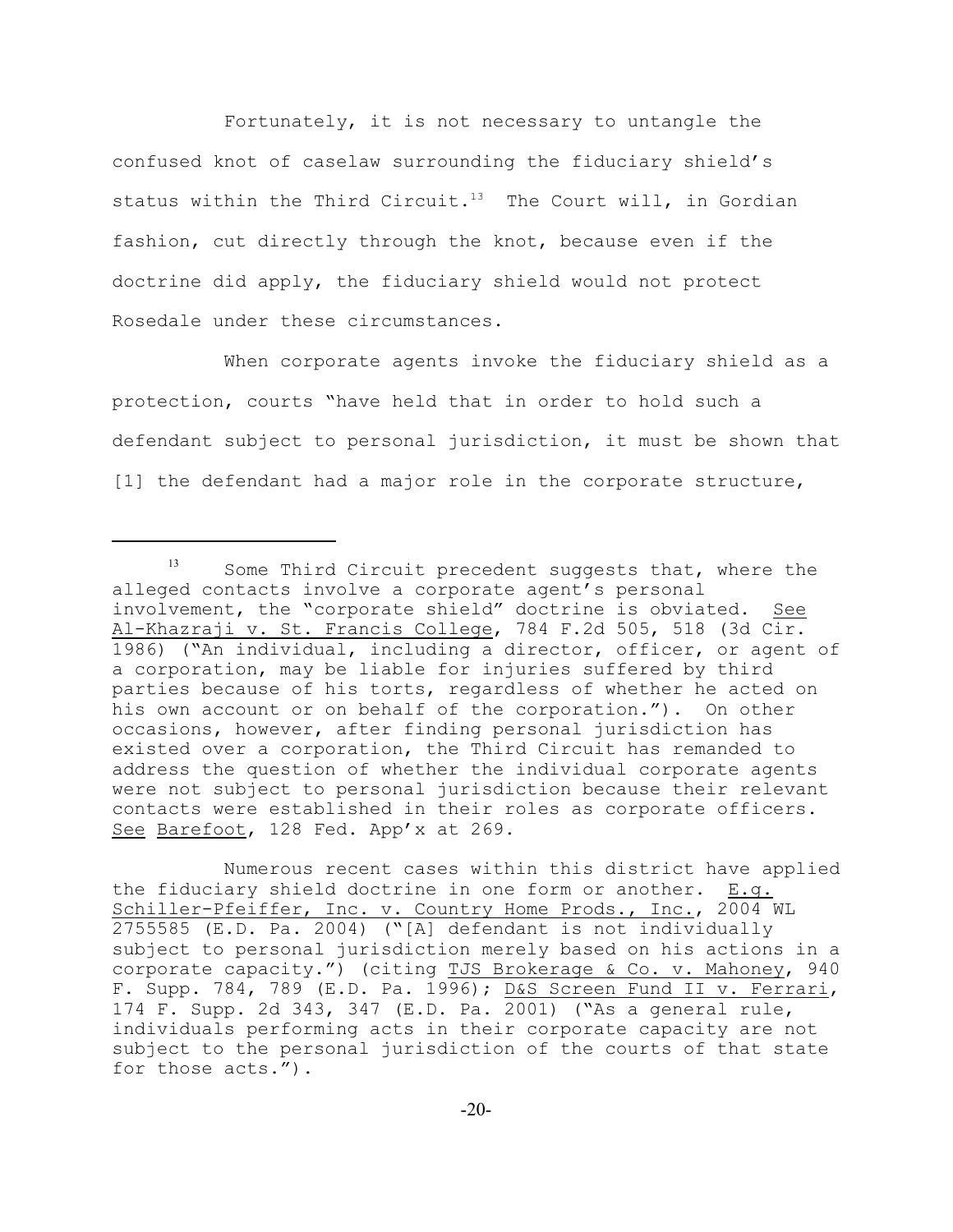[2] the quality of his contacts with the state were significant, and [3] his participation in the tortious conduct alleged was extensive." TJS Brokerage, 940 F. Supp. at 789. First, as to his role in the company, Rosedale acted as the CEO and public face of Linden. Second, as to the quality of Rosedale's contacts, Rosedale made numerous representations that were broadcast through the national media and through the Internet, via town hall meetings, that reached Pennsylvania. These were not isolated statements, but part of a national campaign to distinguish Second Life from other virtual worlds and induce the purchase of virtual property. Third, and finally, Rosedale did not simply direct others to publicize virtual property on Second Life. He personally participated in creating such publicity and its dissemination. Representations made as part of that publicity are at the heart of Bragg's case.<sup>14</sup>

Even if the fiduciary shield doctrine were expressly recognized by the Third Circuit, Rosedale's representations, though made on the behalf of Linden, would still count as contacts in the analysis of whether the Court may exercise personal jurisdiction over him. Therefore, the Court will

 $14$  Defendants concede that the Court has personal jurisdiction over Linden. However, Bragg does not argue that personal jurisdiction was appropriate over Rosedale based on his direction of Linden as it made contacts with Pennsylvania. Bragg relies, instead, solely on Linden's individual contacts. Had Plaintiff argued the former, the Court's application of the fiduciary shield doctrine could have been a closer call.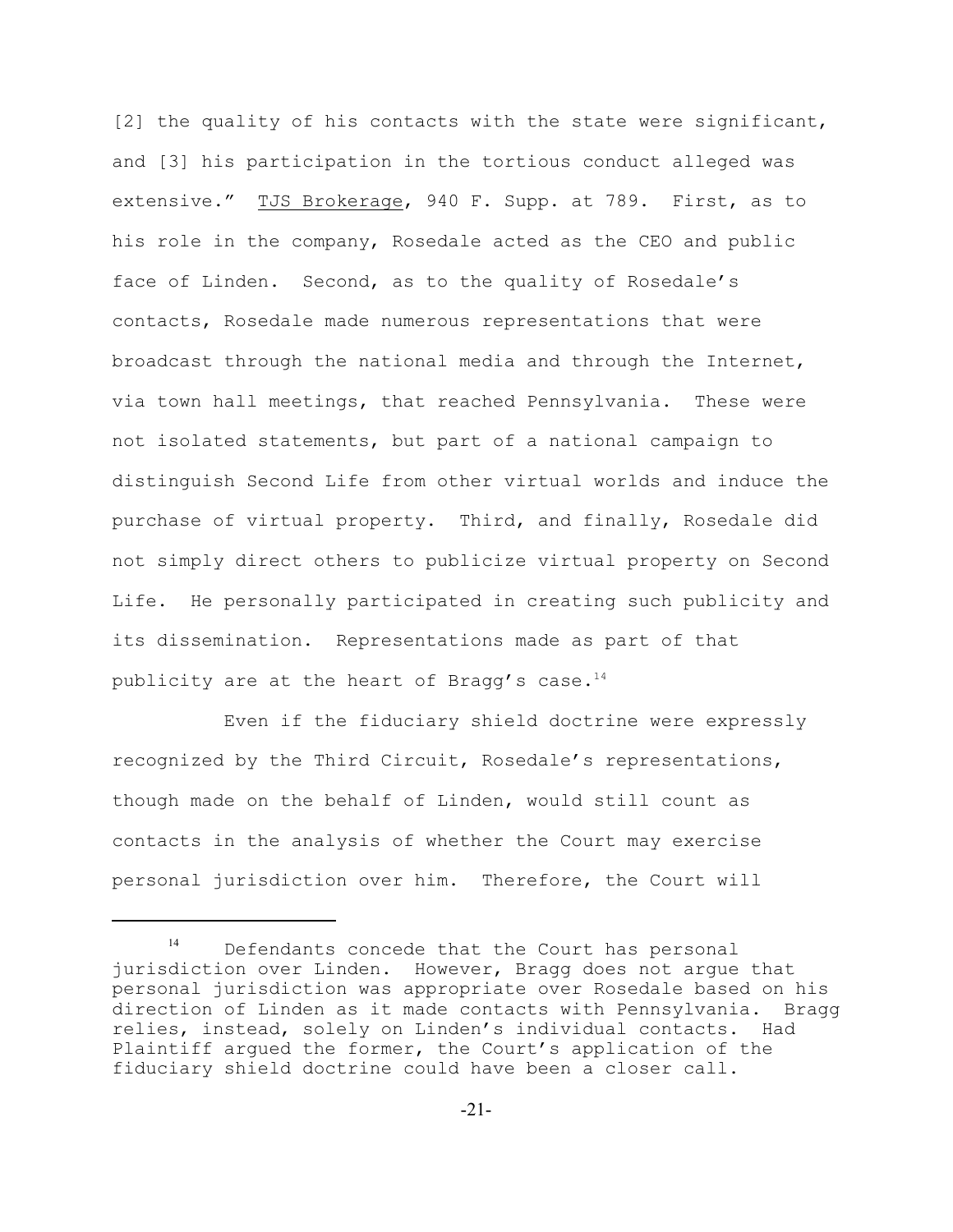exercise personal jurisdiction over Rosedale.

#### **III. MOTION TO COMPEL ARBITRATION**

Defendants have also filed a motion to compel arbitration that seeks to dismiss this action and compel Bragg to submit his claims to arbitration according to the Rules of the International Chamber of Commerce ("ICC") in San Fransisco.

#### A. Relevant Facts

Before a person is permitted to participate in Second Life, she must accept the Terms of Service of Second Life (the "TOS") by clicking a button indicating acceptance of the TOS. Bragg concedes that he clicked the "accept" button before accessing Second Life. Compl. ¶ 126. Included in the TOS are a California choice of law provision, an arbitration provision, and forum selection clause. Specifically, located in the fourteenth line of the thirteenth paragraph under the heading "GENERAL PROVISIONS," and following provisions regarding the applicability of export and import laws to Second Life, the following language appears:

Any dispute or claim arising out of or in connection with this Agreement or the performance, breach or termination thereof, shall be finally settled by binding arbitration in San Francisco, California under the Rules of Arbitration of the International Chamber of Commerce by three arbitrators appointed in accordance with said rules. . . . Notwithstanding the foregoing, either party may apply to any court of

-22-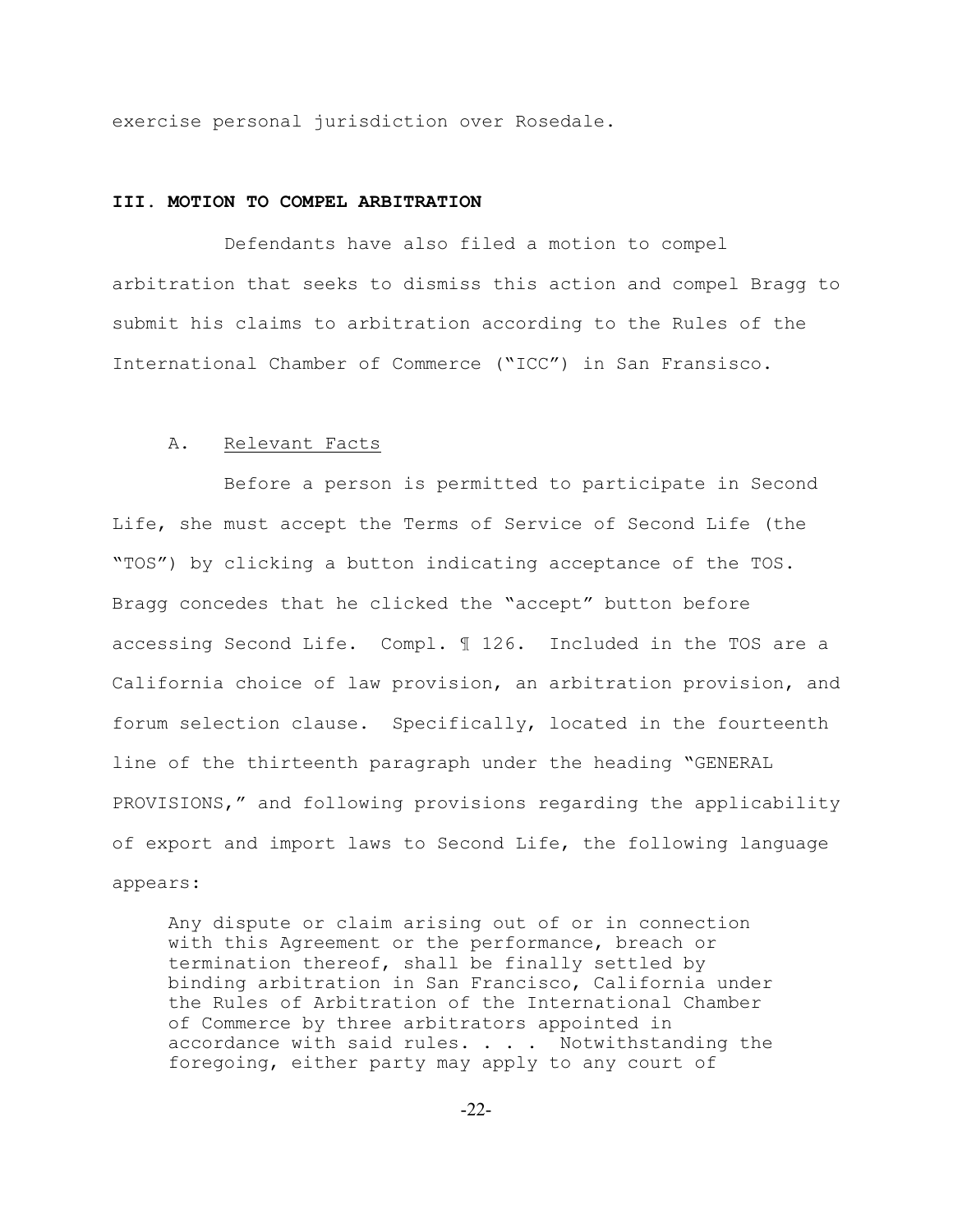competent jurisdiction for injunctive relief or enforcement of this arbitration provision without breach of this arbitration provision.

TOS ¶ 13.

#### B. Legal Standards

### 1. Federal law applies

The Federal Arbitration Act ("FAA") requires that the Court apply federal substantive law here because the arbitration agreement is connected to a transaction involving interstate commerce. State Farm Mut. Auto. Ins. Co. v. Coviello, 233 F.3d 710, 713 n.1 (3d Cir. 2000); Marciano v. MONY Life Ins. Co., 470 F. Supp. 2d 518, 524 (E.D. Pa. 2007) (Robreno, J.); see also Wright & Miller, Federal Practice and Procedure § 3569, at 173 (1984) ("[I]n a diversity suit  $\ldots$ , the substantive rules contained in the [Federal Arbitration] Act, based as it is on the commerce and admiralty powers, are to be applied regardless of state law.").

Whether the arbitration agreement is connected to a transaction involving interstate commerce is a factual determination that must be made by the Court. State Farm, 233 F.3d at 713 n.1. Here, Bragg is a Pennsylvania resident. Linden is a Delaware corporation headquartered in California. Rosedale is a California resident. Bragg entered into the TOS and purchased virtual land through the Internet on Second Life as a

-23-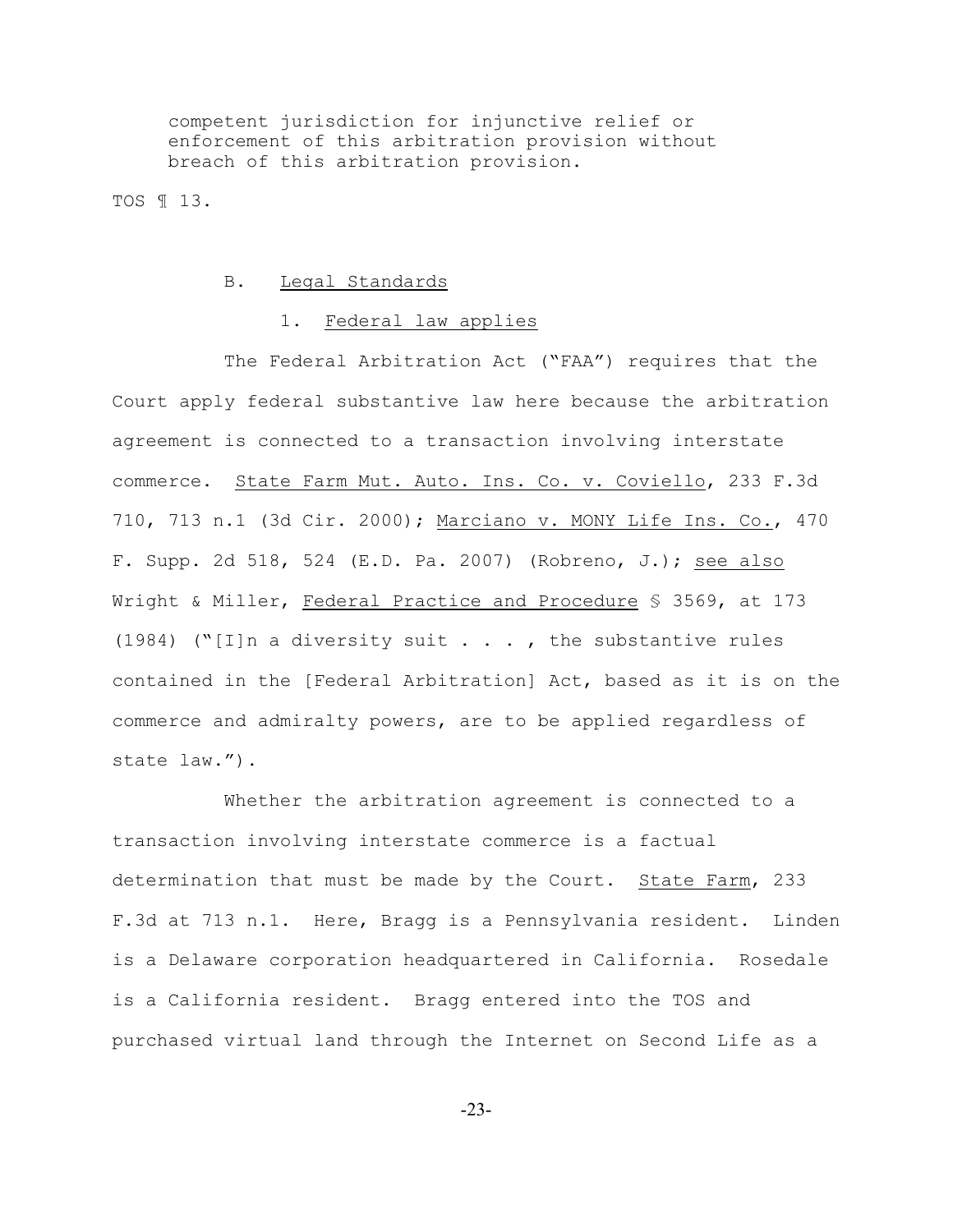result of representations made on the national media. The arbitration agreement is clearly connected to interstate commerce, and the Court will apply the federal substantive law that has emerged from interpretation of the FAA.

### 2. The Legal Standard Under the FAA

Under the FAA, on the motion of a party, a court must stay proceedings and order the parties to arbitrate the dispute if the court finds that the parties have agreed in writing to do so. 9 U.S.C. §§ 3, 4, 6. A party seeking to compel arbitration must show (1) that a valid agreement to arbitrate exists between the parties and (2) that the specific dispute falls within the scope of the agreement. Trippe Mfg. Co. v. Niles Audio Corp., 401 F.3d 529, 532 (3d Cir. 2005); PaineWebber, Inc. v. Hartmann, 921 F.2d 507, 511 (3d Cir. 1990).

In determining whether a valid agreement to arbitrate exists between the parties, the Third Circuit has instructed district courts to give the party opposing arbitration "the benefit of all reasonable doubts and inferences that may arise," or, in other words, to apply the familiar Federal Rule of Civil Procedure 56(c) summary judgment standard. Par-Knit Mills, Inc. v. Stockbridge Fabrics Co., Ltd., 636 F.2d 51, 54 & n.9 (3d Cir. 1980); see also Berkery v. Cross Country Bank, 256 F. Supp. 2d 359, 364 n.3 (E.D. Pa. 2003) (Robreno, J.) (applying the summary

-24-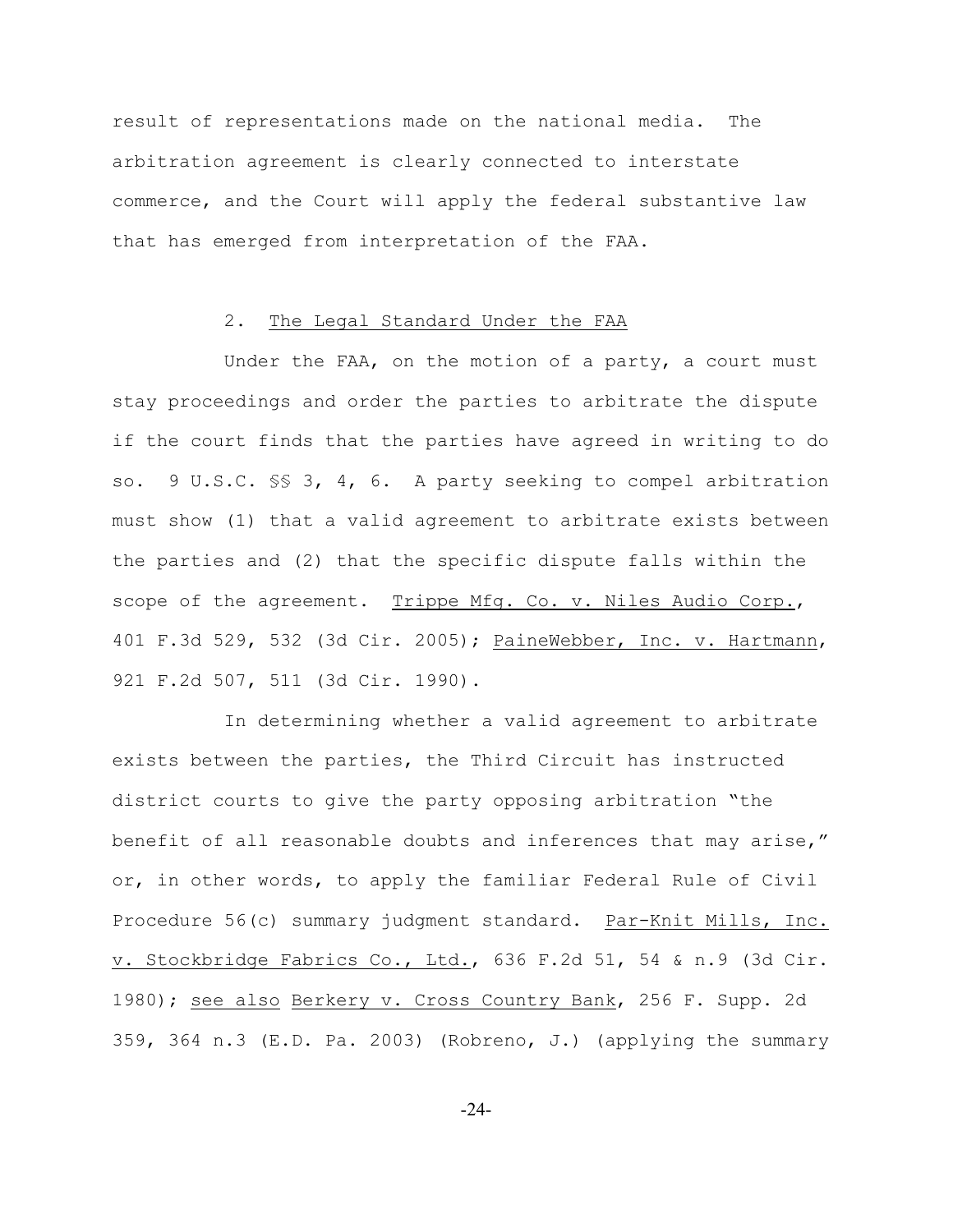judgment standard to a motion to compel arbitration). While there is a presumption that a particular dispute is within the scope of an arbitration agreement, Volt Info. Scis., Inc. v. Bd. of Trustees, 489 U.S. 468, 475 (1989), there is no such "presumption" or "policy" that favors the existence of a valid agreement to arbitrate. Marciano, 470 F. Supp. 2d at 525-26.

# C. Application

### 1. Unconscionabilty of the Arbitration Agreement

Bragg resists enforcement of the TOS's arbitration provision on the basis that it is "both procedurally and substantively unconscionable and is itself evidence of defendants' scheme to deprive Plaintiff (and others) of both their money and their day in court." Pl.'s Resp. At 16.<sup>15</sup>

Section 2 of the FAA provides that written arbitration agreements "shall be valid, irrevocable, and enforceable, save upon such grounds as exist at law or in equity for the revocation of any contract." 9 U.S.C. § 2. Thus, "generally applicable

 $15$  This challenge must be determined by the Court, not an arbitrator. Bellevue Drug Co. v. Advance PCS, 333 F. Supp. 2d 318 (E.D. Pa. 2004) (Robreno, J.). Bragg does not challenge enforceability by claiming that a provision of the arbitration agreement will deny him a statutory right, a question of interpretation of the arbitration agreement which an arbitrator is "well situated to answer." Id. (citations omitted). Rather, Bragg claims that the arbitration agreement itself would effectively deny him access to an arbitrator, because the costs would be prohibitively expensive, a question that is more appropriately reserved for the Court to answer. Id.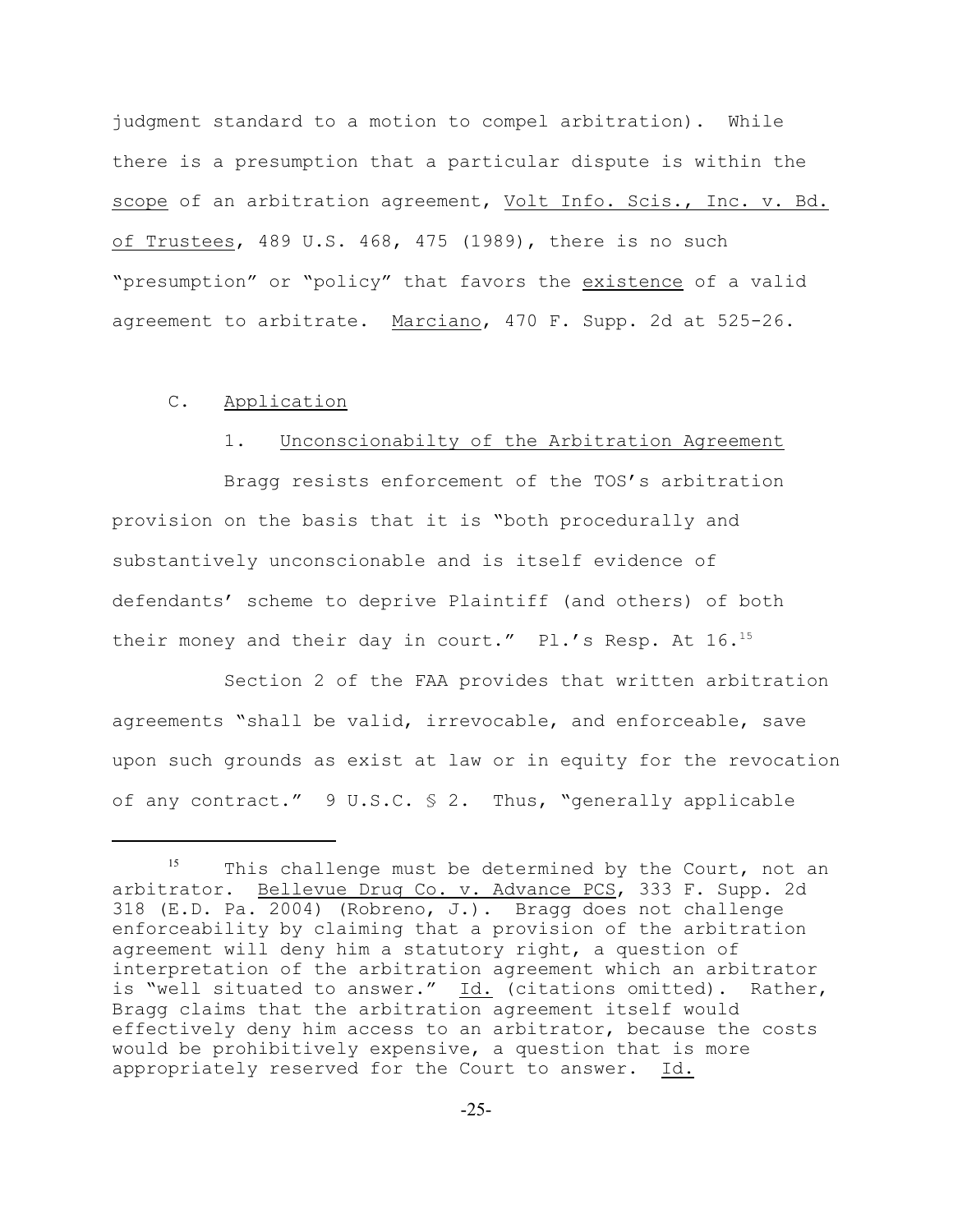contract defenses, such as fraud, duress, or unconscionability, may be applied to invalidate arbitration agreements without contravening § 2." Doctor's Assocs. v. Casarotto, 517 U.S. 681, 687 (1996) (citations omitted). When determining whether such defenses might apply to any purported agreement to arbitrate the dispute in question, "courts generally . . . should apply ordinary state-law principles that govern the formation of contracts." First Options of Chicago, Inc. v. Kaplan, 514 U.S. 938, 944 (1995). Thus, the Court will apply California state law to determine whether the arbitration provision is unconscionable.<sup>16</sup>

Under California law, unconscionability has both procedural and substantive components. Davis v. O'Melveny & Myers, F.3d , 2007 WL 1394530, at \*4 (9th Cir. May 14, 2007); Comb v. Paypal, Inc., 218 F. Supp. 2d 1165, 1172 (N.D. Cal. 2002). The procedural component can be satisfied by showing (1) oppression through the existence of unequal bargaining positions or (2) surprise through hidden terms common in the context of adhesion contracts. Comb, 218 F. Supp. 2d at 1172. The substantive component can be satisfied by showing overly harsh or one-sided results that "shock the conscience." Id. The two elements operate on a sliding scale such that the

 $^{16}$  Both parties agree that California law should govern the question of whether the arbitration provision is unconscionable.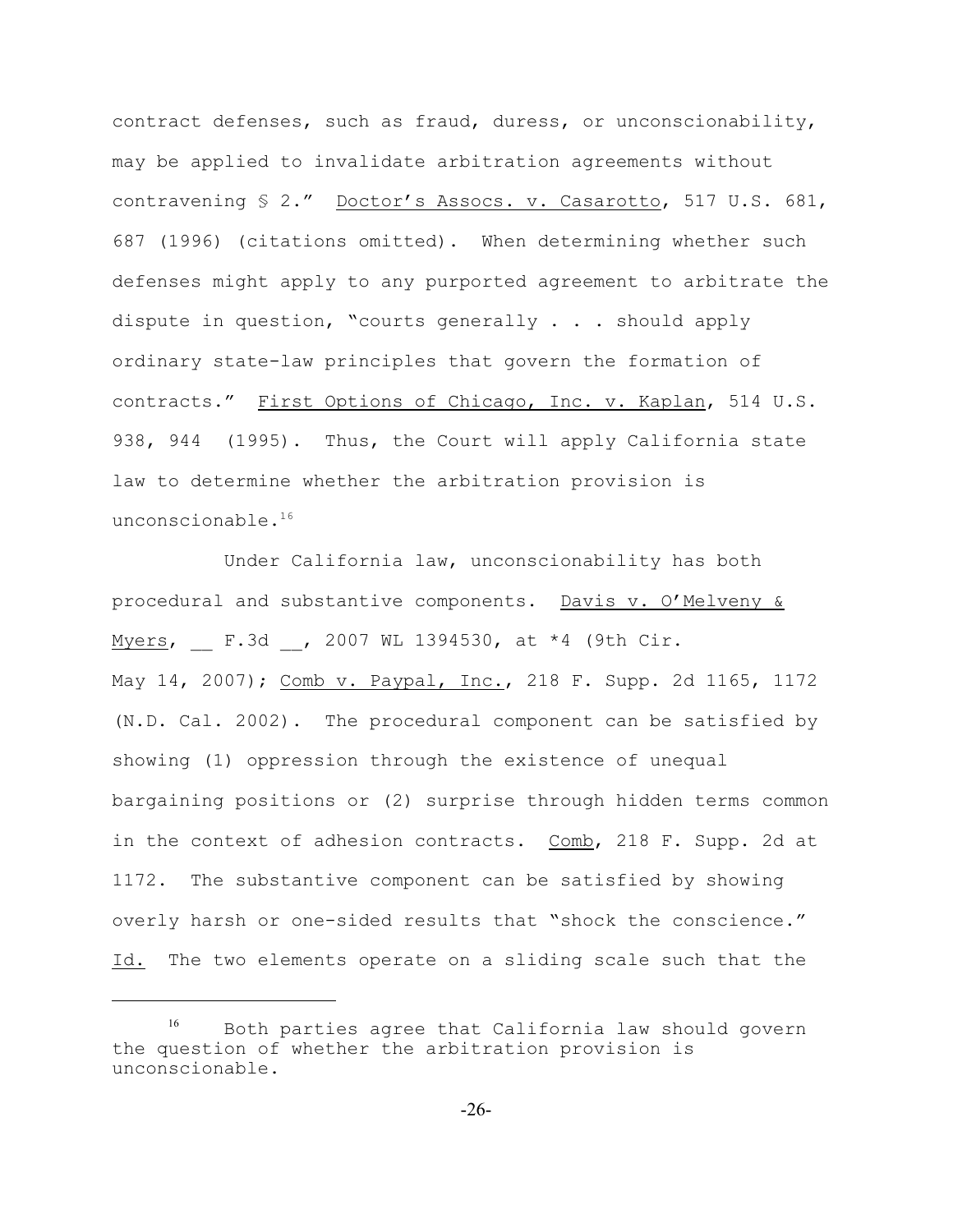more significant one is, the less significant the other need be. Id. at 743; see Armendariz v. Foundation Health Psychcare Servs., Inc., 6 P.3d 669, 690 (Cal. 2000) ("[T]he more substantively oppressive the contract term, the less evidence of procedural unconscionability is required to come to the conclusion that the term is unenforceable, and vice versa."). However, a claim of unconscionability cannot be determined merely by examining the face of the contract; there must be an inquiry into the circumstances under which the contract was executed, and the contract's purpose, and effect. Comb, 218 F. Supp. 2d at 1172.

# (a) Procedural Unconscionability

A contract or clause is procedurally unconscionable if it is a contract of adhesion. Comb, 218 F. Supp. 2d at 1172; Flores v. Transamerica HomeFirst, Inc., 113 Cal. Rptr. 2d 376, 381-82 (Ct. App. 2001). A contract of adhesion, in turn, is a "standardized contract, which, imposed and drafted by the party of superior bargaining strength, relegates to the subscribing party only the opportunity to adhere to the contract or reject it." Comb, 218 F. Supp. 2d at 1172; Armendariz, 6 P.3d at 690. Under California law, "the critical factor in procedural unconscionability analysis is the manner in which the contract or the disputed clause was presented and negotiated." Nagrampa v. MailCoups, Inc., 469 F.3d 1257, 1282 (9th Cir. 2006). "When the

-27-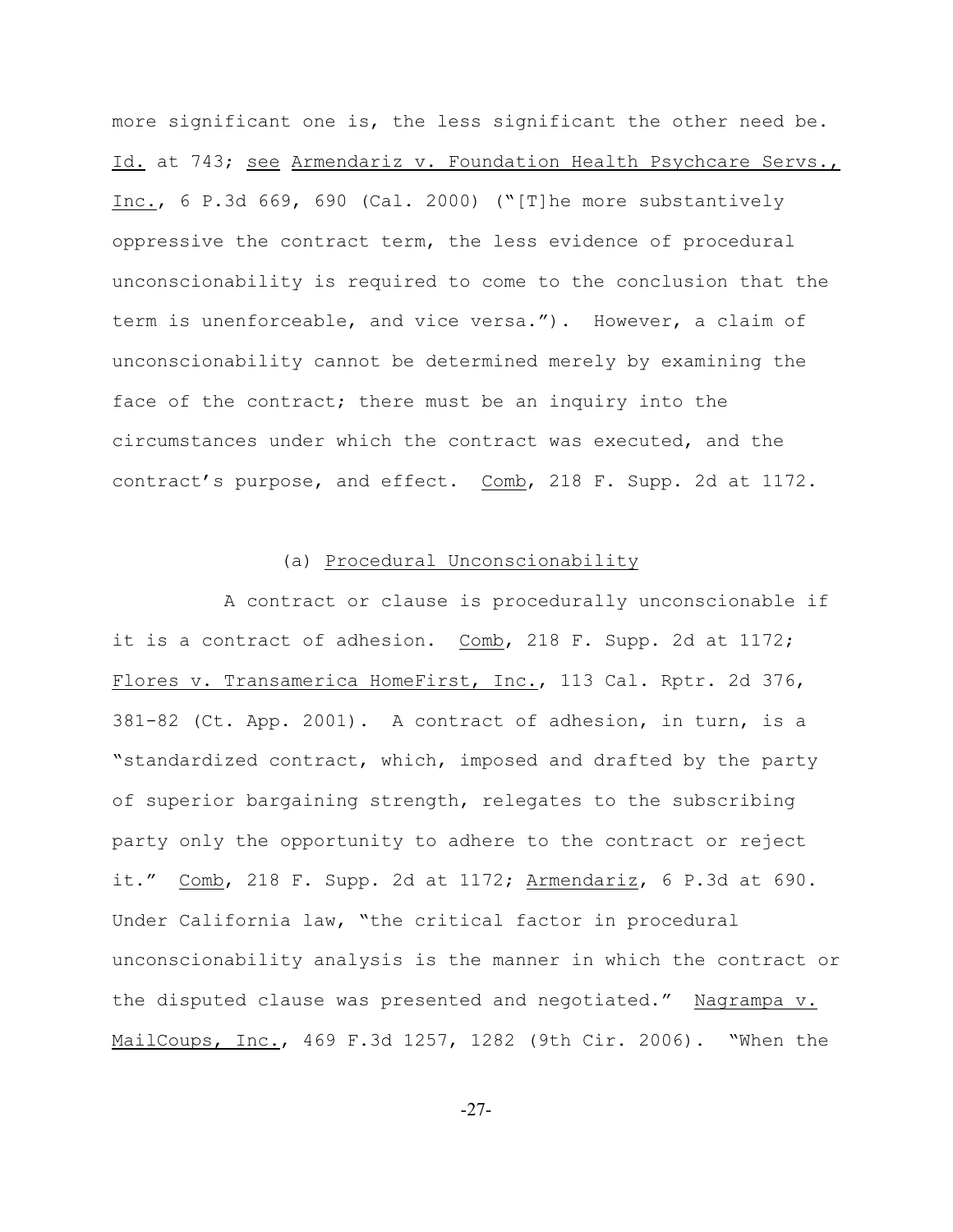weaker party is presented the clause and told to 'take it or leave it' without the opportunity for meaningful negotiation, oppression, and therefore procedural unconscionability, are present." Id. (internal quotation and citation omitted); see also Martinez v. Master Prot. Corp., 12 Cal. Rptr.3d 663, 669 (Ct. App.2004) ("An arbitration agreement that is an essential part of a 'take it or leave it' employment condition, without more, is procedurally unconscionable.") (citations omitted);  $O'Melveny & Myers,$  F.3d , 2007 WL 1394530 at \*6 (holding arbitration agreement presented on a take-it-or-leave-it basis was procedurally unconscionable, notwithstanding the fact that employee was provided three months to walk away from employment before agreement became effective).

The TOS are a contract of adhesion. Linden presents the TOS on a take-it-or-leave-it basis. A potential participant can either click "assent" to the TOS, and then gain entrance to Second Life's virtual world, or refuse assent and be denied access. Linden also clearly has superior bargaining strength over Bragg. Although Bragg is an experienced attorney, who believes he is expert enough to comment on numerous industry standards and the "rights" or participants in virtual worlds, see Pl.'s Resp., Ex. A ¶¶ 59-64, he was never presented with an opportunity to use his experience and lawyering skills to negotiate terms different from the TOS that Linden offered.

-28-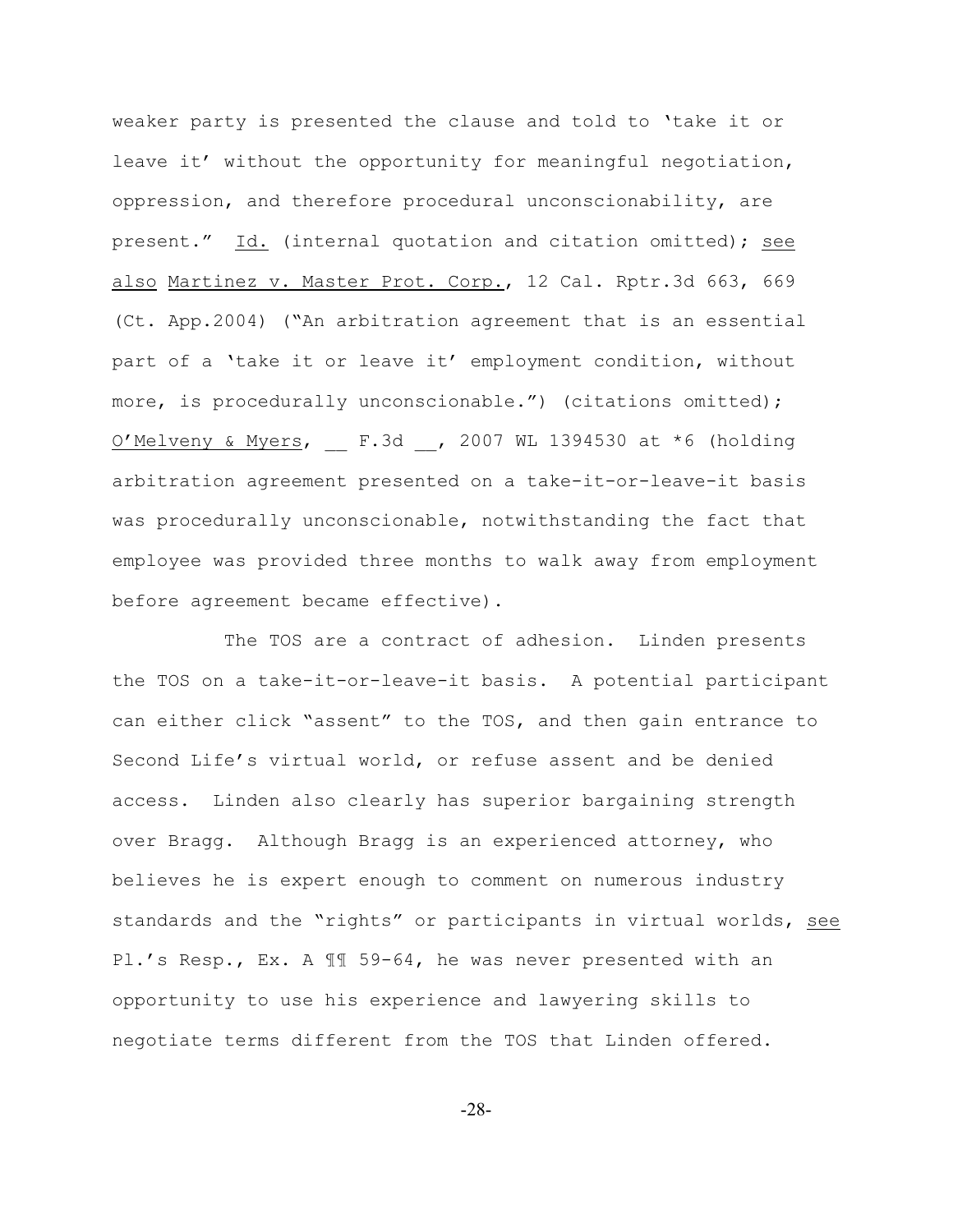Moreover, there was no "reasonably available market alternatives [to defeat] a claim of adhesiveness." Cf. Dean Witter Reynolds, Inc. v. Superior Court, 259 Cal. Rptr. 789, 795 (Ct. App. 1989) (finding no procedural unconscionability because there were other financial institutions that offered competing IRA's which lacked the challenged provision). Although it is not the only virtual world on the Internet, Second Life was the first and only virtual world to specifically grant its participants property rights in virtual land.

The procedural element of unconscionability also "focuses on . . . surprise." Gutierrez v. Autowest, Inc.,7 Cal. Rptr. 3d 267, 275 (Ct. App. 2003) (citations omitted). In determining whether surprise exists, California courts focus not on the plaintiff's subjective reading of the contract, but rather, more objectively, on "the extent to which the supposedly agreed-upon terms of the bargain are hidden in the prolix printed form drafted by the party seeking to enforce the disputed terms." Id. In Gutierrez, the court found such surprise where an arbitration clause was "particularly inconspicuous, printed in eight-point typeface on the opposite side of the signature page of the lease." Id.

Here, although the TOS are ubiquitous throughout Second

-29-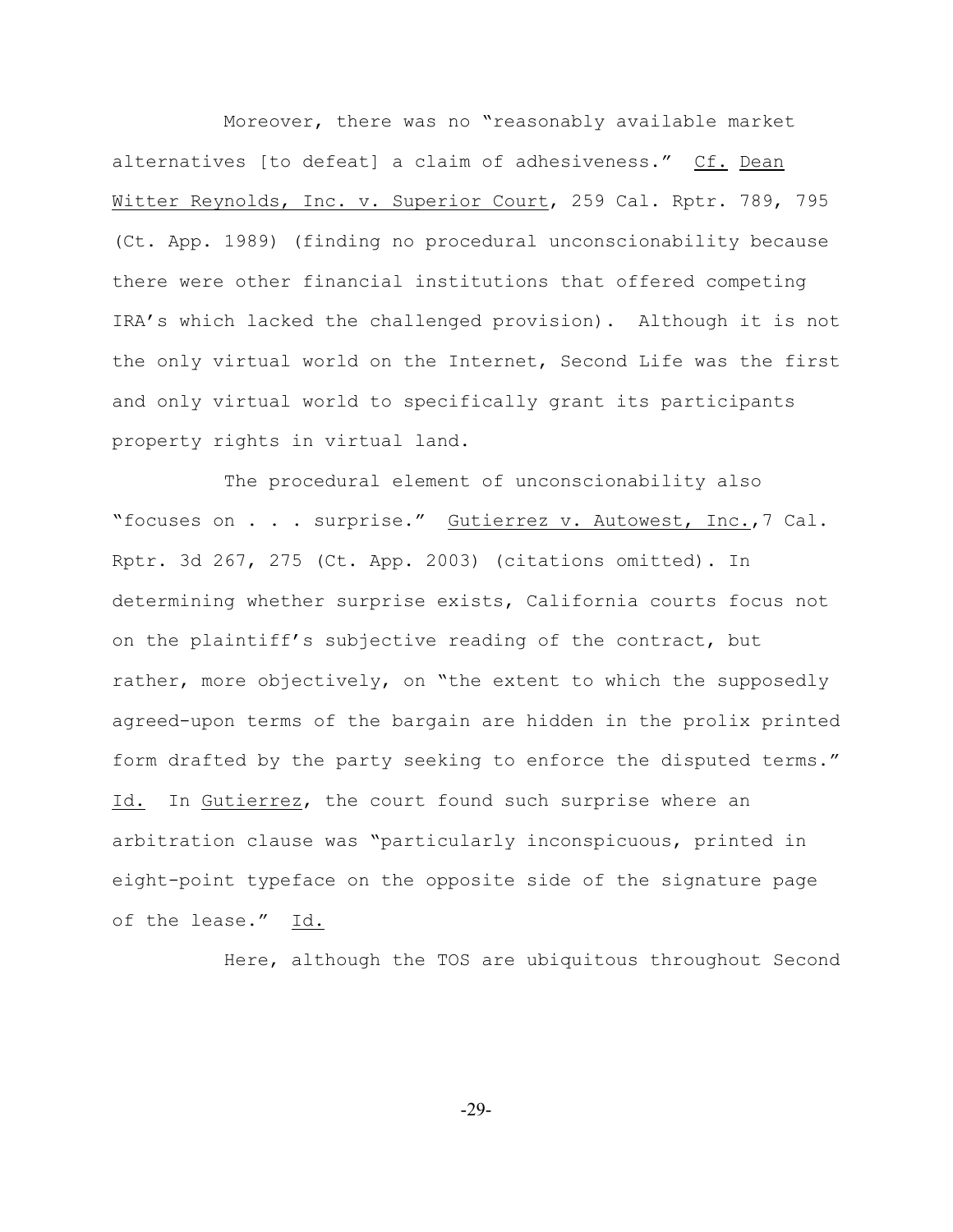Life,  $17$  Linden buried the TOS's arbitration provision in a lengthy paragraph under the benign heading "GENERAL PROVISIONS." See TOS ¶ 13. Compare Net Global Mktg. v. Dialtone, Inc., No. 04-56685, 2007 U.S. App. LEXIS 674 at \*7 (9th Cir. Jan. 9, 2007) (finding procedural unconscionability where "[t]here was no 'clear heading' in the Terms of Service that could refute a claim of surprise; to the contrary, the arbitration clause is listed in the midst of a long section without line breaks under the unhelpful heading of 'Miscellaneous'") and Higgins v. Superior Court, 45 Cal. Rptr. 3d 293, 297 (Ct. App. 2006) (holding arbitration agreement unconscionable where "[t]here is nothing in the Agreement that brings the reader's attention to the arbitration provision") with Boghos v. Certain Underwriters at Lloyd's of London, 115 P.3d 68, 70 (Cal. 2005) (finding arbitration clause was enforceable where it was in bolded font and contained the heading "BINDING ARBITRATION"). Linden also failed to make available the costs and rules of arbitration in the ICC by either setting them forth in the TOS or by providing a hyper-link to another page or website where they are available. Bragg Decl. ¶ 20.

Comb is most instructive. In that case, the plaintiffs challenged an arbitration provision that was part of an agreement

 $^{17}$  For example, both the "Auctions" and the "Auctions FAQ" webpages in Second Life contain hyperlinks to the TOS. See Bragg Br., Ex. 2 at 9, 15.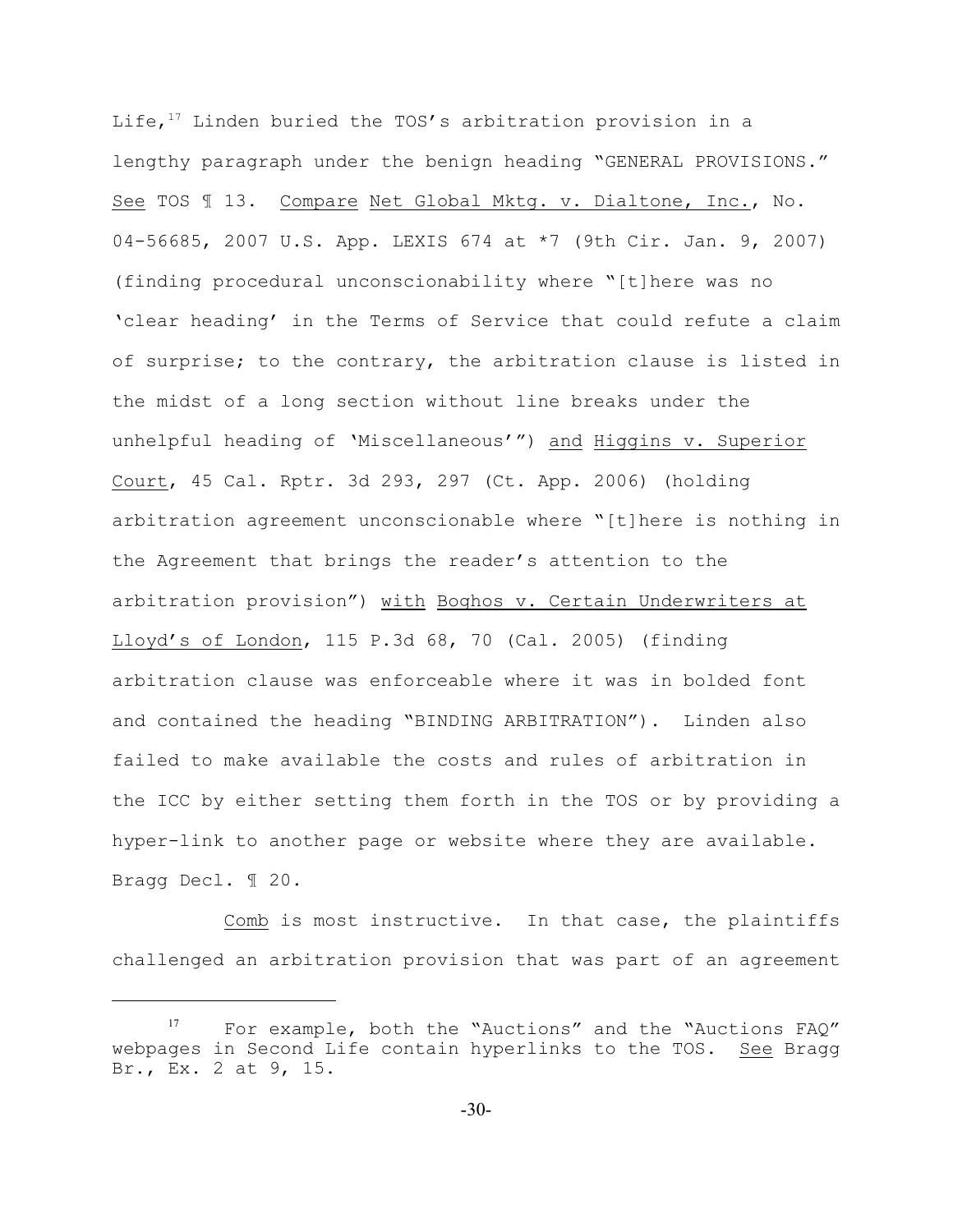to which they had assented, in circumstances similar to this case, by clicking their assent on an online application page. 218 F. Supp. 2d at 1169. The defendant, PayPal, was a large company with millions of individual online customers. Id. at 1165. The plaintiffs, with one exception, were all individual customers of PayPal. Id. Given the small amount of the average transaction with PayPal, the fact that most PayPal customers were private individuals, and that there was a "dispute as to whether PayPal's competitors offer their services without requiring customers to enter into arbitration agreements," the court concluded that the user agreement at issue "satisfie[d] the criteria for procedural unconscionability under California law." Id. at 1172-73. Here, as in Comb, procedural unconscionability is satisfied.

# (b) Substantive Unconscionability

Even if an agreement is procedurally unconscionable, "it may nonetheless be enforceable if the substantive terms are reasonable." Id. at 1173 (citing Craig v. Brown & Root, Inc., 100 Cal. Rptr. 2d 818 (Ct. App. 2000) (finding contract of adhesion to arbitrate disputes enforceable)). Substantive unconscionability focuses on the one-sidedness of the contract terms. Armendariz, 6 P.3d at 690; Flores, 113 Cal. Rptr. 2d at 381-82 . Here, a number of the TOS's elements lead the Court to

-31-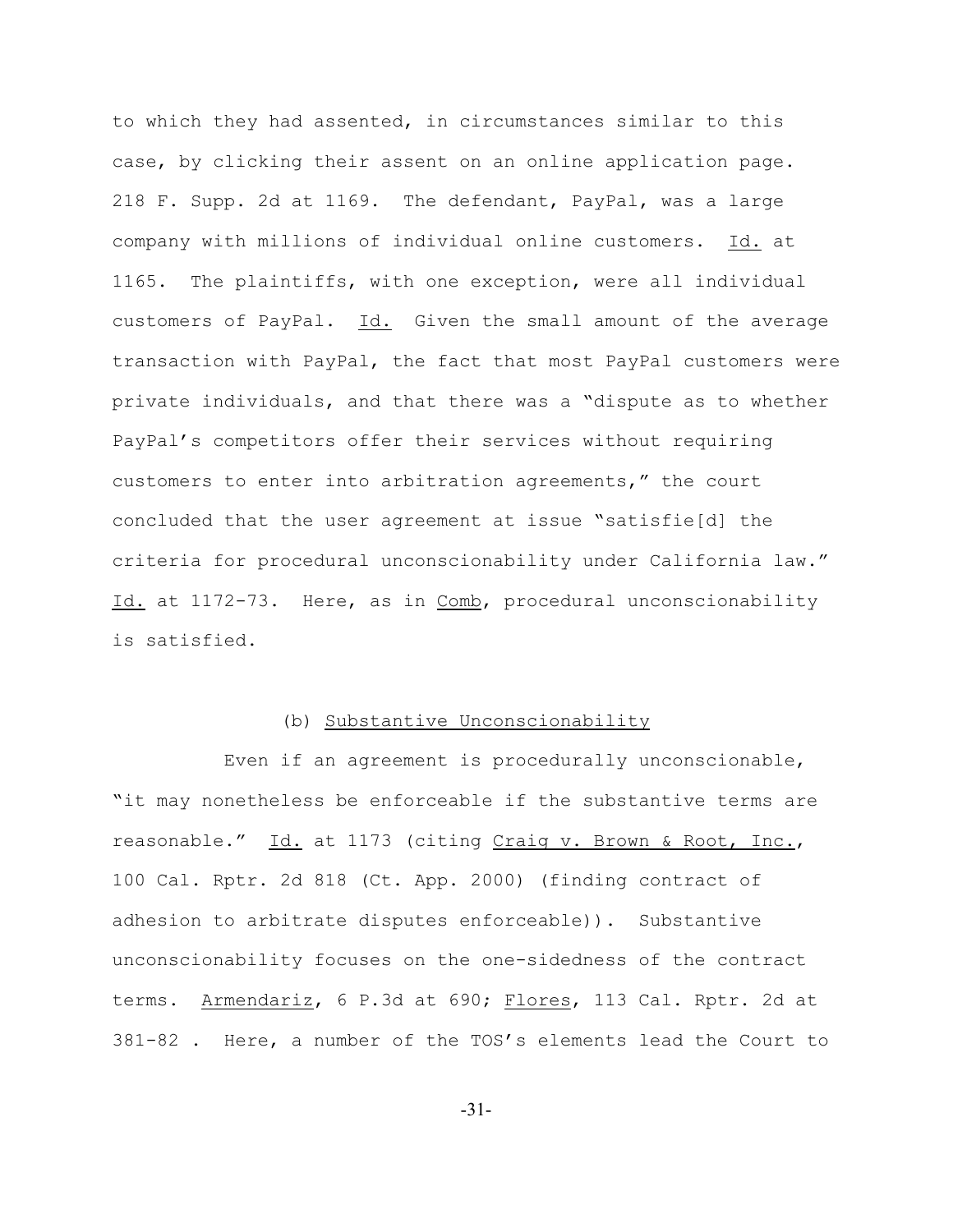conclude that Bragg has demonstrated that the TOS are substantively unconscionable.

## (i) Mutuality

Under California law, substantive unconscionability has been found where an arbitration provision forces the weaker party to arbitrate claims but permits a choice of forums for the stronger party. See, e.g., Ticknor v. Choice Hotels Int'l, Inc., 265 F.3d 931, 940-41 (9th Cir. 2001); Mercuro v. Superior Court, 116 Cal. Rptr. 2d 671, 675 (Ct. App. 2002). In other words, the arbitration remedy must contain a "modicum of bilaterality." Armendariz, 6 P.3d at 692. This principle has been extended to arbitration provisions that allow the stronger party a range of remedies before arbitrating a dispute, such as self-help, while relegating to the weaker party the sole remedy of arbitration.<sup>18</sup>

 $18$  The Court notes that the Third Circuit has found that "parties to an arbitration agreement need not equally bind each other with respect to an arbitration agreement if they have provided each other with consideration beyond the promise to arbitrate." Harris v. Green Tree Fin. Corp., 183 F.3d 173, 180-81 (3d Cir. 1999). In Green Tree, however, the Third Circuit was applying Pennsylvania law, not California law. Id. In any event, Pennsylvania courts have criticized this aspect of Green Tree's holding. E.g. Lytle v. Citifinancial Servs., 810 A.2d 643, 665 (Pa. Super. Ct. 2002) (holding that, under Pennsylvania law, the reservation by a company to itself of access to the courts, to the exclusion of the consumer, created a presumption of unconscionability, "which in the absence of 'business realities' that compel inclusion of such a provision in an arbitration provision, render[ed] the arbitration provision unconscionable and unenforceable").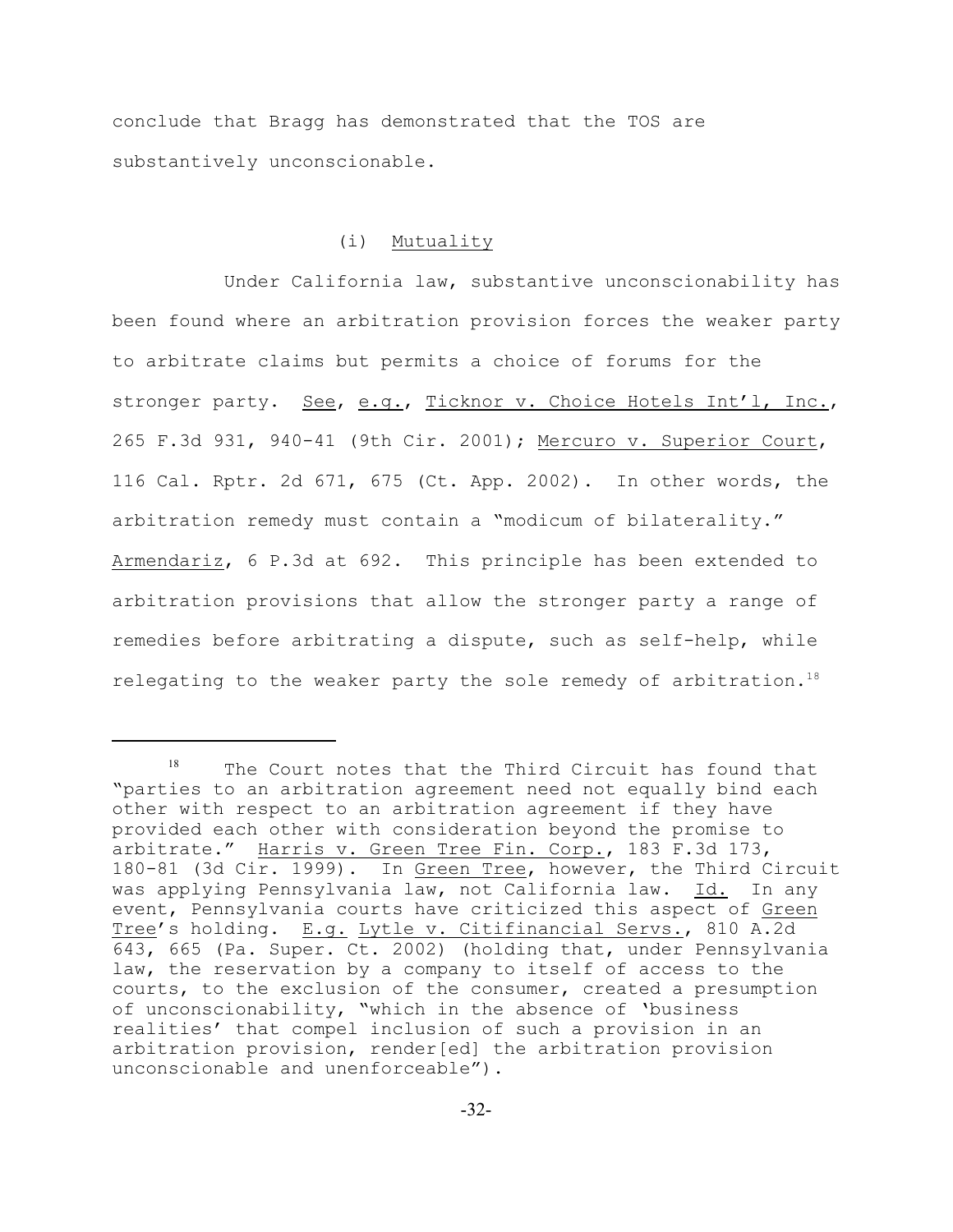In Comb, for example, the court found a lack of mutuality where the user agreement allowed PayPal "at its sole discretion" to restrict accounts, withhold funds, undertake its own investigation of a customer's financial records, close accounts, and procure ownership of all funds in dispute unless and until the customer is "later determined to be entitled to the funds in dispute." 218 F. Supp. 2d at 1173-74. Also significant was the fact that the user agreement was "subject to change by PayPal without prior notice (unless prior notice is required by law), by posting of the revised Agreement on the PayPal website." Id.

Here, the TOS contain many of the same elements that made the PayPal user agreement substantively unconscionable for lack of mutuality. The TOS proclaim that "Linden has the right at any time for any reason or no reason to suspend or terminate your Account, terminate this Agreement, and/or refuse any and all current or future use of the Service without notice or liability to you." TOS ¶ 7.1. Whether or not a customer has breached the Agreement is "determined in Linden's sole discretion." Id. Linden also reserves the right to return no money at all based on mere "suspicions of fraud" or other violations of law. Id. Finally, the TOS state that "Linden may amend this Agreement . . . at any time in its sole discretion by posting the amended Agreement [on its website]." TOS 1 1.2.

-33-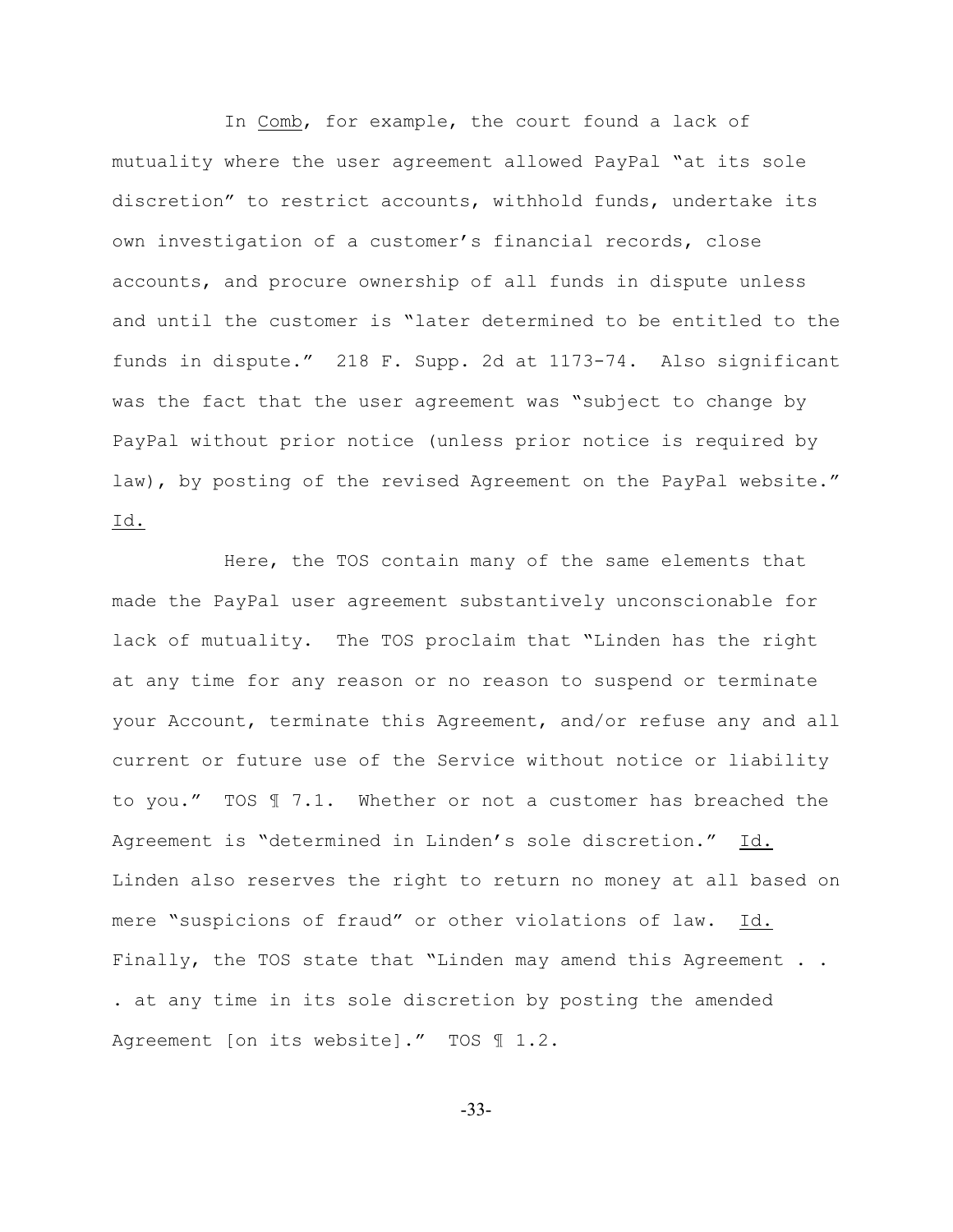In effect, the TOS provide Linden with a variety of one-sided remedies to resolve disputes, while forcing its customers to arbitrate any disputes with Linden. This is precisely what occurred here. When a dispute arose, Linden exercised its option to use self-help by freezing Bragg's account, retaining funds that Linden alone determined were subject to dispute, and then telling Bragg that he could resolve the dispute by initiating a costly arbitration process. The TOS expressly authorized Linden to engage in such unilateral conduct. As in Comb, "[f]or all practical purposes, a customer may resolve disputes only after [Linden] has had control of the disputed funds for an indefinite period of time," and may only resolve those disputes by initiating arbitration. 218 F. Supp. 2d at 1175.

Linden's right to modify the arbitration clause is also significant. "The effect of [Linden's] unilateral right to modify the arbitration clause is that it could . . . craft precisely the sort of asymmetrical arbitration agreement that is prohibited under California law as unconscionable. Net Global Mktg., 2007 U.S. App. LEXIS 674, at \*9. This lack of mutuality supports a finding of substantive unconscionability.

# (ii) Costs of Arbitration and Fee-Sharing

Bragg claims that the cost of an individual arbitration

-34-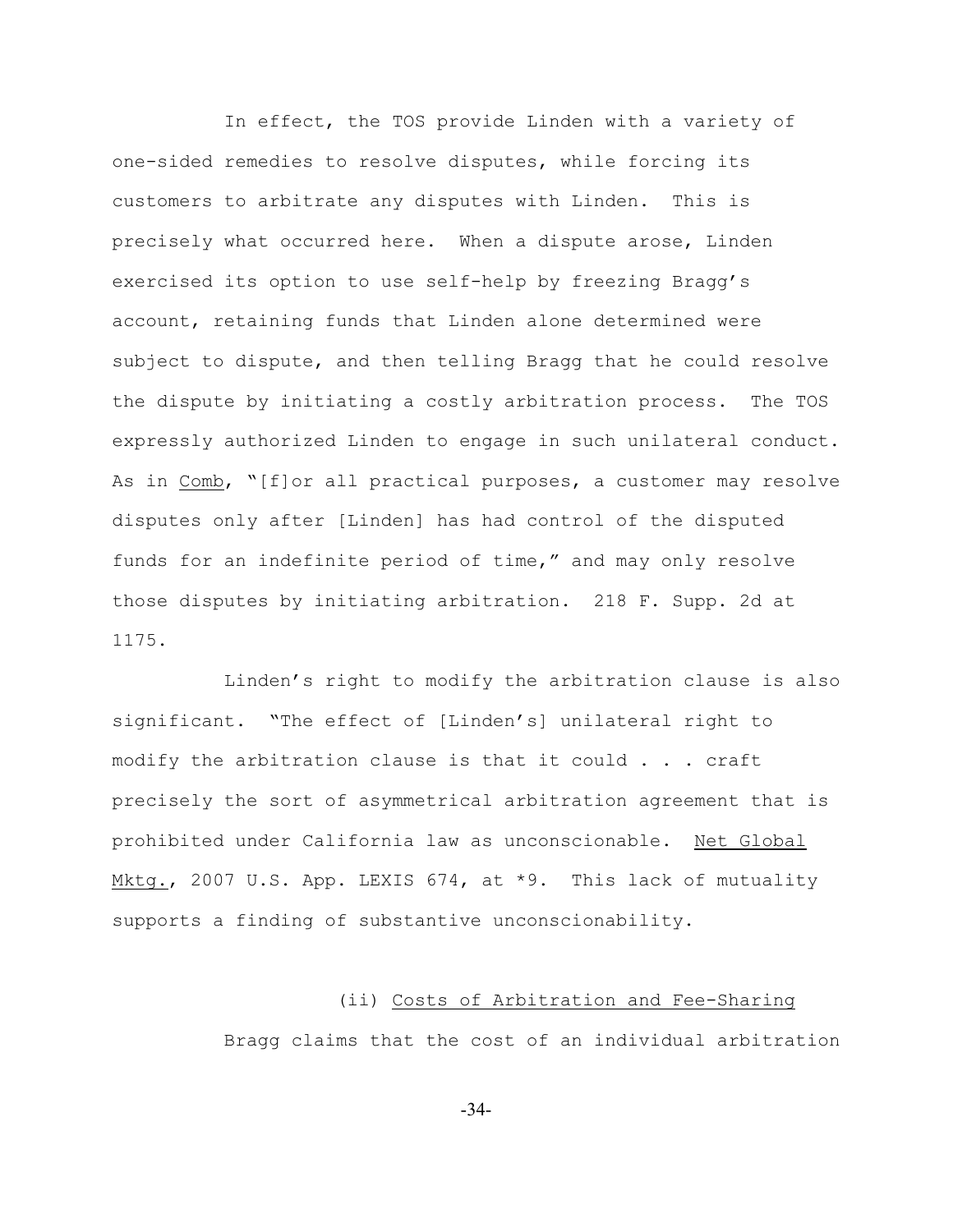under the TOS is likely to exceed \$13,540, with an estimated initiation cost of at least \$10,000. Pl.'s Reply at 5-6. He has also submitted a Declaration of Personal Financial Information stating that such arbitration would be cost-prohibitive for him (doc. no. 41). Linden disputes Bragg's calculations, estimating that the costs associated with arbitration would total \$7,500, with Bragg advancing \$3,750 at the outset of arbitration. See Dfts.' Reply at 11.

At oral argument, the parties were unable to resolve this dispute, even after referencing numerous provisions and charts contained within the ICC Rules. See Tran. of 2/5/07 Hrg. at 65-74. The Court's own calculations, however, indicate that the costs of arbitration, excluding arbitration, would total \$17,250. With a recovery of \$75,000,<sup>19</sup> the ICC's administrative expenses would be \$2,625 (3.5% of \$75,000). See ICC Rules at 28. In addition, arbitrator's fees could be set between 2.0% (\$1,500) and 11.0% (\$8,250) of the amount at issue per arbitrator. Id. If the ICC set the arbitrator's fees at the mid-point of this range, the arbitrator's fees would be \$4,875 per arbitrator. Id. Here, however, the TOS requires that three arbitrators be used to

 $19$  The Court's calculations are based on its finding that \$75,000 is at issue, the minimum necessary to satisfy the requirements of diversity jurisdiction in this case. After a hearing on Bragg's motion to remand this case back to state court, the Court found that this jurisdictional threshold had been met (doc. no. 14).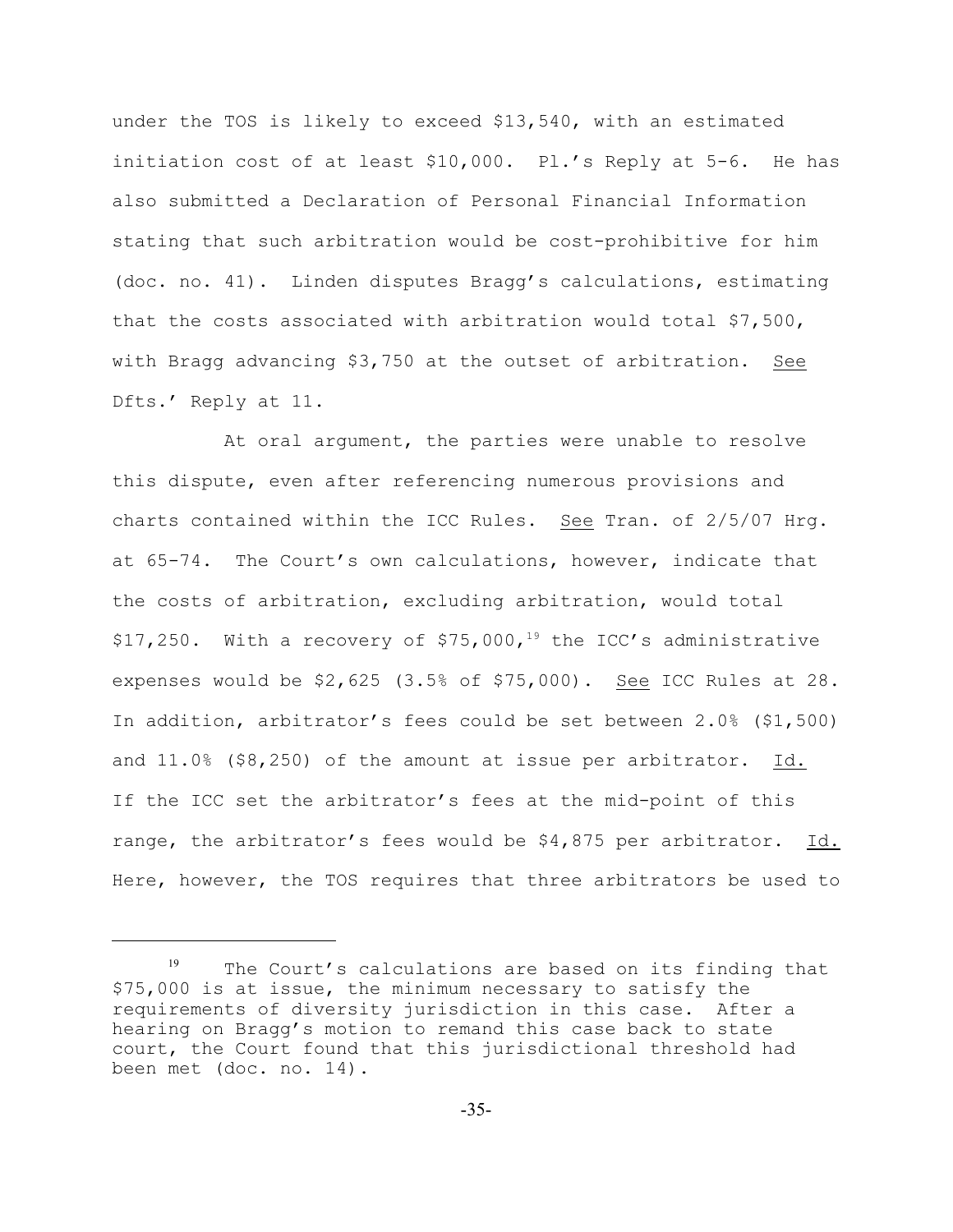resolve a dispute. TOS ¶ 13. Thus, the Court estimates the costs of arbitration with the ICC to be  $$17,250$  ( $$2,625 + (3 \times 1)$ \$4,875)), although they could reach as high as \$27,375 (\$2,625 +  $(3 \times $8,250)$ .<sup>20</sup>

These costs might not, on their own, support a finding of substantive unconscionability. However, the ICC Rules also provide that the costs and fees must be shared among the parties, and an estimate of those costs and fees must be advanced at the initiation of arbitration. See ICC Rules of Arbitration, Ex. D to Dfts.' Reply at 28-30. California law has often been applied to declare arbitration fee-sharing schemes unenforceable. See Ting v. AT&T, 319 F.3d 1126, 1151 (9th Cir. 2003). Such schemes are unconscionable where they "impose[] on some consumers costs greater than those a complainant would bear if he or she would file the same complaint in court." Id. In Ting, for example, the Ninth Circuit held that a scheme requiring AT&T customers to split arbitration costs with AT&T rendered an arbitration provision unconscionable. Id. See also Circuit City Stores v. Adams, 279 F.3d 889, 894 (9th Cir. 2002) ("This fee allocation scheme alone would render an arbitration agreement unenforceable."); Armendariz, 6 P.3d at 687 ("[T]he arbitration

 $20$  At oral argument, Bragg asserted repeatedly that the schedule of arbitrator's fees in the ICC Rules represents the fee "per arbitrator," which would have to be tripled in this case as the TOS provides for three arbitrators. See Tran. of 2/5/07 Hrg. at pp. 68, 74. Defendants never refuted this point. See id.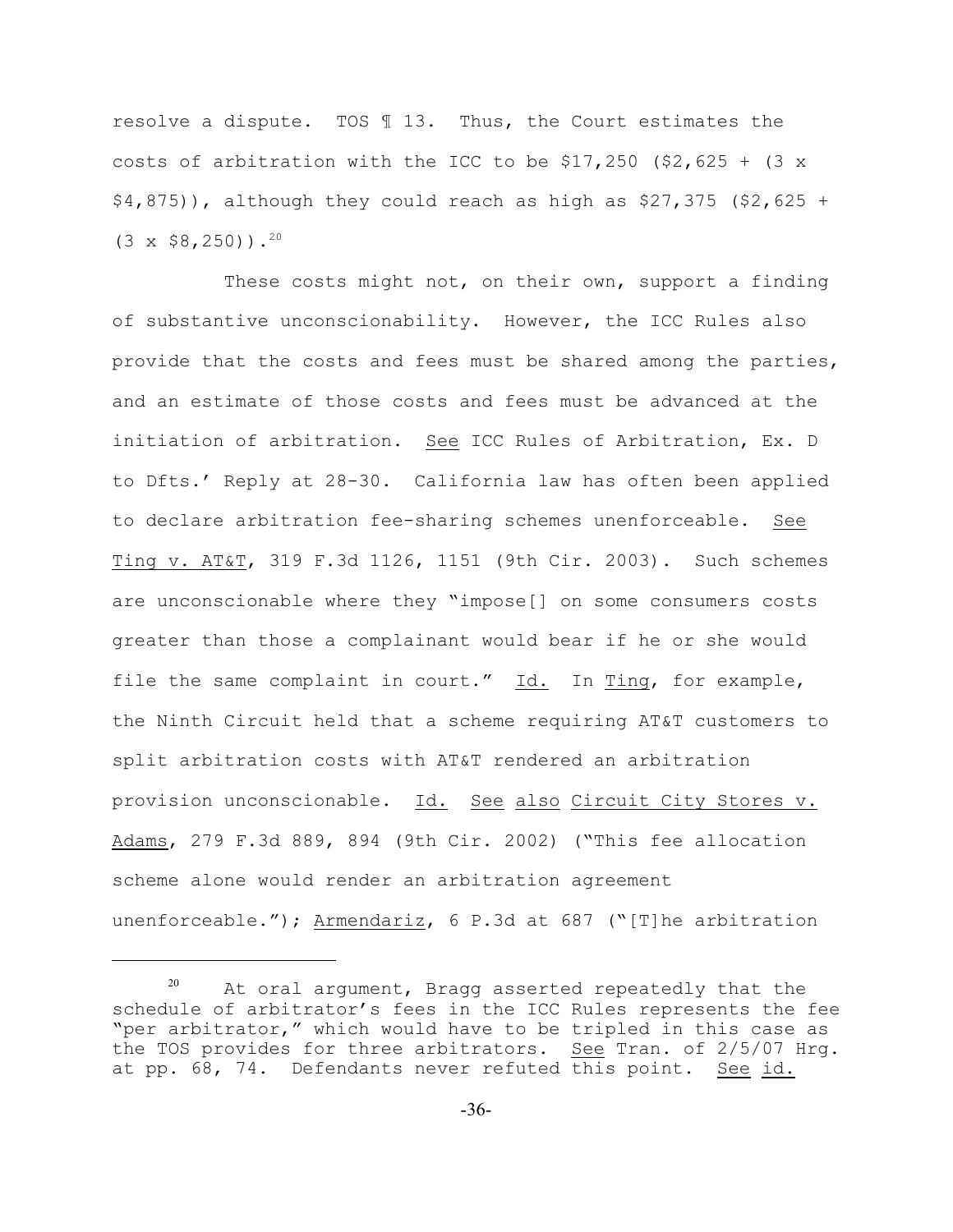process cannot generally require the employee to bear any type of expenses that the employee would not be required to bear if he or she were free to bring the action in court.") (emphasis in original); Ferguson v. Countrywide Credit Indus., 298 F.3d 778, 785 (9th Cir. 2002) ("[A] fee allocation scheme which requires the employee to split the arbitrator's fees with the employer would alone render an arbitration agreement substantively unconscionable.") (emphasis added).

Here, even taking Defendants characterization of the fees to be accurate, the total estimate of costs and fees would be \$7,500, which would result in Bragg having to advance \$3,750 at the outset of arbitration. See Dfts.' Reply at 11. The court's own estimates place the amount that Bragg would likely have to advance at \$8,625, but they could reach as high as \$13,687.50. Any of these figures are significantly greater than the costs that Bragg bears by filing his action in a state or federal court. Accordingly, the arbitration costs and feesplitting scheme together also support a finding of unconscionability.

### (iii) Venue

The TOS also require that any arbitration take place in San Francisco, California. TOS 113. In Comb, the Court found that a similar forum selection clause supported a finding of

-37-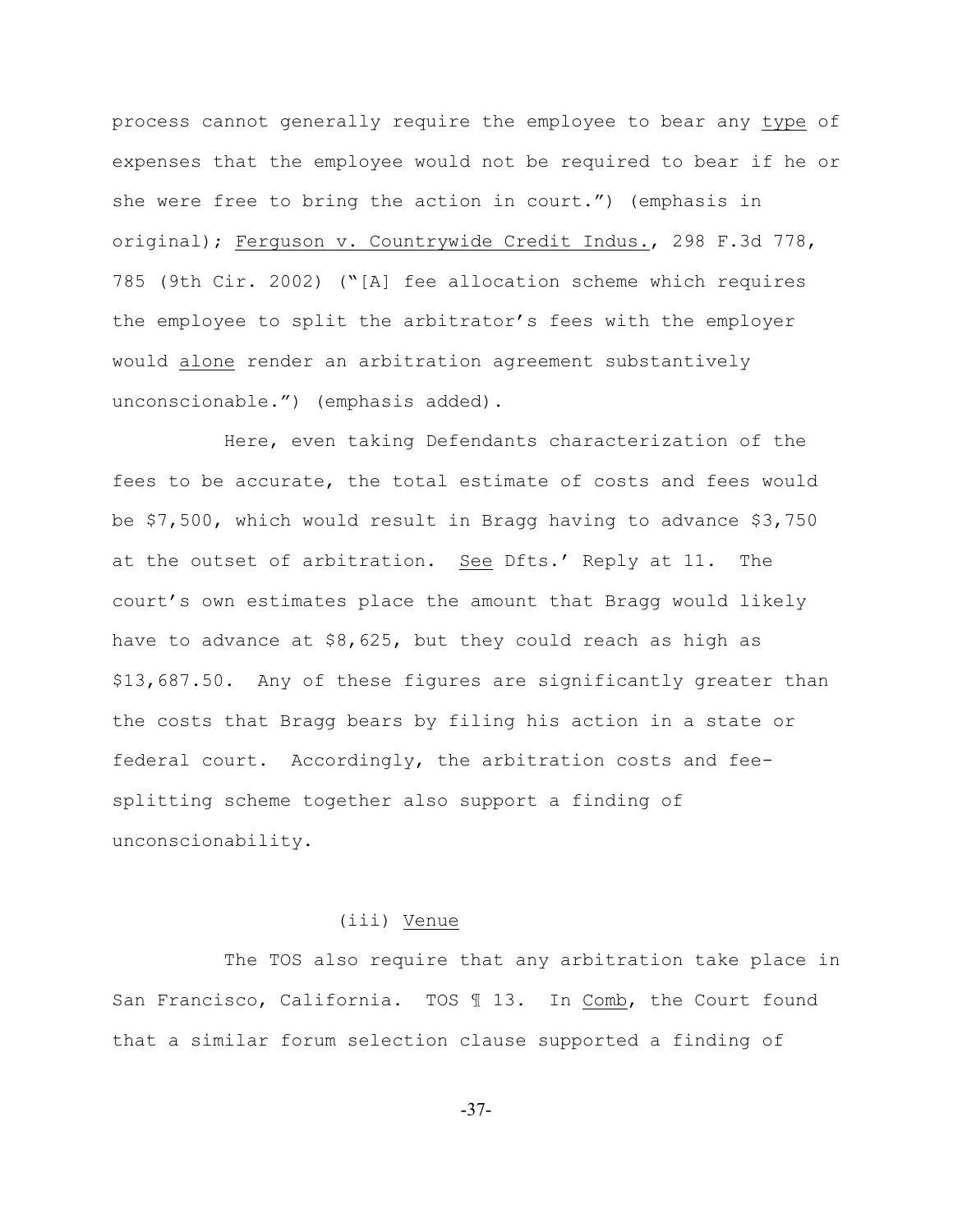substantive unconscionability, because the place in which arbitration was to occur was unreasonable, taking into account "the respective circumstances of the parties." 218 F. Supp. 2d at 1177. As in Comb, the record in this case shows that Linden serves millions of customers across the United States and that the average transaction through or with Second Life involves a relatively small amount. See id. In such circumstances, California law dictates that it is not "reasonable for individual consumers from throughout the country to travel to one locale to arbitrate claims involving such minimal sums." Id. Indeed, "[l]imiting venue to [Linden's] backyard appears to be yet one more means by which the arbitration clause serves to shield [Linden] from liability instead of providing a neutral forum in which to arbitrate disputes." Id.

# (iv) Confidentiality Provision

Arbitration before the ICC, pursuant to the TOS, must be kept confidential pursuant to the ICC rules. See ICC Rules at 33. Applying California law to an arbitration provision, the Ninth Circuit held that such confidentiality supports a finding that an arbitration clause was substantively unconscionable. Ting, 319 F.3d at 1152. The Ninth Circuit reasoned that if the company succeeds in imposing a gag order on arbitration proceedings, it places itself in a far superior legal posture by

-38-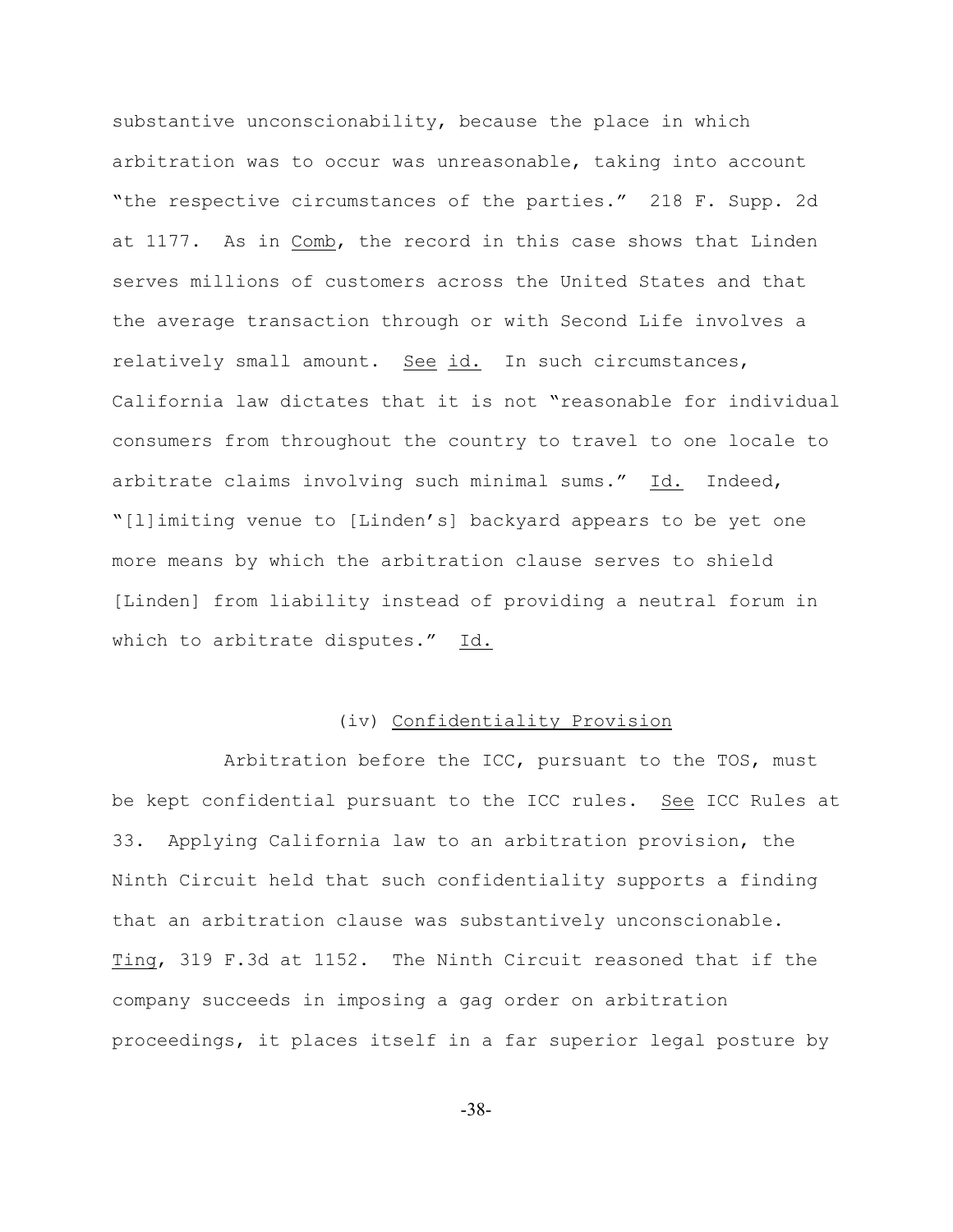ensuring that none of its potential opponents have access to precedent while, at the same time, the company accumulates a wealth of knowledge on how to negotiate the terms of its own unilaterally crafted contract. Id. The unavailability of arbitral decisions could also prevent potential plaintiffs from obtaining the information needed to build a case of intentional misconduct against a company. See id.

This does not mean that confidentiality provisions in an arbitration scheme or agreement are, in every instance, per se unconscionable under California law. See Mercuro v. Superior Court, 116 Cal. Rptr.2d 671, 679 (Ct. App.2002) ("While [the California] Supreme Court has taken notice of the 'repeat player effect,' the court has never declared this factor renders the arbitration agreement unconscionable per se.") (citations omitted). Here, however, taken together with other provisions of the TOS, the confidentiality provision gives rise for concern of the conscionability of the arbitration clause. See also O'Melveny & Myers, \_\_ F.3d \_\_, 2007 WL 1394530, at \*11 ("The concern is not with confidentiality itself but, rather, with the scope of the language of the [arbitration agreement.]").

Thus, the confidentiality of the arbitration scheme that Linden imposed also supports a finding that the arbitration clause is unconscionable.

-39-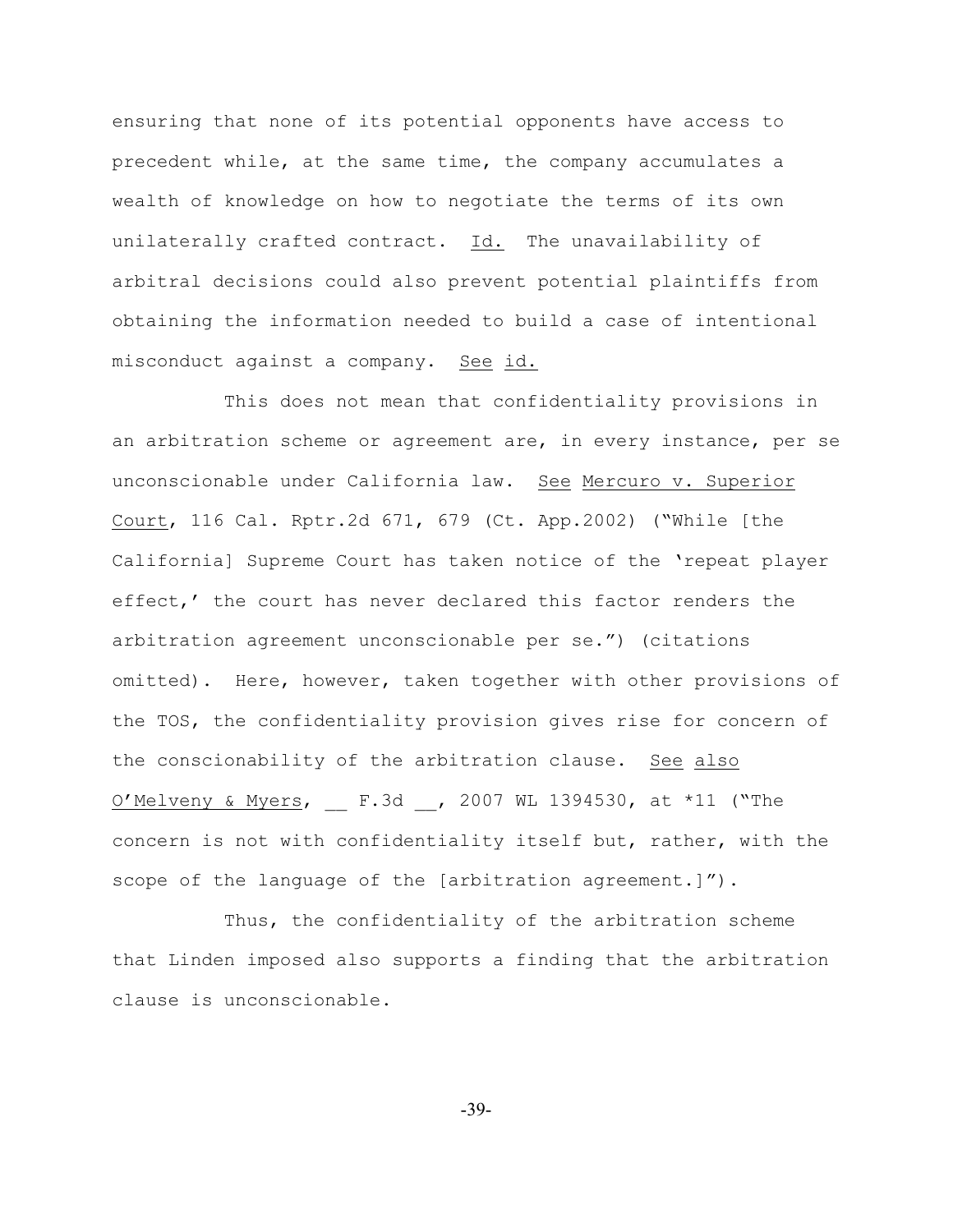#### (v) Legitimate Business Realities

Under California law, a contract may provide a "margin of safety" that provides the party with superior bargaining strength protection for which it has a legitimate commercial need. "However, unless the 'business realities' that create the special need for such an advantage are explained in the contract itself, . . . it must be factually established." Stirlen v. Supercuts, Inc., 60 Cal. Rptr. 2d 138, 148 (Ct. App. 1997). When a contract is alleged to be unconscionable, "the parties shall be afforded a reasonable opportunity to present evidence as to its commercial setting, purpose, and effect to aid the court in making the determination." Cal. Civ. Code § 1670.5. The statutory scheme reflects "legislative recognition that a claim of unconscionability often cannot be determined merely by examining the face of the contract, but will require inquiry into its setting, purpose, and effect." Stirlen, 60 Cal. Rptr. 2d at 148 (citations and internal quotations omitted).

Here, neither in its briefing nor at oral argument did Linden even attempt to offer evidence that "business realities" justify the one-sidedness of the dispute resolution scheme that the TOS constructs in Linden's favor.

# (c) Conclusion

When a dispute arises in Second Life, Linden is not

-40-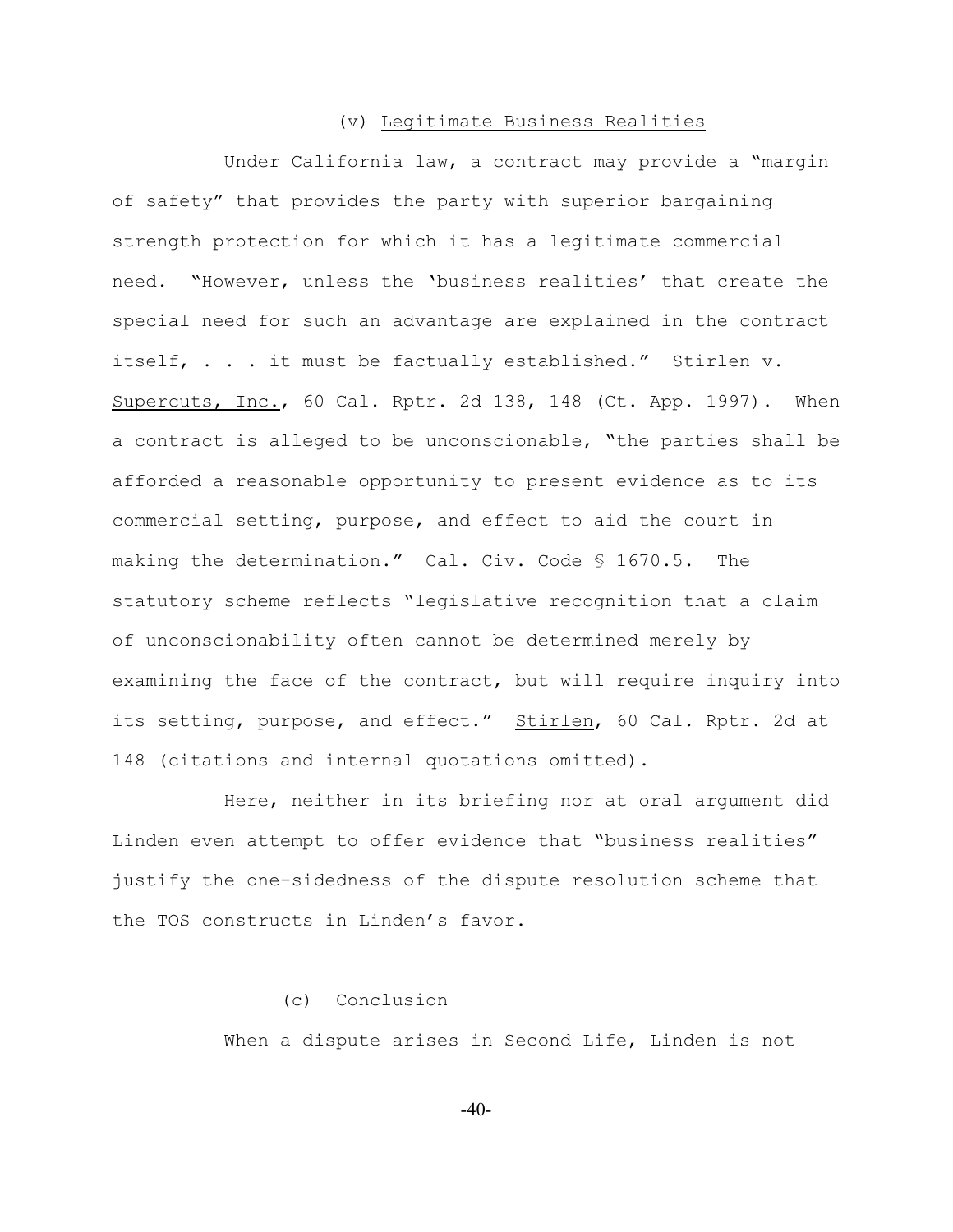obligated to initiate arbitration. Rather, the TOS expressly allow Linden, at its "sole discretion" and based on mere "suspicion," to unilaterally freeze a participant's account, refuse access to the virtual and real currency contained within that account, and then confiscate the participant's virtual property and real estate. A participant wishing to resolve any dispute, on the other hand, after having forfeited its interest in Second Life, must then initiate arbitration in Linden's place of business. To initiate arbitration involves advancing fees to pay for no less than three arbitrators at a cost far greater than would be involved in litigating in the state or federal court system. Moreover, under these circumstances, the confidentiality of the proceedings helps ensure that arbitration itself is fought on an uneven field by ensuring that, through the accumulation of experience, Linden becomes an expert in litigating the terms of the TOS, while plaintiffs remain novices without the benefit of learning from past precedent.

Taken together, the lack of mutuality, the costs of arbitration, the forum selection clause, and the confidentiality provision that Linden unilaterally imposes through the TOS demonstrate that the arbitration clause is not designed to provide Second Life participants an effective means of resolving disputes with Linden. Rather, it is a one-sided means which tilts unfairly, in almost all situations, in Linden's favor. As

-41-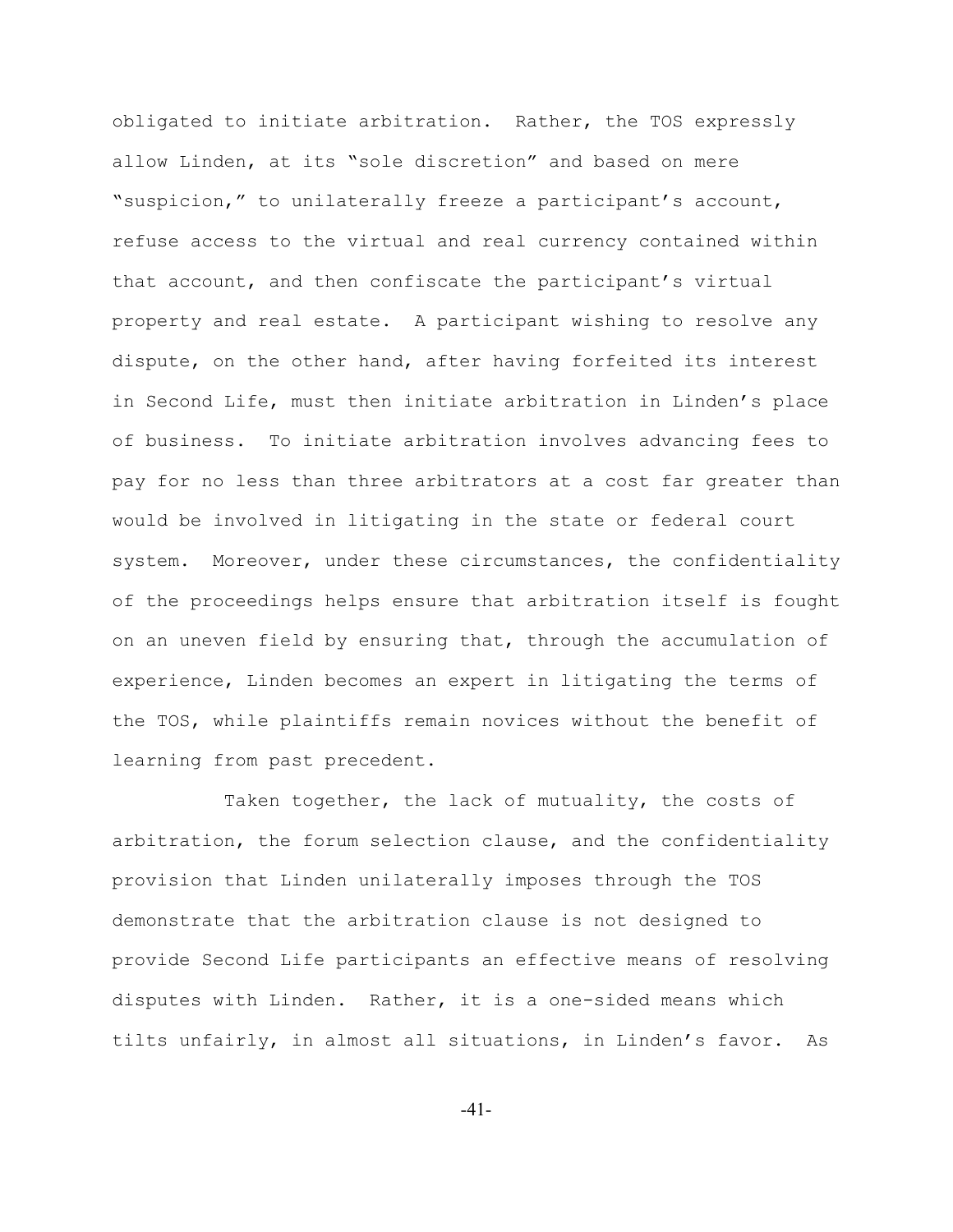in Comb, through the use of an arbitration clause, Linden "appears to be attempting to insulate itself contractually from any meaningful challenge to its alleged practices." 218 F. Supp. 2d at 1176.

The Court notes that the concerns with procedural unconscionability are somewhat mitigated by Bragg's being an experienced attorney. However, "because the unilateral modification clause renders the arbitration provision severely one-sided in the substantive dimension, even moderate procedural unconscionability renders the arbitration agreement unenforceable." Net Global Mktg., 2007 U.S. App. LEXIS 674, at \*9 (internal citations omitted).

Finding that the arbitration clause is procedurally and substantively unconscionable, the Court will refuse to enforce it. $^{21}$ 

 $21$  Having determined that the arbitration provision is unenforceable as an unconscionable agreement, the Court need not determine whether the specific dispute in this case falls within the scope of that agreement. The Court notes, however, that the arbitration clause clearly exempts from its scope claims for "injunctive relief." See TOS ¶ 13. At the hearing on the motion to compel arbitration, the Court asked whether Bragg wanted the Court to decide the motion to compel arbitration, or allow Plaintiff file an amended complaint seeking only injunctive relief. See Tran. of 2/5/07 Hrg. at pp. 89-90, 108. He elected to file an amended complaint. Id. Subsequently, however, he filed supplemental briefing in support of his original complaint, and after Defendants objected, filed a Proposed Amended Complaint "[a]s promised." Pl.s' Suppl. Brf. in Opp. to Mot. to Compel at 12 (doc. no. 43). During a telephone conference on May 8, 2007, however, Bragg finally clarified that he intended to stand on his original complaint.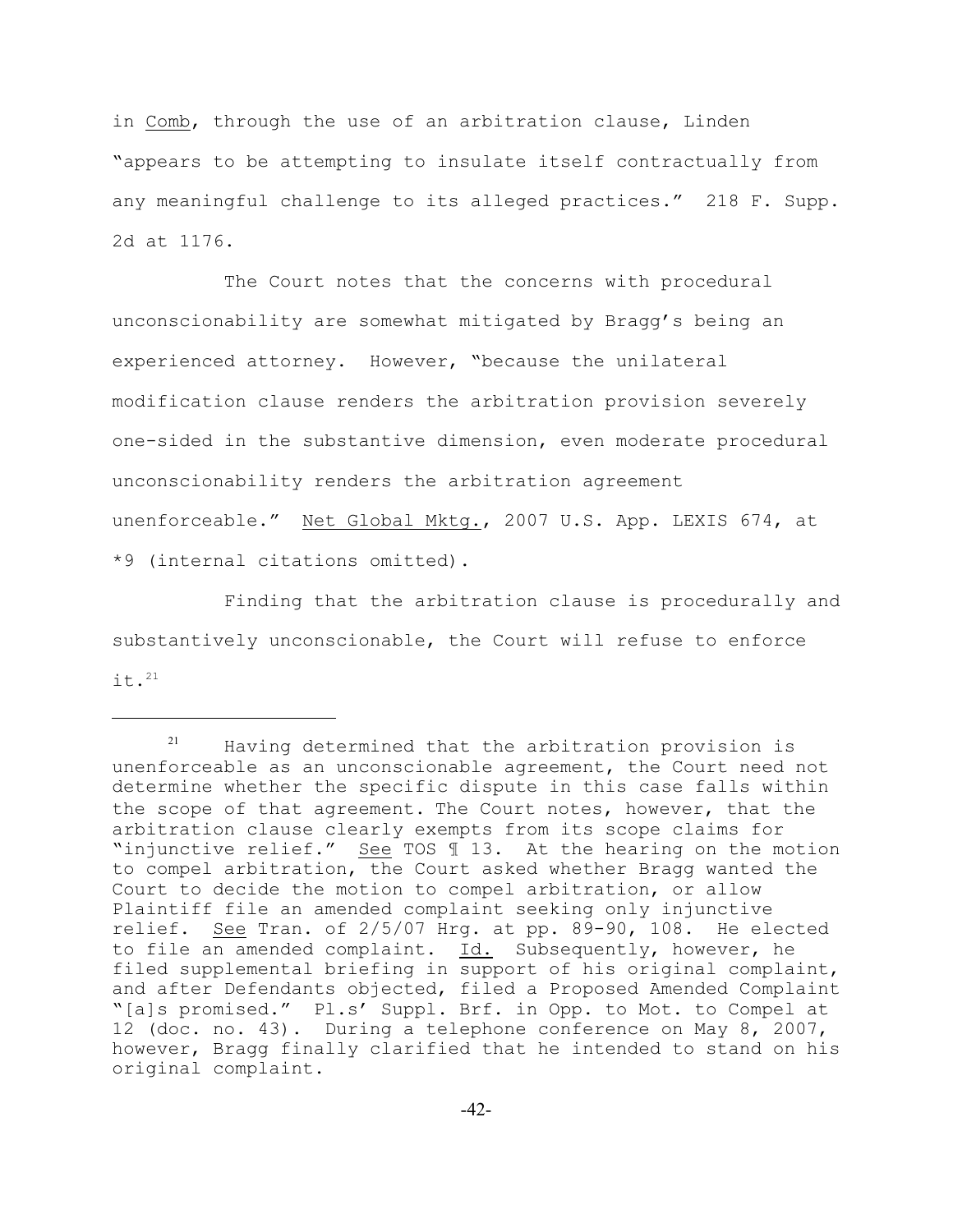### 2. "Bluelining" the Arbitration Agreement

Alternatively, Linden has offered to ameliorate the one-sidedness of the TOS's arbitration provision by suggesting that Linden could waive the requirements for three arbitrators, post the initial fees of arbitration, and agree to arbitrate in Philadelphia instead of San Francisco. See Dfts.' Sur-Reply Brf. at 2-3 (doc. no. 2).

California law allows a court to "blueline" an arbitration agreement to remove an element that renders it substantively unconscionable. See Cal. Civ. Code § 1670.5(a) ("If the court as a matter of law finds the contract or any clause of the contract to have been unconscionable at the time it was made the court may refuse to enforce the contract, or it may enforce the remainder of the contract without the unconscionable clause, or it may so limit the application of any unconscionable clause as to avoid any unconscionable result."). However, a court is not obligated to blueline when an "arbitration provision is so permeated by substantive unconscionability that it cannot be cured by severance or any other action short of rewriting the contract." Nagrampa v. MailCoups, Inc., 469 F.3d 1257, 1293 (9th Cir. 2006). Where an arbitration provision has "multiple defects that indicate a systematic effort to impose arbitration on [the plaintiff], not simply as an alternative to litigation, but as an inferior forum that works to [the defendant's] advantage," and

-43-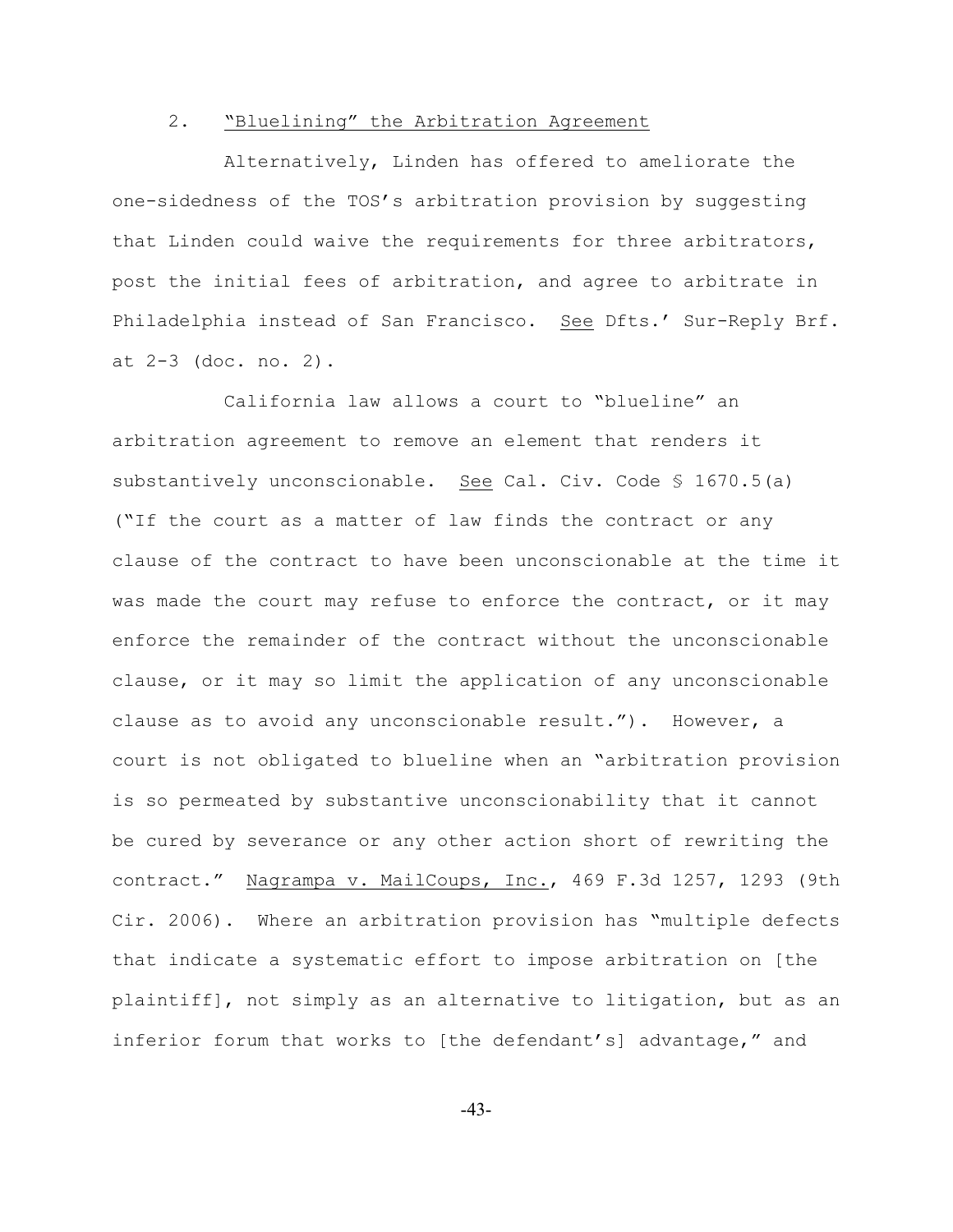there simply is "no single provision [the court] can strike or restrict in order to remove the unconscionable taint from the agreement," the court can simply refuse to enforce the arbitration provision. Id. (citing Armendariz, 6 P.3d at 696).

The arbitration clause before the Court is simply not one where a single term may be stricken to render the agreement conscionable. "The unilateral modification 'pervade[s]' and 'taint[s] with illegality' the entire agreement to arbitrate, [and] severance of terms within the arbitration clause would not cure the problem. Net Global Mktg., 2007 U.S. App. LEXIS 674, at \*9 (quoting Circuit City, 279 F.3d at 895 (citations omitted)); see also Armendariz, 6 P.3d at 697 ("[M]ultiple defects indicate a systematic effort to impose arbitration on an employee not simply as an alternative to litigation, but as an inferior forum that works to the employer's advantage.  $\ldots$ . Because a court is unable to cure this unconscionability through severance or restriction, and is not permitted to cure it through reformation and augmentation, it must void the entire agreement."). Davis, 2007 WL 1394530, at \* 15 (refusing to rewrite arbitration agreement that contained four substantiviely unconscionable or void terms because "[t]hese provisions cannot be stricken or excised without gutting the agreement"). Bluelining in this case will require the redrafting of the agreement.

The Court declines to rewrite the agreement, at

-44-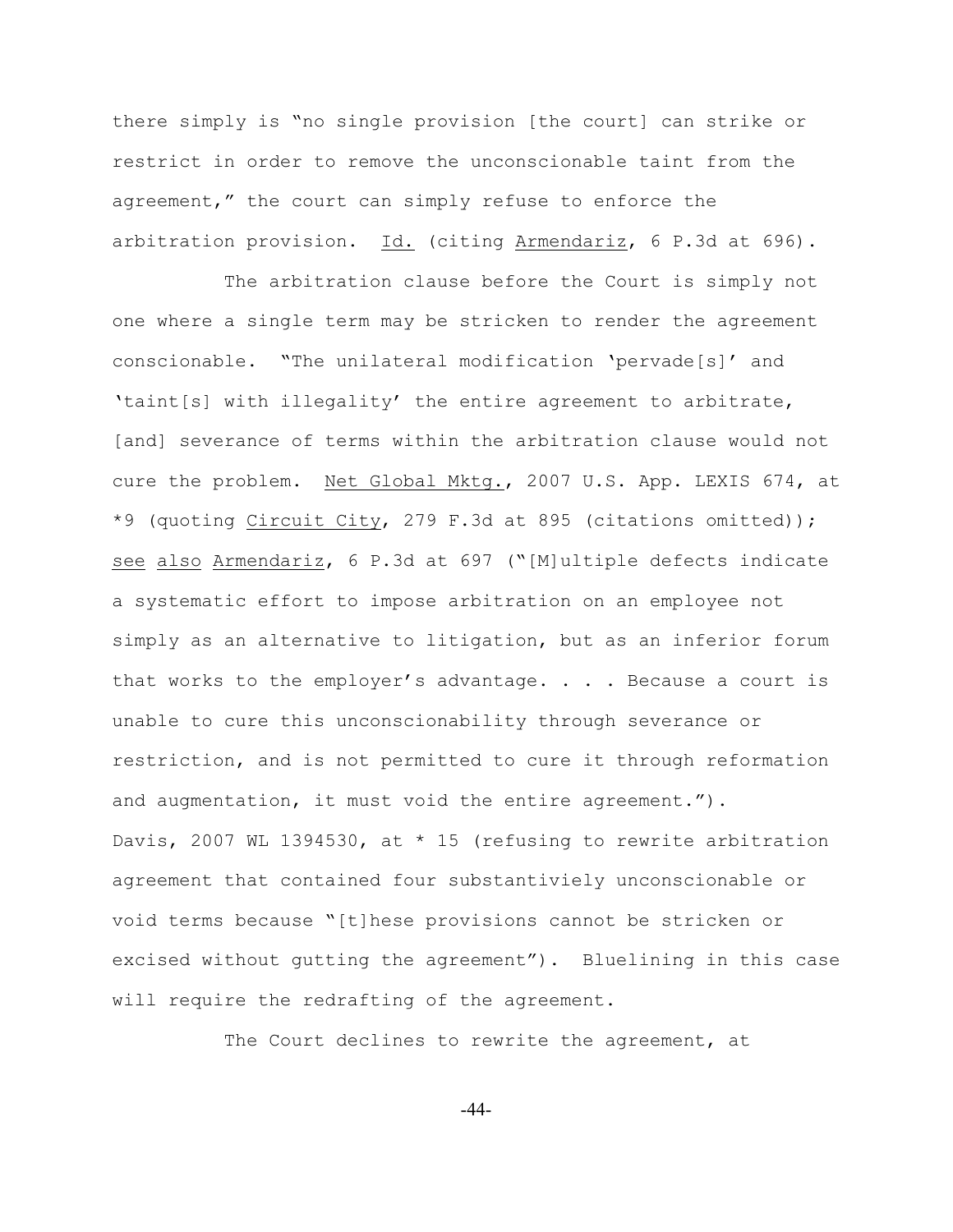Linden's request, to save an unconscionable arbitration provision which Linden itself drafted and now seeks to enforce. Rather than provide a reasonable alternative for dispute resolution, this agreement compels a one-sided resolution of disputes between the parties.

### **IV. CONCLUSION**

For the reasons set forth above, the Court will deny Rosedale's motion to dismiss for lack of jurisdiction. The Court will also deny Defendants' motion to compel arbitration. An appropriate order follows.